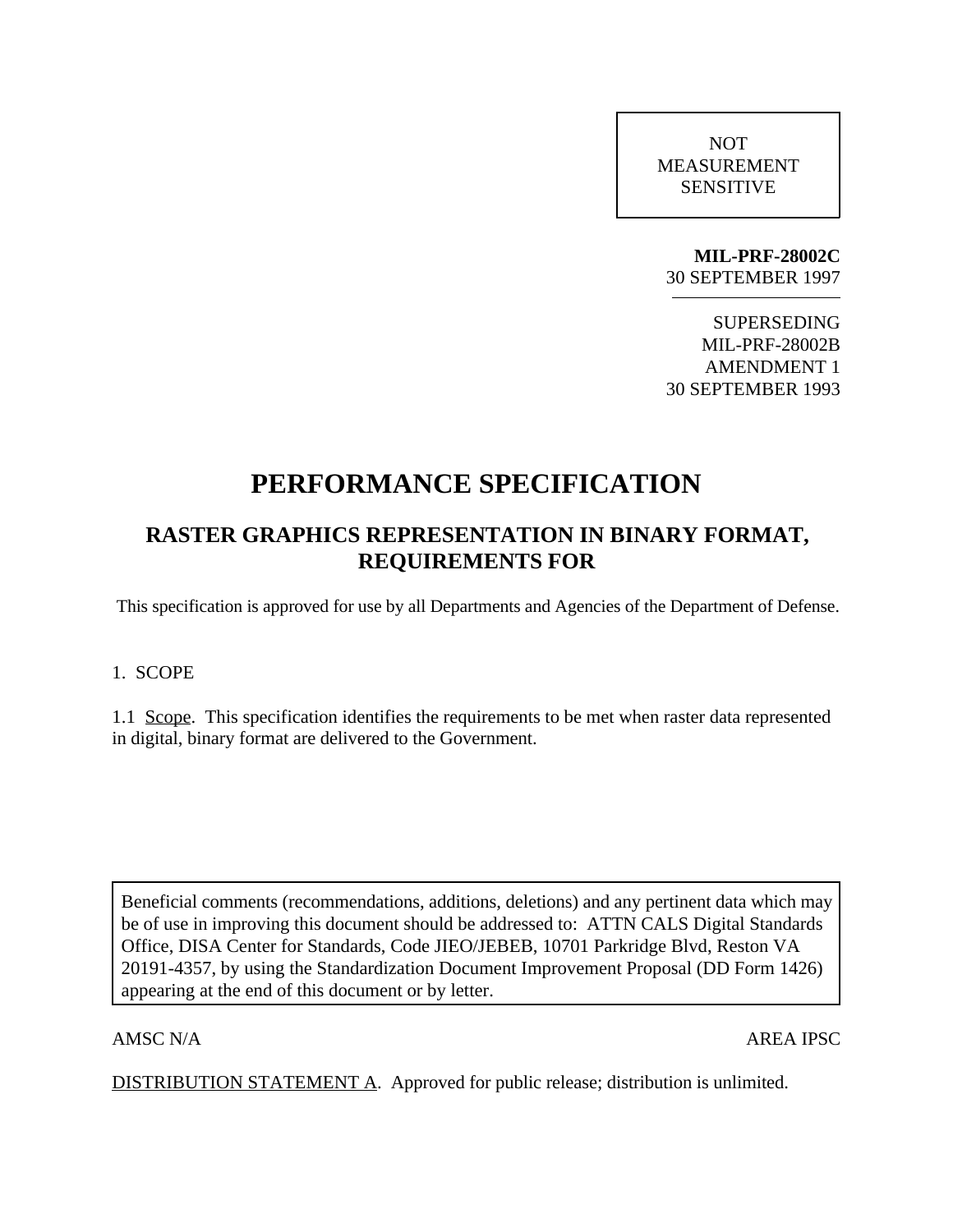1.2 Classification. The digital representation of raster data is classified as the following four types:

- Type 1 Untiled Raster Data (see 3.2).
- Type 2 Tiled/Untiled Raster Data. The detail requirements for the Type 2 format have been removed from this specification. Implementation of the Type 2 format, also known as Office Document Architecture (ODA) Raster Document Application Profile (DAP), may be accomplished in accordance with the requirements of Federal Information Processing Standards (FIPS) Publication 194, ODA Raster DAP. FIPS PUB 194 is explicitly incorporated into this specification by reference to define the Type 2 Raster Data file format.
- Type 3 Tiled/Untiled Raster Data, Navy Image File Format (NIFF) (see appendix A).
- Type 4 Tiled Raster Data, Joint Engineering Data Management Information and Control System (JEDMICS) C4 (see appendix B).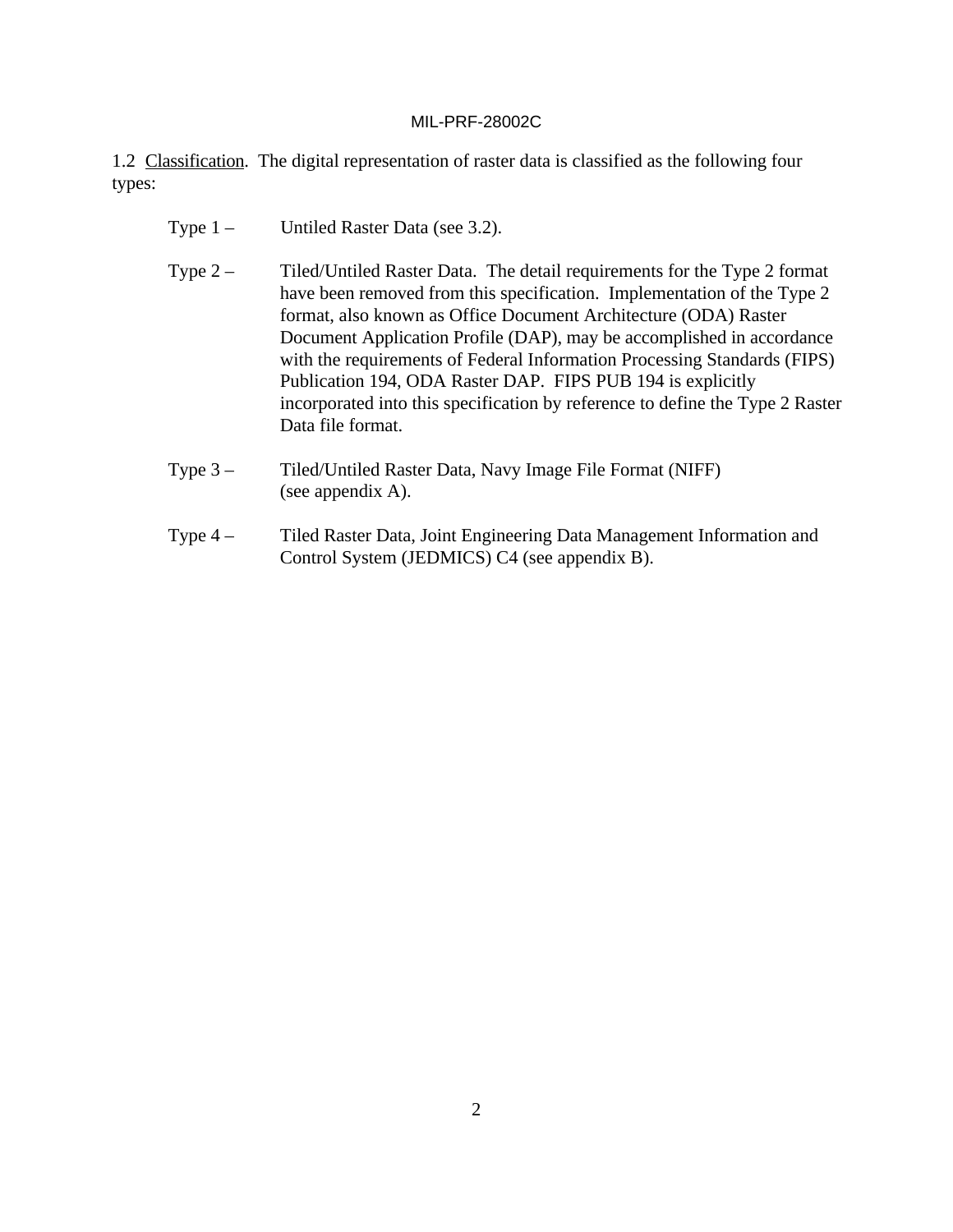### 2. APPLICABLE DOCUMENTS

2.1 General. The documents listed in this section are specified in sections 3 and 4 of this specification. This section does not include documents cited in other sections of this specification or recommended for additional information or as examples. While every effort has been made to ensure the completeness of this list, document users are cautioned that they must meet all specified requirements documents cited in sections 3 and 4 of this specification, whether or not they are listed.

### 2.2 Government documents.

2.2.1 Specifications, standards, and handbooks. The following specifications, standards, and handbooks form a part of this document to the extent specified herein. Unless otherwise specified, the issues of these documents are those listed in the issue of the Department of Defense Index of Specifications and Standards (DoDISS) and supplement thereto, cited in the solicitation (see 6.2).

### FEDERAL INFORMATION PROCESSING STANDARDS

| FIPS PUB 150 | Telecommunications: Facsimile Coding Schemes<br>and Coding Control Functions for Group 4<br>Facsimile Apparatus. |
|--------------|------------------------------------------------------------------------------------------------------------------|
| FIPS PUB 194 | Open Document Architecture (ODA) Raster<br>Document Application Profile (DAP)                                    |

(Copies of the FIPS are available to Department of Defense (DoD) activities from the Standardization Document Order Desk, 700 Robbins Avenue, Building 4D, Philadelphia PA 19111-5094. Others must request copies of FIPS from the National Technical Information Service, 5285 Port Royal Road, Springfield VA 22161-2171.) Electronic copies of the FIPS publications can be obtained via the following WWW URL: http://www.itl.nist.gov/div897/pubs/

### DEPARTMENT OF DEFENSE STANDARDS

MIL-STD-1840 – Automated Interchange of Technical Information

(Unless otherwise indicated, copies of the above specifications, standards, and handbooks are available from the Standardization Document Order Desk, 700 Robbins Avenue, Building 4D, Philadelphia PA 19111-5094.) Electronic copies of the CALS core standardization documents can be obtained via the following WWW URL: http://www-cals.itsi.disa.mil/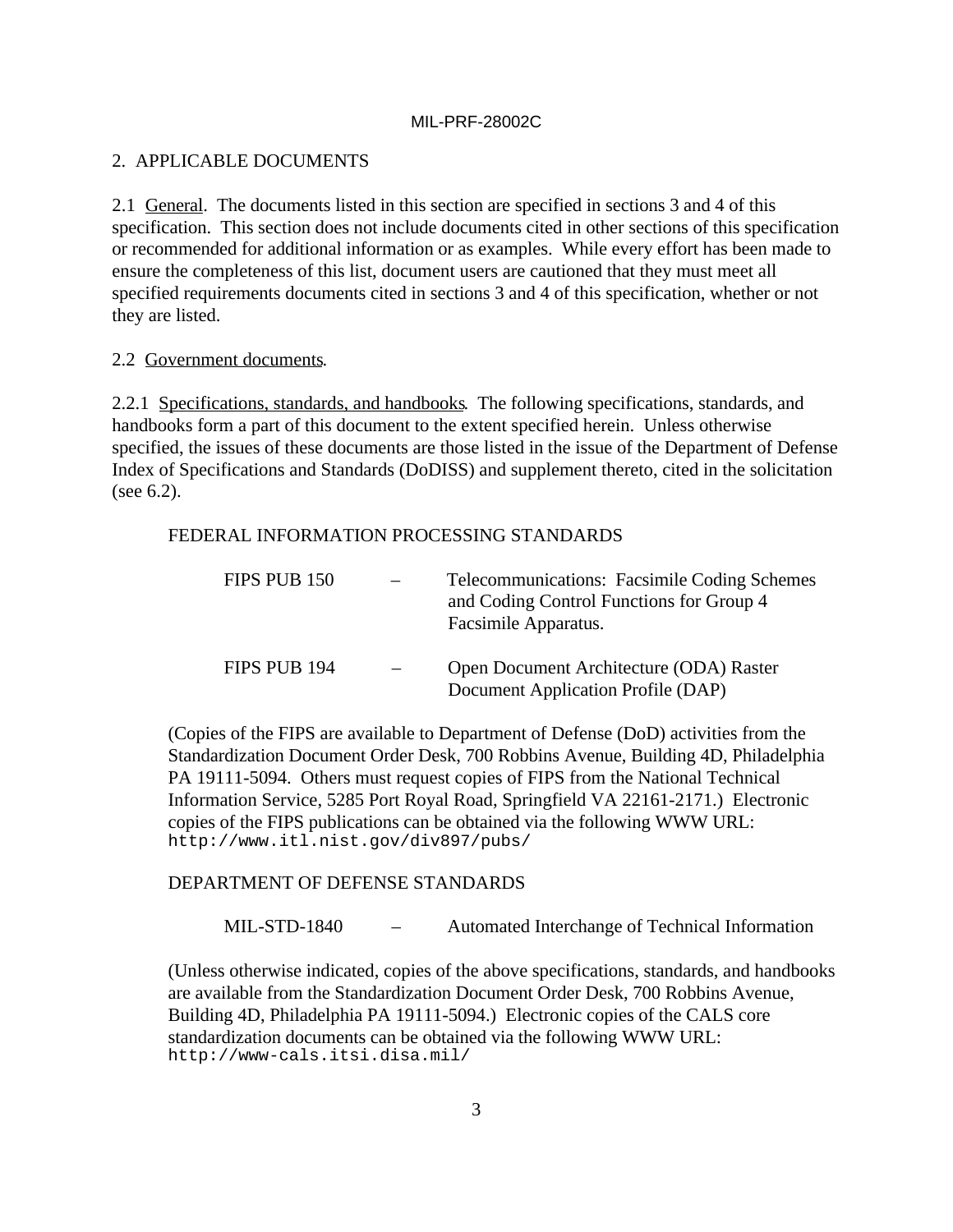2.2.2 Other Government documents, drawings, and publications. The following other Government documents, drawings, and publications form a part of this document to the extent specified herein. Unless otherwise specified, the issues are those cited in the solicitation.

### OTHER GOVERNMENT DOCUMENTS

| SPAWAR-S-903 | $\overline{\phantom{a}}$ | Space and Naval Warfare Systems Command   |
|--------------|--------------------------|-------------------------------------------|
|              |                          | Miscellaneous Specification for Navy      |
|              |                          | Implementation for Raster Scanning (NIRS) |

(Unless otherwise indicated, copies of the above specifications, standards, and handbooks are available from the Standardization Document Order Desk, 700 Robbins Avenue, Building 4D, Philadelphia PA 19111-5094.) Electronic copies of the Space and Naval Warfare Systems Command (SPAWAR) publications can be obtained via the following WWW URL:

http://www.spawar.navy.mil/spawar/welcome.page/

2.3 Non-Government publications. The following document forms a part of this document to the extent specified herein. Unless otherwise specified, the issues of the documents which are DoD adopted are those listed in the issue of the DoDISS cited in the solicitation. Unless otherwise specified, the issues of documents not listed in the DoDISS are the issues of the documents cited in the solicitation (see 6.2).

### AMERICAN NATIONAL STANDARDS INSTITUTE / ASSOCIATION FOR INFORMATION AND IMAGE MANAGEMENT (ANSI/AIIM) STANDARDS

ANSI/AIIM MS44 – Standard for Information and Image Management – Recommended Practice for Quality Control of Image Scanners.

(Application for copies should be addressed to the Association for Information and Image Management, 1100 Wayne Avenue, Suite 1100, Silver Spring, MD 20910.) Electronic copies of the ANSI/AIIM publications can be obtained via the following WWW URL: http://www.ansi.org/

2.4 Order of precedence. In the event of a conflict between the text of this document and the references cited herein, the text of this document takes precedence. Nothing in this document, however, supersedes applicable laws and regulations unless a specific exemption has been obtained.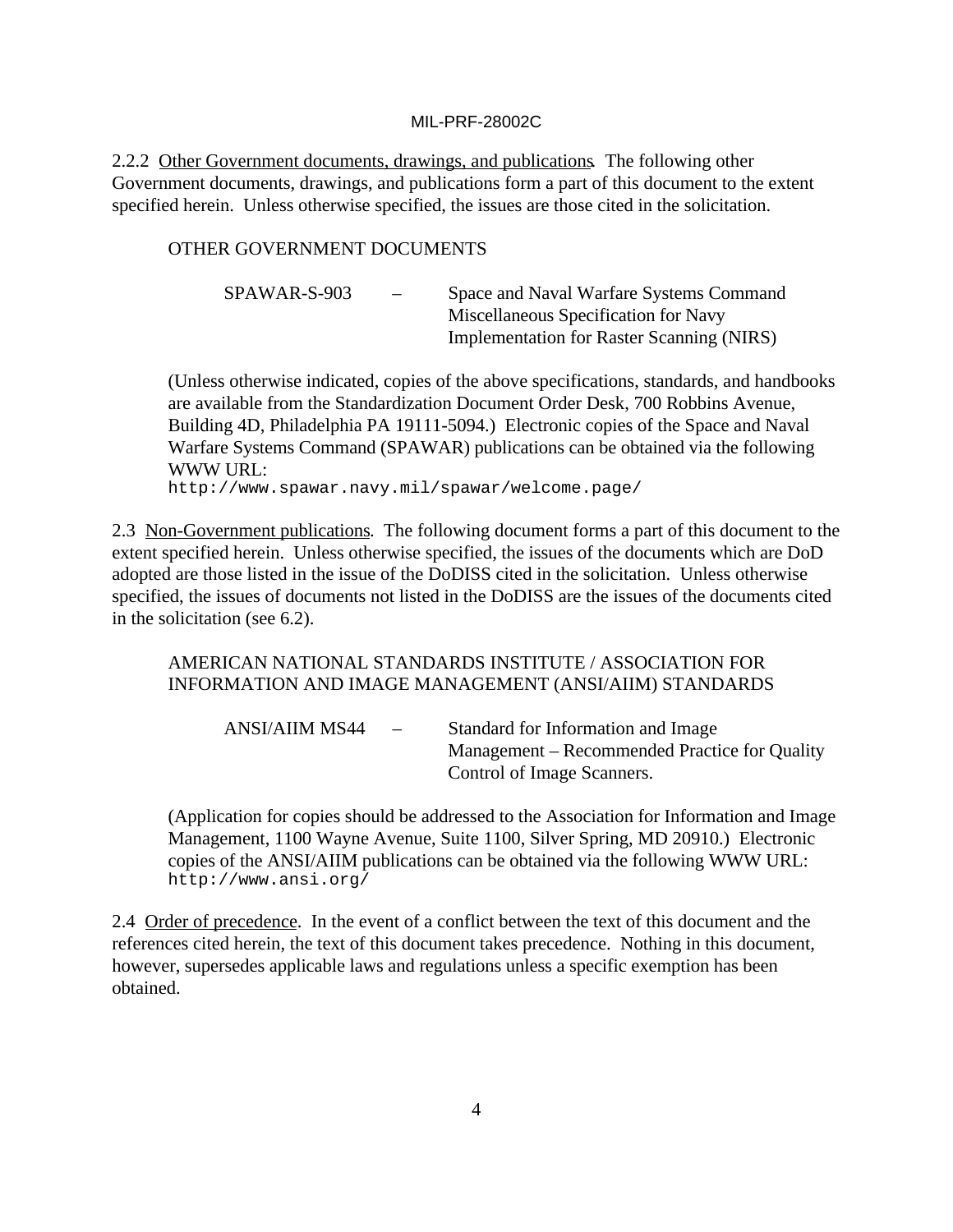### 3. REQUIREMENTS

3.1 General requirements. The requirements contained herein apply to all raster data types. All digital raster data complying with this specification shall be bitonal. Those requirements for specific raster data types are as follows:

|  | a. Type $1 -$ Untiled Raster Data (see 3.2).                     |
|--|------------------------------------------------------------------|
|  | b. Type 2 – Tiled/Untiled Raster Data, ODA Raster DAP (see 3.3). |
|  | c. Type 3 – Tiled/Untiled Raster Data, NIFF (see appendix A).    |
|  | d. Type $4 -$ Tiled Raster Data, JEDMICS C4 (see appendix B).    |

3.1.1 Raster data compression. Raster data binary format consists of Group 4 encoding as defined in Consultative Committee for International Telegraphy and Telephony (CCITT) Recommendation T.6 from FIPS PUB 150. CCITT Recommendation T.6 and International Telecommunications Union Telecommunication Standardization Sector (ITU-T) Recommendation T.6 are equivalent. The ITU-T renamed the recommendation to agree with its sponsorship. This specification exclusively requires ITU-T Recommendation T.6 (Group 4) compression. ITU-T Recommendation T.4 (Group 3) compression is specifically not supported. Also not supported are the uncompressed escape option and variations to the T.6 algorithm identified in FIPS PUB 150.

3.1.2 Raster image orientation. The values for pel path direction and line progression direction shall reflect the proper viewing orientation of each encoded image in degrees. The permissible values for the pel path direction shall be "0", "90", "180", or "270". The permissible values for the line progression direction shall be "90" or "270" (see 6.4.6). The contractor shall perform rotation where necessary to achieve proper viewing orientation as specified in the contract or other form of agreement (see 6.2).

3.1.3 Raster image size and pel count. The raster image size and pel count for standard page formats used in technical documents and large format drawings are described in table I and table II. The pel count shall be documented in each Type 1, Type 3, or Type 4 raster data file. The pel count shall specify the number of pels contained in a line in the pel path direction; the number of lines contained in the line progression direction; and, the values for the number of pels per line. The number of lines and image size shall be in accordance with table I or table II, or as specified in the contract or other form of agreement (see 6.4.2).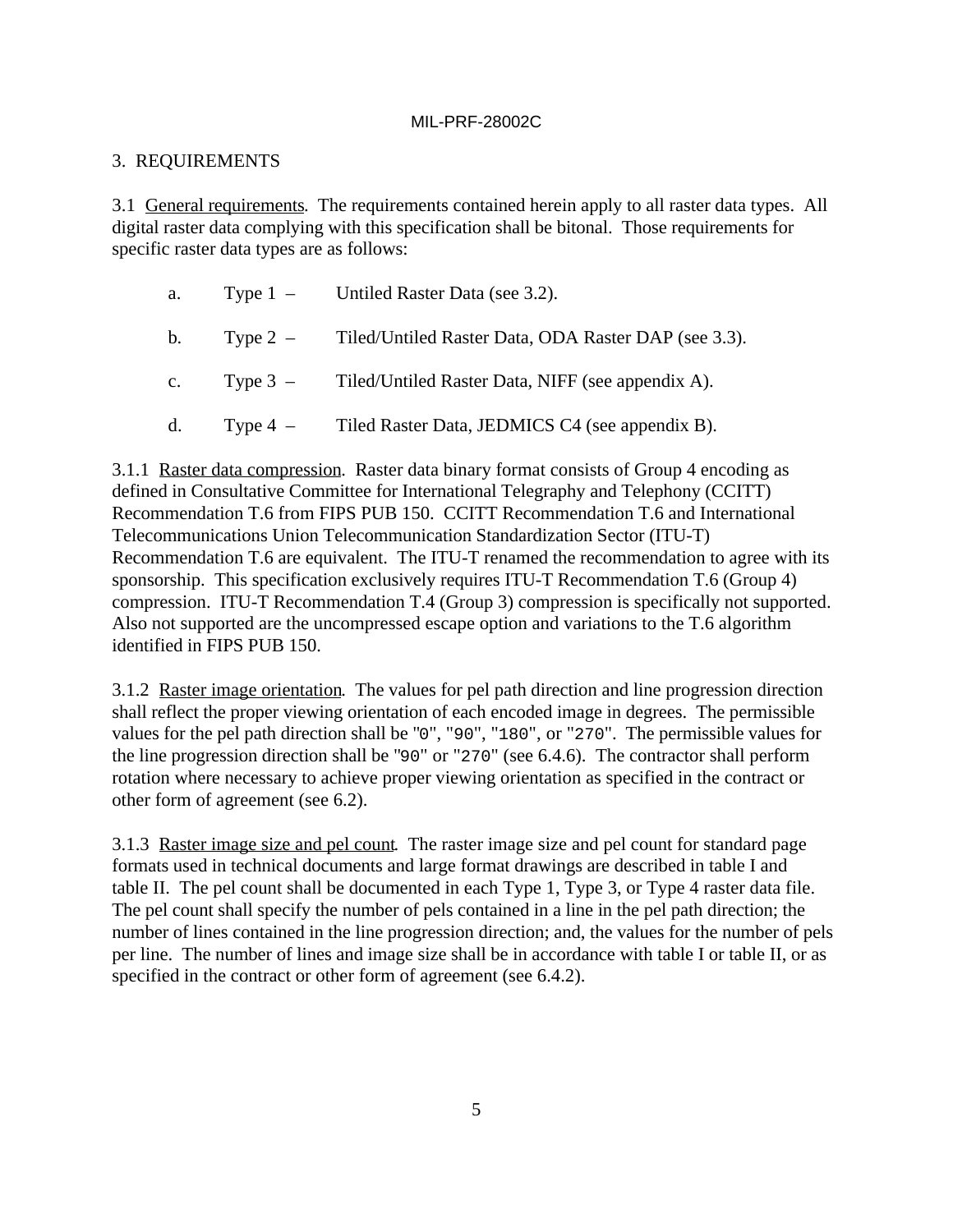| <b>Drawing Size</b> | <b>Maximum W-by-L</b><br>(inches) | <b>Pels Per Line</b> | <b>Number of Lines</b> |
|---------------------|-----------------------------------|----------------------|------------------------|
| A                   | 8.5-by-11                         | 1704                 | 2200                   |
| B                   | 11-by-17                          | 2200                 | 3400                   |
| C                   | 17-by-22                          | 3400                 | 4400                   |
| D                   | 22-by-34                          | 4400                 | 6800                   |
| E                   | 34-by-44                          | 6800                 | 8800                   |
| $\mathsf F$         | 28-by-40                          | 5600                 | 8000                   |
| G                   | 11-by-90                          | 2200                 | 18000                  |
| $\overline{H}$      | 28-by-143                         | 5600                 | 28600                  |
| J                   | 34-by-176                         | 6800                 | 35200                  |
| K                   | 40-by-143                         | 8000                 | 28600                  |
| Legal               | 8.5-by-14                         | 1704                 | 2800                   |

## TABLE I. North American drawing sizes.

TABLE II. Metric drawing sizes.

| <b>Drawing Size</b> | Maximum W-by-L (mm) | <b>Pels Per Line</b> | <b>Number of Lines</b> |
|---------------------|---------------------|----------------------|------------------------|
| A4                  | 210-by-297          | 1656                 | 2344                   |
| A3                  | 297-by-420          | 2344                 | 3312                   |
| A2                  | 420-by-594          | 3312                 | 4680                   |
| A <sub>1</sub>      | 594-by-841          | 4680                 | 6624                   |
| A <sub>0</sub>      | 841-by-1189         | 6624                 | 9368                   |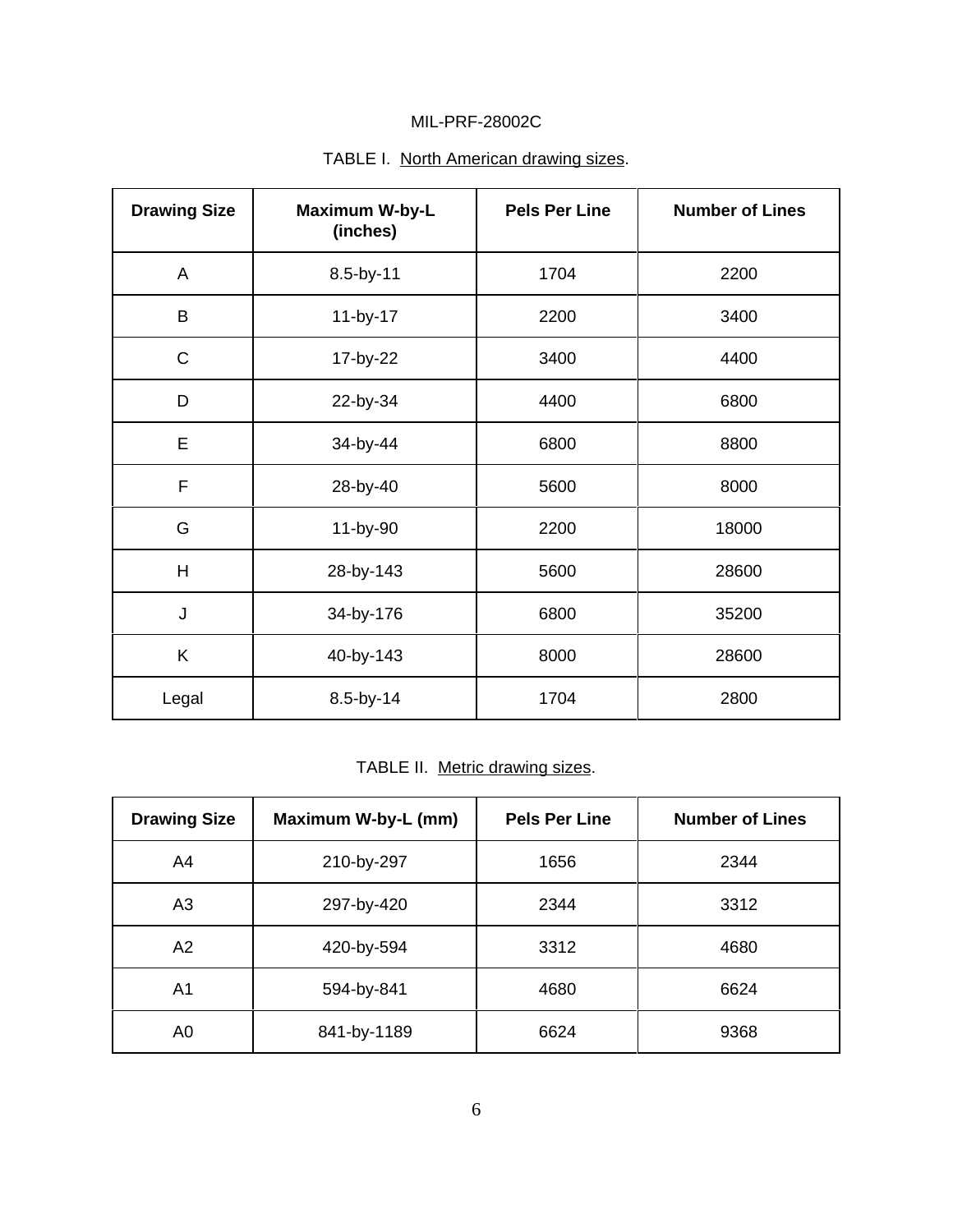3.1.4 Raster image pel density. Unless otherwise specified in the contract or other form of agreement, the pel density for raster images within technical documentation shall be 300 pels per inch, and the pel density for raster images representing large format engineering drawings shall be 200 pels per inch (see 6.2, 6.4.2, and 6.4.7). Pel density shall be used to describe the number of samples per unit distance taken to create the raster image.

3.1.5 Byte (octet) boundaries. An encoding program exporting documents from a system for interchange shall produce documents with a pel path dimension and a line count dimension which are multiples of eight pels. If specified in the contract or other form of agreement, decoding systems may be required to import documents which have arbitrary dimensions from other, non-MIL-PRF-28002 compliant systems.

3.1.6 Definitions of one and zero in bitmap data. A bitmap image shall represent the information in a document by a bit value of one (1) and the background by a bit value of zero (0) (see 6.4.8).

3.1.7 Bit ordering. The bit ordering of Most Significant Bit (MSB) to Least Significant Bit (LSB), the "down" ordering, shall be used for both compressed and bitmap data (see 6.4.5).

3.1.8 Tiled raster data; Type 2, Type 3, and Type 4. Requirements contained herein apply only to the tiled raster data types, and specifically excludes Type 1 raster data.

3.1.8.1 Tiles per image. The number of tiles in the pel path direction shall equal the number of pels contained in a line in the pel path direction, divided by 512. The number of tiles in the line progression direction shall equal the number of lines contained in the line progression direction, divided by 512. Fractional size tiles (runt tiles) shall not be generated. When a fractional tile exists, in either direction, boundary tiles containing fractional portions of the image area shall be padded with zero (0) bits (background bits) to the full tile size of 512-by-512 pels, and the tile count shall be increased to the next higher whole number.

3.1.8.2 Null tiles. Null tiles consisting of either all one (1) bits or all zero (0) bits are permitted when they exist within the data area. Null tiles are not permitted beyond the data area of the image.

3.1.9 First article. When specified in the contract or other form of agreement, a sample system and set of raster data files shall be subjected to first article inspection in accordance with 4.2 (see 6.2.1).

3.1.10 Conformance inspection. When specified in the contract or other form of agreement, raster data files shall be subjected to conformance inspection in accordance with 4.3 (see 6.2).

3.2 Specific requirements for Type 1 raster binary data. Type 1 raster data shall be encoded using ITU-T Recommendation T.6 from FIPS PUB 150. The first byte of the first encoded line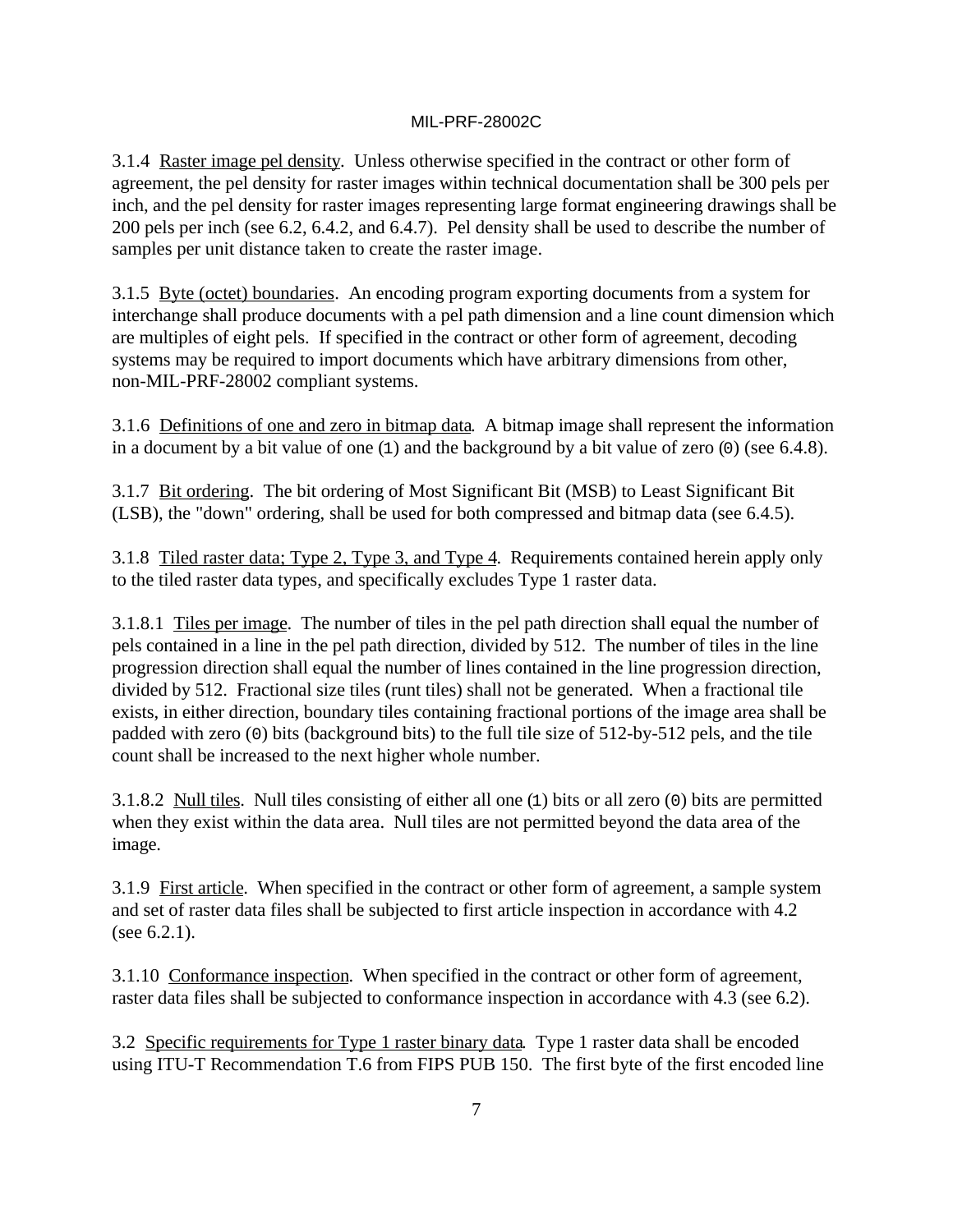shall begin in the first byte of the first block following the raster data file header block. Type 1 raster binary data shall be contained in data blocks that follow the data file header block. Each succeeding encoded line shall immediately follow the preceding encoded line, with no separation or padding between lines and blocks. Binary zeroes (0) shall be used to pad to the byte boundary for any incomplete (partial) bytes. Unused bytes in the last data block of the file shall be padded with binary zeroes  $(0)$ .

3.2.1 Raster data file header block. A Type 1 raster data file shall begin with a 2048-byte data block containing identifying header records. This data block shall be present in all data interchanges regardless of the physical media or transfer mechanism used (see 6.5). Raster data file header records shall be formatted in accordance with the MIL-STD-1840 transfer unit data file header record format. Header records shall be fixed length records of 128 bytes each. Each record has a dedicated use, and each record is required. All header record data shall be in American Standard Code for Information Interchange (ASCII) character format. Each record shall have a record identifier string from table III as the first characters in the record. The last two characters in the identifier string shall be the ASCII colon character followed by the ASCII space character (": "). The ASCII comma character and the ASCII space character (", "), shall be used for the data field delimiter between field values. The first space after a comma is not significant as data. Subsequent spaces are part of the data. Raster data file header records shall always occur in the order in which they are presented in table III.

3.2.1.1 rorient: header record. The raster image orientation header record consists of two values identifying the direction of the pel path and line progression directions in degrees of the image in the raster data file. The permissible values for the pel path direction shall be "0", "90", "180", or "270". The permissible values for the line progression direction shall be "90" or "270" (see 6.4.6). The rorient: header record shall be formatted in accordance with table III. The values for pel path direction and line progression direction shall reflect the proper viewing orientation of each encoded image. The contractor shall be required to perform rotation where necessary to achieve proper viewing orientation as specified in the contract or other form of agreement (see 6.2).

3.2.1.2 rpelcnt: header record. The raster image pel count header record consists of two values identifying the pels per line and the number of lines of the image in the raster data file. The rpelcnt: header record shall be formatted in accordance with table III. If a standard image size is specified in the contract or other form of agreement, the value for the number of pels per line and the number of lines shall be in accordance with table I or table II (see 6.4.2).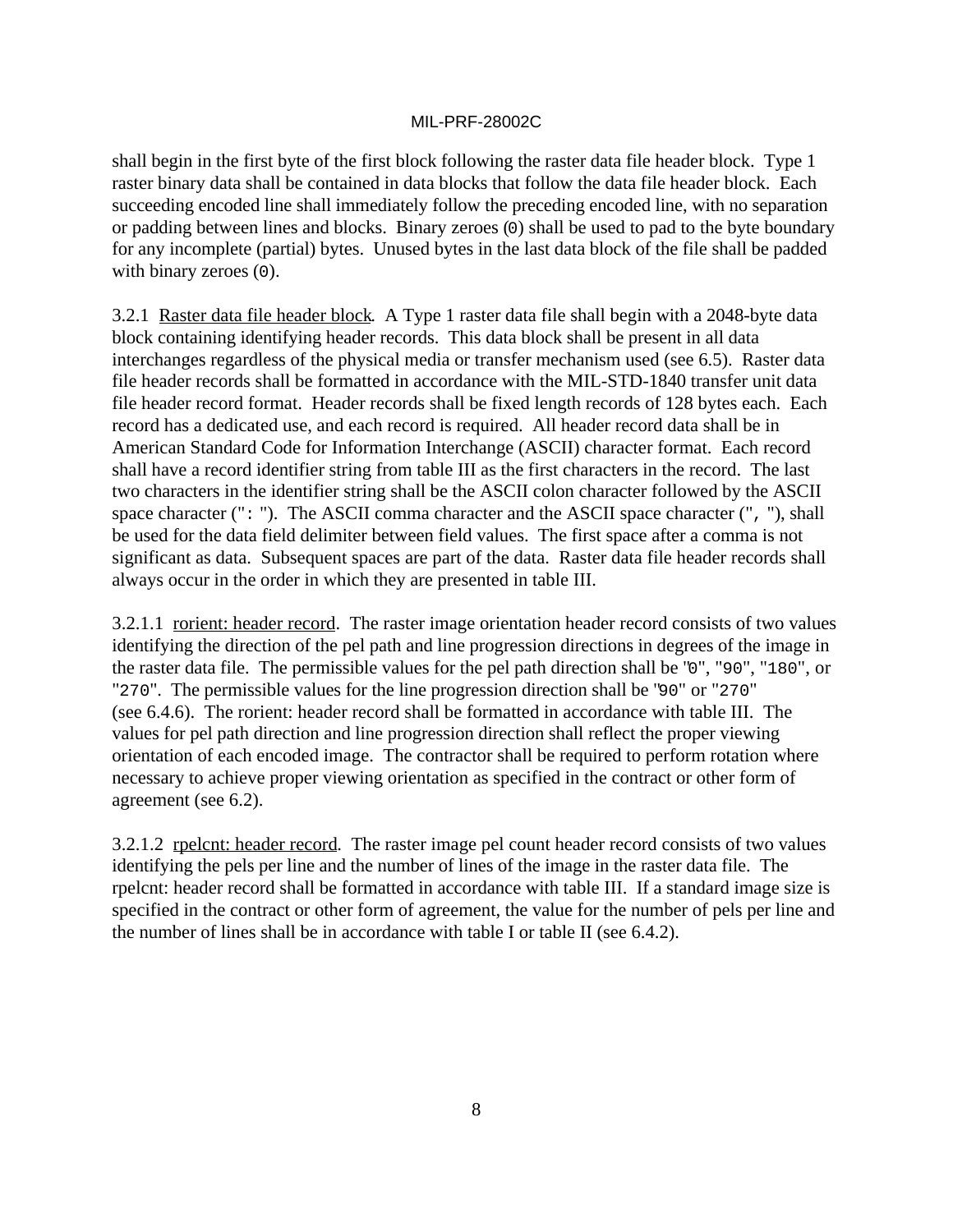### TABLE III. Type 1 raster data file header records.

| <b>RECORD ID</b> | <b>RECORD</b><br><b>NAME</b> | <b>DESCRIPTION</b>                                                                                                                                                                                                                                                                                                                                                                                                                                                                                                                                                                                                                                                                                         |
|------------------|------------------------------|------------------------------------------------------------------------------------------------------------------------------------------------------------------------------------------------------------------------------------------------------------------------------------------------------------------------------------------------------------------------------------------------------------------------------------------------------------------------------------------------------------------------------------------------------------------------------------------------------------------------------------------------------------------------------------------------------------|
| rorient:         | Raster image<br>orientation  | Two, right-justified, three-character strings separated by the<br>ASCII comma character and the ASCII space character (", "),<br>specifying respectively the direction of the progression of<br>successive pels along a line relative to the horizontal, and the<br>direction of the progression of successive lines relative to the<br>pel path. If the value is fewer than three characters, the string<br>shall be padded with the ASCII space character (""). If more<br>than one value is applicable to the data file, the ASCII<br>character string "MIXED" shall be used. Permissible and<br>default pel path and line direction values are listed in 3.2.1.1.<br>Example:<br>rorient: $270,$<br>90 |
| rpelcnt:         | Raster image<br>pel count    | Two, right-justified, six character strings separated by the<br>ASCII comma character and the ASCII space character (", "),<br>specifying respectively the integer count of pels contained per<br>line in the pel path direction, and the integer count of lines<br>contained in the line progression direction. If the value is<br>fewer than six characters, the string shall be padded with the<br>ASCII space character (" "). If more than one value is<br>applicable to the data file, the ASCII character string "MIXED"<br>shall be used. Example:<br>rpelcnt: 4400,<br>6800                                                                                                                       |
| rdensity:        | Raster image<br>density      | One, right-justified, four character string, representing the<br>numerical value of the raster image density. If the value is<br>fewer than four characters, the string shall be padded with the<br>ASCII space character (" "). If more than one value is<br>applicable to the data file, the ASCII character string "MIXED"<br>shall be used. Permissible and default image density values<br>are listed in 3.1.4. Example:<br>rdensity: 200                                                                                                                                                                                                                                                             |
|                  |                              | NOTES: The example values in this table represent a "D" size engineering drawing scanned<br>from the left-hand edge at 200 pels per inch, and stored as a Type 1 raster data file.                                                                                                                                                                                                                                                                                                                                                                                                                                                                                                                         |

3.2.1.3 rdensity: header record. The raster image pel density header record consists of one value identifying the number of pels per unit of distance of the image in the raster data file. The rdensity: header record shall be formatted in accordance with table III.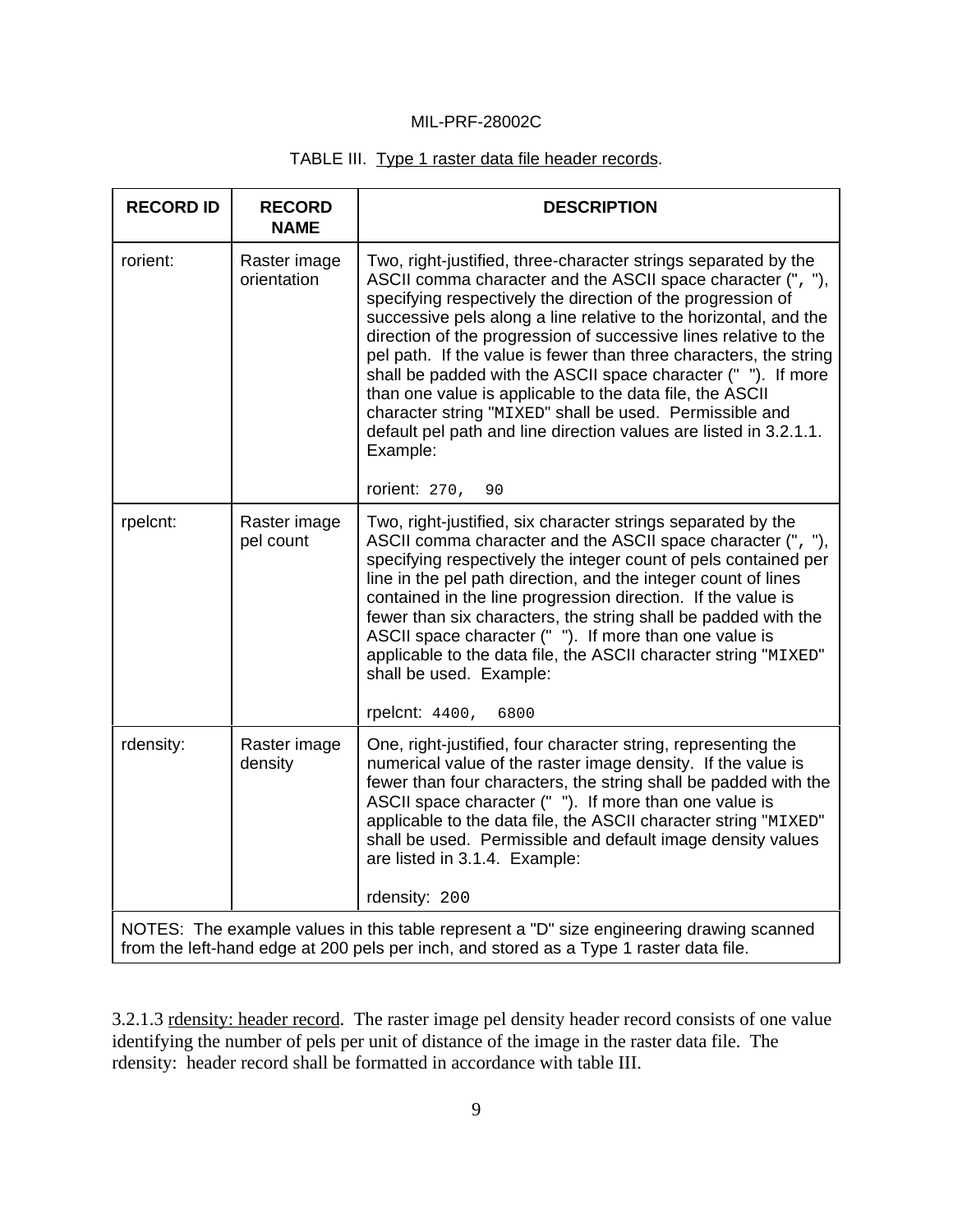3.3 Specific requirements for Type 2 raster binary data. The detailed requirements for the Type 2 format have been deleted from this performance specification, and can be found in FIPS PUB 194. The Type 2 format, also known as the ODA Raster DAP, FIPS PUB 194, should not be used to acquire new digital raster data for DoD use. If Type 2 is used, it should be limited to special cases when its implementation is specifically required by the contract or other form of agreement (see 6.3.2.2).

3.4 Specific requirements for Type 3 untiled/tiled raster binary data. Type 3 raster data shall contain a mix of untiled and tiled images. The requirements contained herein shall pertain to both text and graphical data. Raster files of technical data having paper dimensions of 8.5-by-11 inches or smaller shall be produced as untiled raster images. Raster files of technical data having page dimensions greater than 8.5-by-11 inches shall be produced as tiled raster images. If Type 3 raster data is to be specifically limited to only tiled or only untiled data, Type 3 tiled raster data or Type 3 untiled raster data shall be specified in the contract or other form of agreement (see 6.2 and 6.3.2.3). The requirements for Type 3 raster data binary headers appear in appendix A.

3.4.1 Tile size. Type 3 raster data shall be square tiles consisting of 512-by-512 pels per tile.

3.5 Specific requirements for Type 4 tiled raster binary data. The Type 4 tiled raster format is designed for data which is acquired for storage in a JEDMICS data repository. The requirements for Type 4 tiled raster binary data appear in appendix B.

3.6 Data content notation declaration. The Standard Generalized Markup Language (SGML) data content notation below shall be used in DoD document type declarations when raster files in accordance with this specification are referenced or included in SGML document instances. Note that these SGML declarations are case-sensitive.

a. For Type 1:

<!NOTATION raster1 PUBLIC "-//USA-DOD//NOTATION MIL-PRF-28002C Type 1//EN">

b. For Type 2:

<!NOTATION raster2 PUBLIC "-//USA-DOD//NOTATION MIL-PRF-28002C Type 2//EN">

c. For Type 3:

<!NOTATION raster3 PUBLIC "-//USA-DOD//NOTATION MIL-PRF-28002C Type 3//EN">

d. For Type 4:

<!NOTATION raster4 PUBLIC "-//USA-DOD//NOTATION MIL-PRF-28002C Type 4//EN">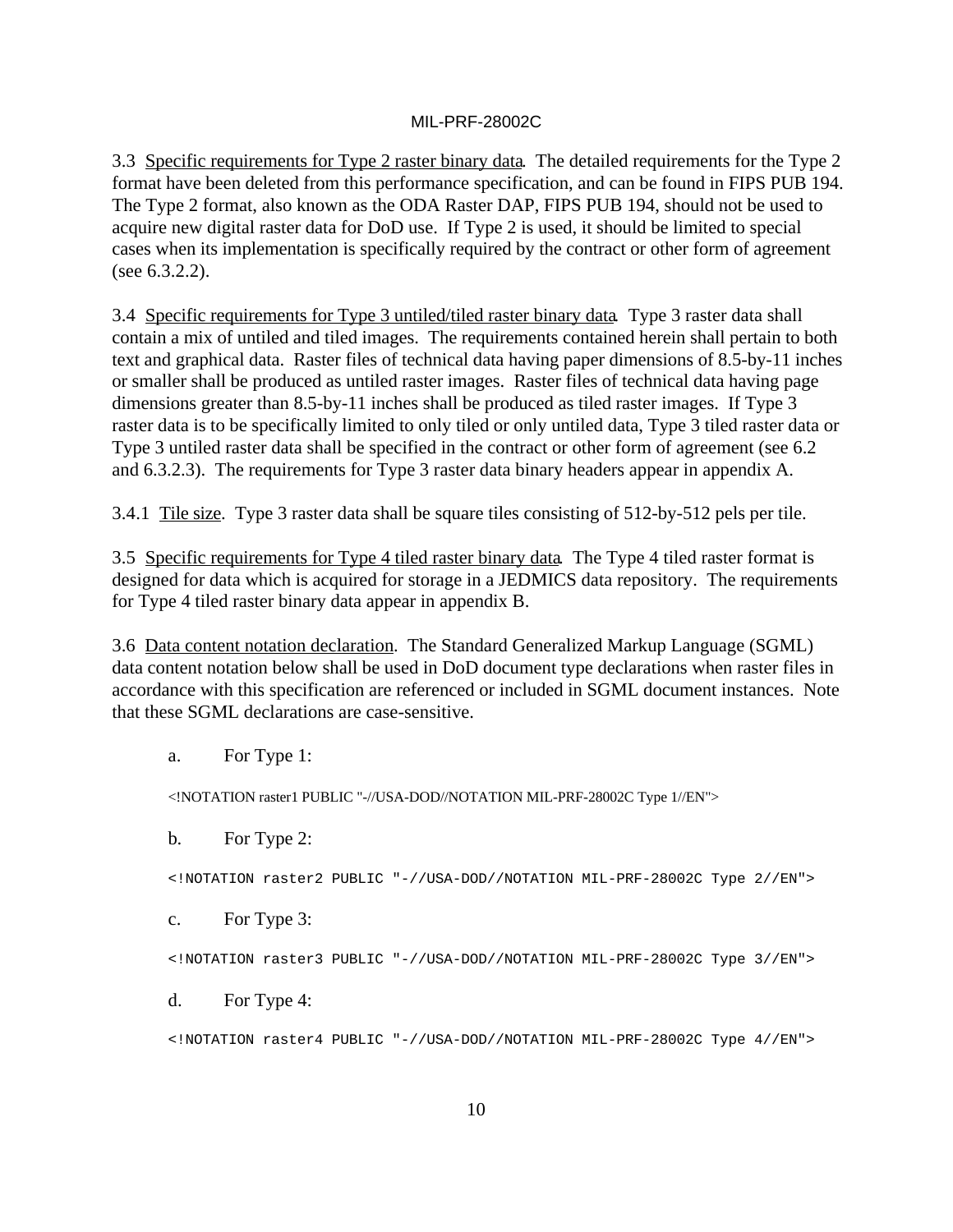#### 4. VERIFICATION

4.1 Classification of inspections. The inspection requirements specified herein are classified as follows:

- a. First article inspection (see 4.2).
- b. Conformance inspection (see 4.3).

4.2 First article inspection. First article inspection shall be the inspection of the first article (see 6.2.1) raster data file deliverable, as defined by the contract or other form of agreement, for its compliance with this specification. First article inspection shall also include the requirements of the conformance inspection (see 4.3) for verification of the raster image quality. All first article inspections shall be performed on a contract specified system or on a system equal to the destination system that will eventually receive and store the raster data files being delivered under the contract. If the contract does not specify a system, all first article inspections shall be performed on an alternative system known to rigorously exercise all requirements and attributes of this specification. The use of the same system for encoding and decoding of raster image files is prohibited. First article inspection shall assure the quality of the encoded raster image files in accordance with this specification, independent of the systems used for the encoding and decoding the raster data. Raster data files selected for the first article inspection shall be selected to rigorously exercise all attributes, values, and options in accordance with this specification, and the complexity of the required deliverables as specified in the contract. Insofar as possible, inspection and analysis procedures shall be automated with appropriate computer programs that report analysis and inspection results. The Government may require the inclusion of Government-furnished or contract-specified test charts or images with diverse image content.

4.3 Conformance inspection. Conformance inspection shall be the inspection on the raster data deliverable to assure conformance of the raster image to the requirements established by this specification and the contract or other form of agreement. Inspection processes shall include, but not be limited to, visual inspection of the raster data. Raster images shall be visually inspected and compared to the original image to ensure the legibility of text; that lines are discernible and unbroken; and that text, lines, and patterns appear sharp, without fuzziness, smearing, or other indications of lack of focus. The visual inspection shall also compare the reproduced image to the original for the determination that the registration, linearity, alignment, coverage aspect ratio, and scale are identical to the original within the limits of this specification or the contract. Visual inspection shall be performed by either the printing of a paper copy or by the electronic display on a reference image system in accordance with the first article inspection (see 4.2). Additionally, a visual inspection shall verify that the pel path and line progression direction values correctly describe the viewing orientation of the image. The Government may require the inclusion of Government-furnished or contract-specified test charts or images with diverse image content.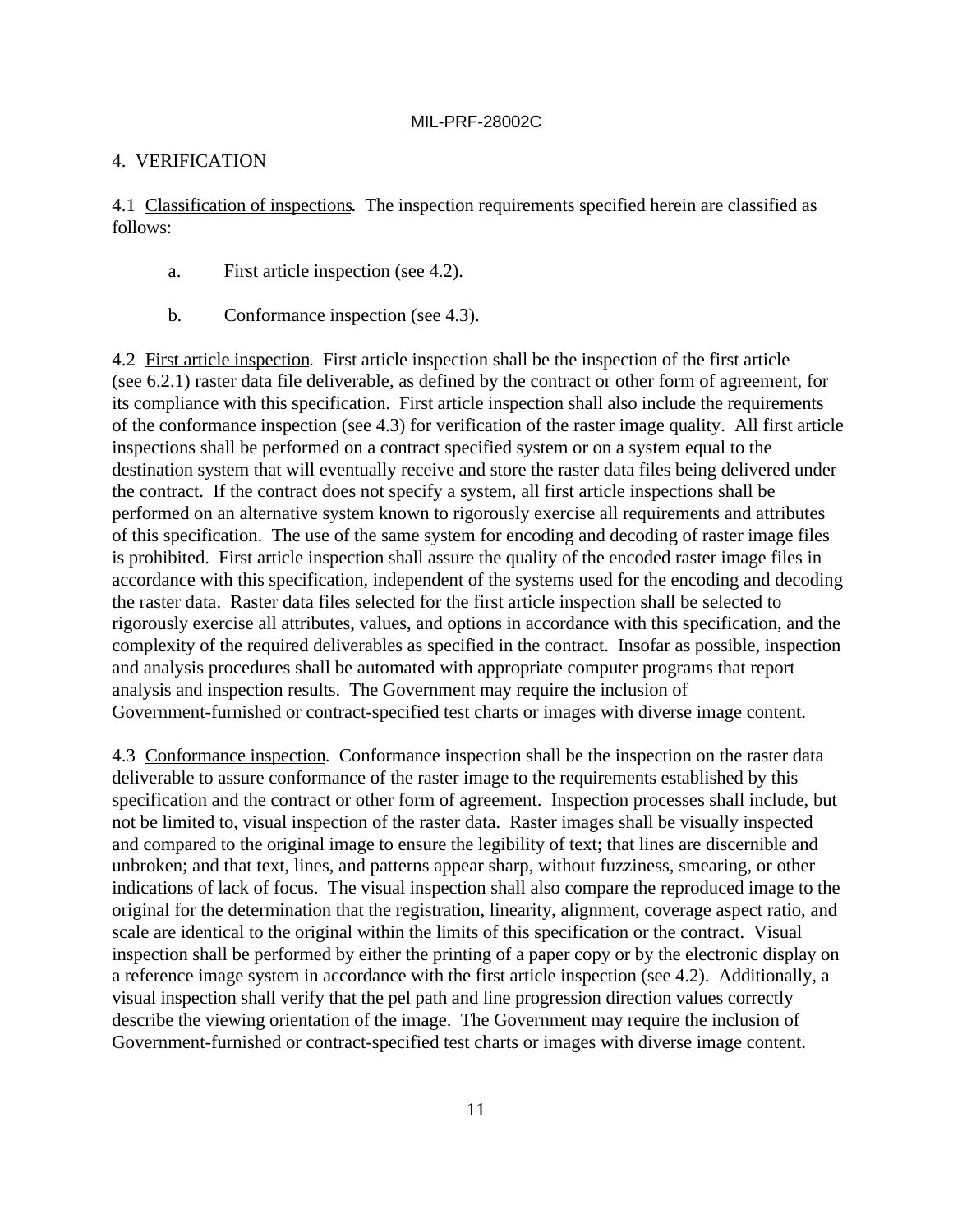Such additional images, when included for conformance inspection, shall contain images covering the range of complexity equal to the contract deliverable.

4.3.1 Data sampling. Unless otherwise specified in the contract or other form of agreement, data sampling is prohibited. When less than 100 percent inspection is performed, the digital data sample shall contain raster data representing all levels of complexity of the required deliverables as specified in the contract or other form of agreement.

4.3.2 Raster image scanning. The quality of a scanned raster image depends upon the capabilities of the scanner and the quality control procedures used to maintain the highest quality output of the scanner. When specified by contract, ANSI/AIIM MS44 shall be used to verify the performance of the scanner in obtaining the highest quality output.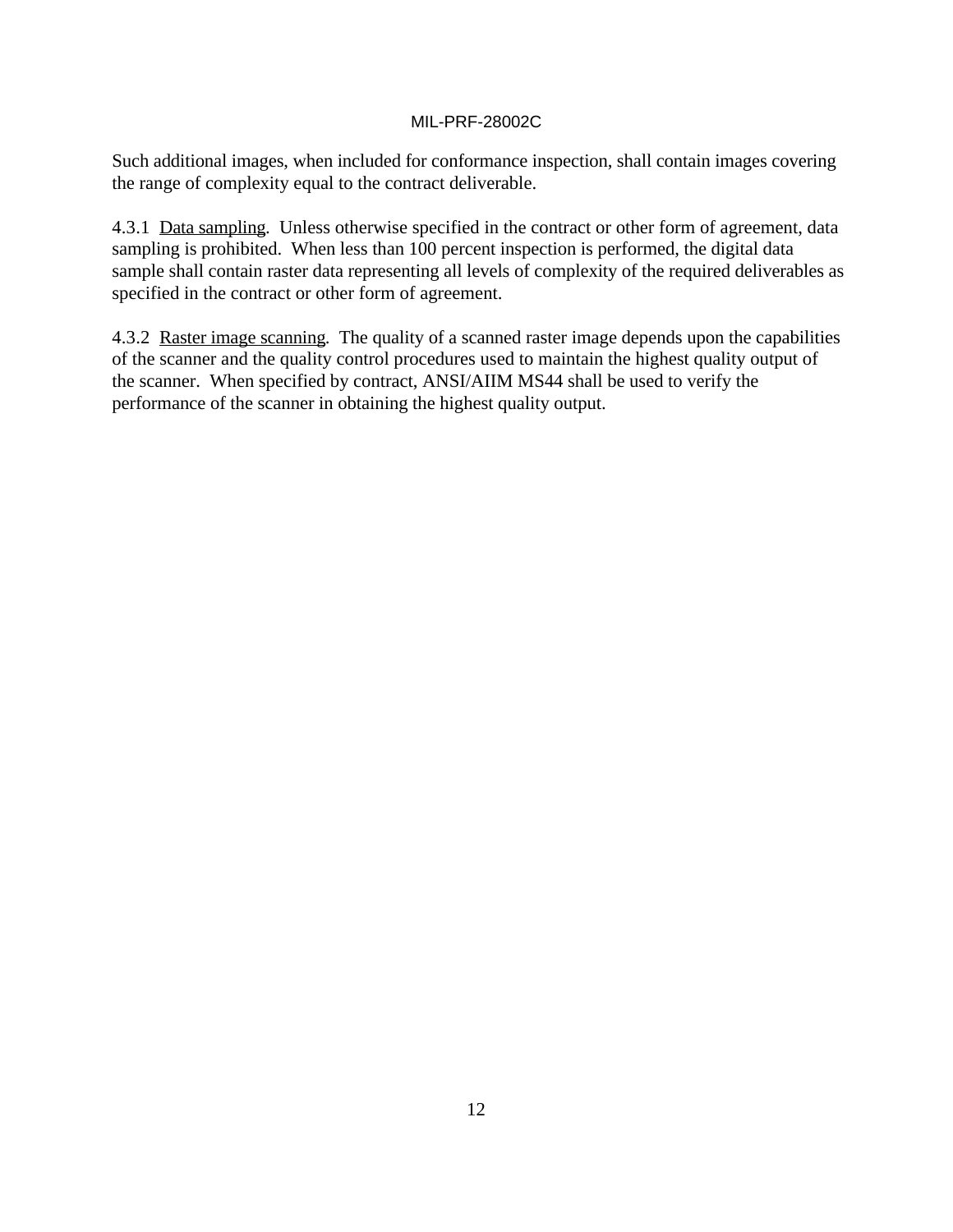### 5. PACKAGING

5.1 Packaging. For acquisition purposes, the packaging requirements shall be as specified in the contract or order (see 6.2). When actual packaging of material is to be performed by DoD personnel, these personnel need to contact the responsible packaging activity to ascertain requisite packaging requirements. Packaging requirements are maintained by the Inventory Control Point's packaging activity within the Military Department or Defense Agency, or within the Military Department's System Command. Packaging data retrieval is available from the managing Military Department's or Defense Agency's automated packaging files, CD-ROM products, or by contacting the responsible packaging activity.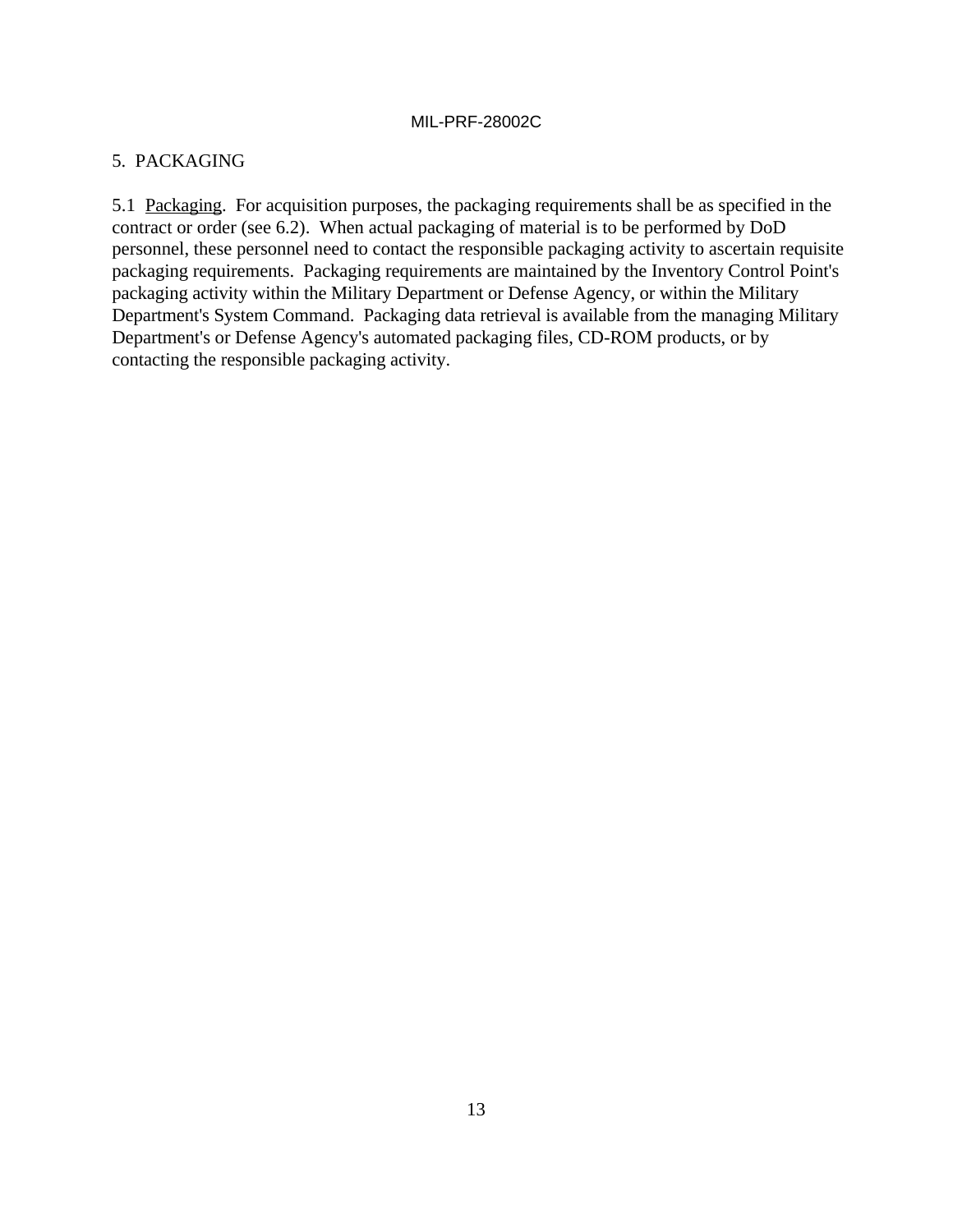### 6. NOTES

(This section contains information of a general or explanatory nature that may be helpful, but is not mandatory.)

6.1 Intended use. This specification is intended to be used by contracting agencies of the DoD in the procurement of raster data and raster data applications. The specification presents raster data requirements which are applicable to the interchange of raster encoded technical document pages, foldout illustrations, and large format engineering drawings.

6.2 Acquisition requirements. Acquisition documents must specify the following:

- a. Title, number, and date of the specification.
- b. Issue of DoDISS to be cited in the solicitation, and if required, the specific issue of individual documents referenced (see 2.2).
- c. Packaging requirements (see 5.1). Typically, magnetic tapes and disk cartridges should be packaged in accordance with MIL-STD-2073-1, Procedures for Development and Application of Packaging Requirements, level C for domestic shipment and level A for international shipment, using containers in accordance with PPP-B-636, Boxes, Shipping, Fiberboard, and cushion/dunnage material in accordance with PPP-C-1842, Cushioning Material, Plastic, Open Cell (for Packaging Purpose).
- d. Proper viewing orientation (see 3.1.2).
- e. The raster image pel density (see 3.1.4).
- f. Image sizes, including overscanning (see 3.1.3 and 6.4.2).
- g. First article inspection (see 4.2)
- h. Conformance inspection (see 4.3)

6.2.1 First article. When first article inspection is required, the contracting officer should provide specific guidance to offerors whether the item should be a pre-production sample, a first article sample, a first production item, a sample selected from the first production items, or a standard production item from the contractor's current inventory, and the number of items to be tested. The contracting officer should also include specific instructions in acquisition documents regarding arrangements for examinations, approval of first article test results, and disposition of first articles. Invitations for bids should provide that the Government reserves the right to waive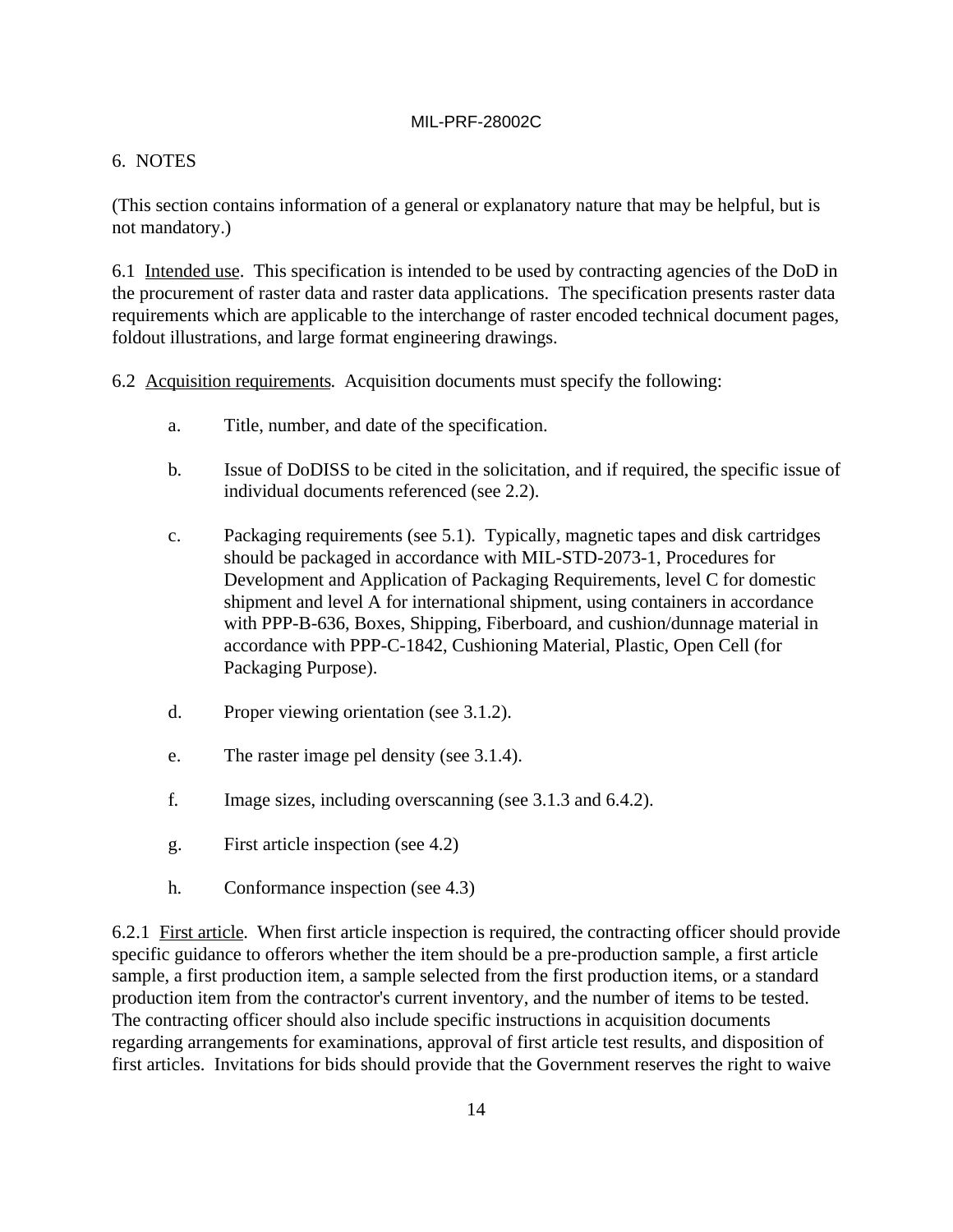the requirement for samples for first article inspection to those bidders offering a product which has been previously acquired or tested by the Government, and that bidders offering such products, who wish to rely on such production or test, must furnish evidence with the bid that prior Government approval is presently appropriate for the pending contract. Bidders should not submit alternate bids unless specifically requested to do so in the solicitation. The contract must specify a reference system for first article test (see 4.2).

6.2.2 Data acceptance. This specification does not address data acceptance at the content level. When data acceptance of raster data is required, the contract should define the acceptance requirements, require data acceptance procedure(s), and specify who, where, and by whom the data acceptance procedures will be implemented.

6.3 Tailoring guidance. To ensure proper application of this specification, invitations for bids, requests for proposals, and contractual statements of work should tailor the requirements in sections 3 and 4 of this specification to exclude any unnecessary requirements and to stipulate project-specific details. Detailed communications and agreements between the preparer and receiver will ensure that all delivered raster data meets the contract and customer requirements.

6.3.1 Contract data. When this specification is invoked by contract or other form of agreement, the term "data requirements" will only apply to contract data called out in the Contract Data Requirements List (CDRL). Each item in the CDRL will be annotated on the respective DD Form 1423 to indicate that MIL-PRF-28002 specifies the proper format for delivery. The content of the information to be delivered is defined by the Data Item Description (DID) referenced by the CDRL.

6.3.2 Notes to Contracting Officers. The following guidance will assist users of this specification in understanding the strengths and applicabilities of the Type 1, Type 2, Type 3, and Type 4 raster tile formats. Tiled representations are best applied in systems handling large format drawings or illustrations typically associated with engineering design. The subdivision of a drawing into tiles permits use of only those portions of an image required at a given time by the application. This can result in reduced requirements for workstation memory and workstation display area. In addition, tiling permits compression and decompression activities to be performed in parallel upon the drawing tiles. A tiled format should be selected whenever the project involves conversion of large quantities of paper/film documents to raster format, particularly where there are multi-page/frame documents with large format pages or where there are multiple page documents with multi-page sizes.

6.3.2.1 Intended use of Type 1 raster binary data. Type 1 raster data, a simple one-page-per-file format, should be used when the graphics are included in other compound documents. For example, Type 1 raster data files are often used as illustrations in tagged SGML documents such as technical manuals.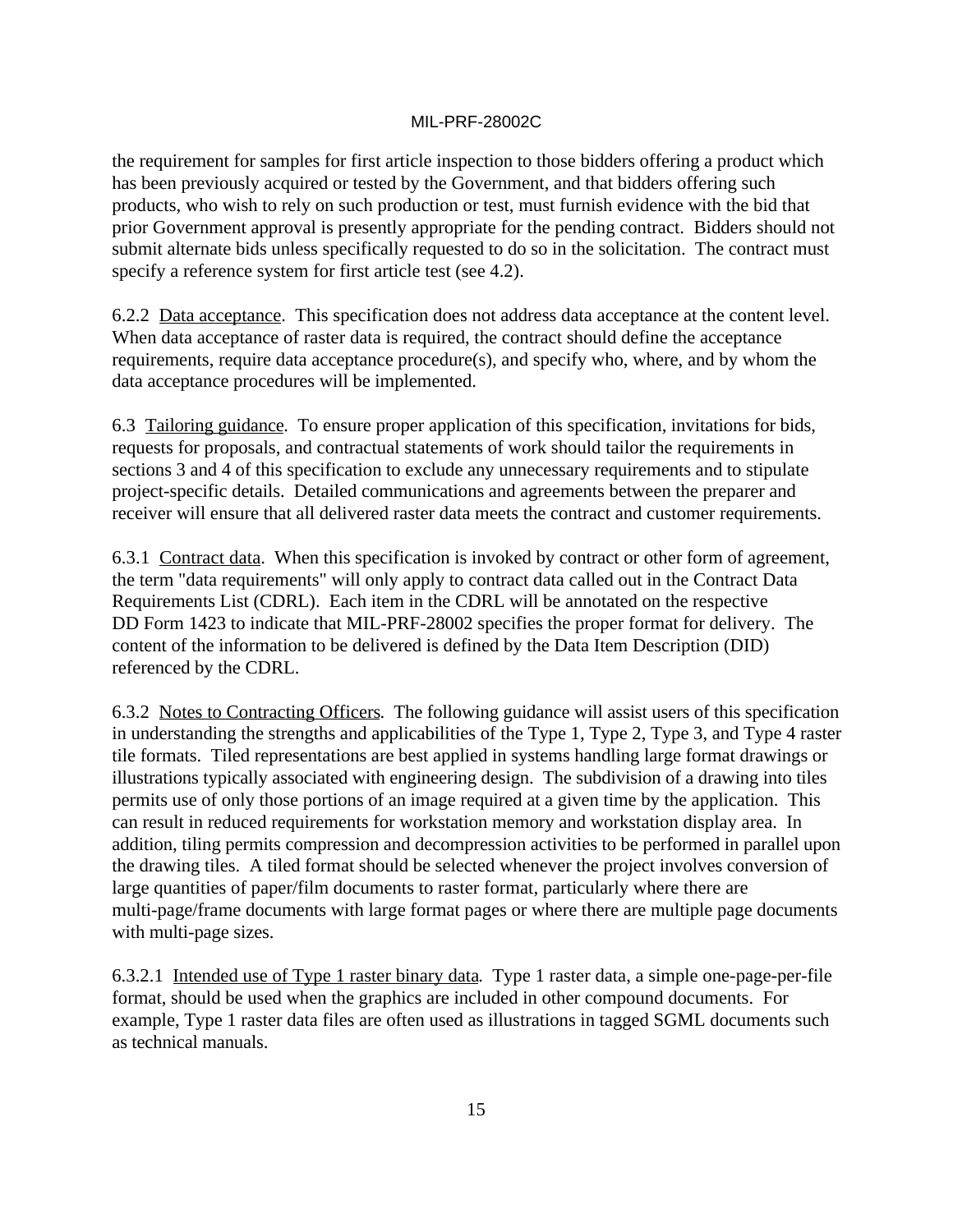6.3.2.2 Intended use of Type 2 raster binary data. Although Type 2 is not recommended for new Government procurement due to limited support, the Type 2 format allows multi-page documents with multiple page sizes and orientations and tiled images for faster access to portions of large format pages. Type 2 may be used when:

- a. There are large existing collections of Type 2 raster file formats.
- b. Sending and receiving entities can handle the Type 2 tiled format either as their native format or via conversion to local tiled formats. This is especially true if the conversion between Type 2 and local tiled formats usually only rewraps the file headers and does not involve decompression and recompression of the image.

6.3.2.3 Intended use of Type 3 raster binary data. Type 3 raster, the NIFF, is intended to be a mix of untiled and tiled images based on the size of the individual image. Type 3 raster data allows multi-page documents with multiple page sizes and orientations and tiled images for faster access to portions of large format pages. If raster images formatted to Type 3 are to be restricted to only tiled or only untiled raster data, these files should be acquired as "Type 3 tiled" or "Type 3 untiled," whichever is intended. Type 3 raster data should be used when:

- a. Requirements are intended to be used in procuring data for systems that need the flexibility to use tiled or a mixture of tiled and untiled raster data representations.
- b. Untiled raster data are required since the images are too small to require tiling (for example, A-size or smaller).

6.3.2.4 Intended use of Type 4 raster binary data. Type 4 raster data, the JEDMICS C4 format, should be used when the destination system is a JEDMICS repository.

6.4 Data requirements.

6.4.1 File size and efficiency considerations. Files containing large format drawings or illustrations in raster data form are relatively large. After ITU-T Group 4 compression, E-sized drawings will have a file size of approximately one-half of a megabyte for a moderately detailed drawing.

6.4.2 Image sizes for drawings. The drawing sizes A through K, and metric drawing sizes A4 through A0, in accordance with ANSI Y14.1, American National Standard, Drawing Sheet Size and Format, are summarized in table I and table II. These tables show the nominal number of pels per line and the nominal number of lines. The table values are for the default pel density of 200 pels per inch for a large format image size. The numbers listed in the tables are minimal, sufficient only to provide for byte alignment of the pels at the end of each bitmap line. 200 pels per line and 200 lines of total overscan would provide a recommended nominal one inch overscan without loss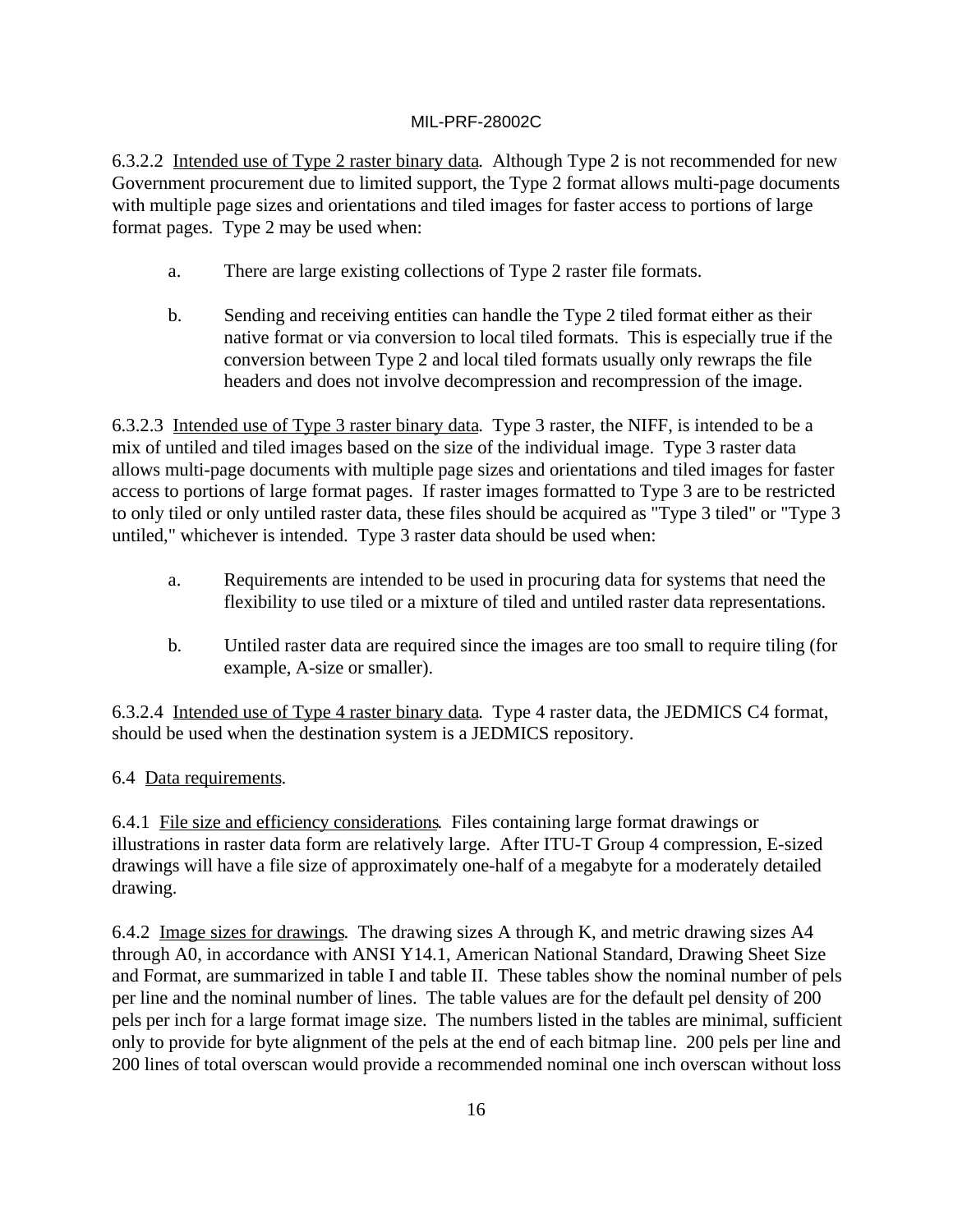of byte alignment. This is not shown added into the numbers in table I and table II, but is consistent with industry practice. Particular requirements associated with overscanning should be identified and specified in the contract document to allow extra white space at the margins, if needed. Overscanning is a function of capturing raster images from hard-copy documents in a production environment and may vary from system to system. A typical by-product of overscanning is image noise which may significantly enlarge the resulting image file. The amount of overscan and the cost of trimming the edges of a scanned image during the verification process should be evaluated (on an application basis) to determine the overall impact on an individual application. The quantity and quality of the overscan around the edges of an image may add significantly to the amount of data being stored. Demonstrations have shown a significant reduction in image size can be gained by simply cropping the image during the verification process. The cost benefits of 100 percent verification and the cost of processing and storing larger images should be evaluated for the various applications using MIL-PRF-28002 data.

6.4.3 Generation of raster data by scanning. Raster data for either technical publication or product definition materials may be generated by scanning source document sheets or pages in accordance with this specification. Scanning is performed in a line-by-line sequence from left to right, beginning at the leading edge of a page as it is fed into the scanner, and at a standard pel spacing selected to preserve the smallest detail (minimum line pair spacing) represented in the source material. Note that the image orientation may be such that the top of the image does not correspond to the leading edge of the scanned page. This scan-produced raster data is initially stored in intermediate, digital form as a binary bitmap such that respective ones and zeros reflect the black and white physical picture elements of the scanned image. In this intermediate or expanded form, raster scan data may be processed for enhancement or editing, or directly reproduced by an appropriate display or printing device. The relationship between the orientation of scanning and the orientation of image display must be accurately specified in the raster data presentation attributes. The relationship between the pel path and line progression attributes for typical images are shown on figure 1 for portrait pages and on figure 2 for landscape pages. The orientation of the scanned image must be provided in the orientation parameter such that a receiving system may render the image as the author had intended (in proper orientation for viewing).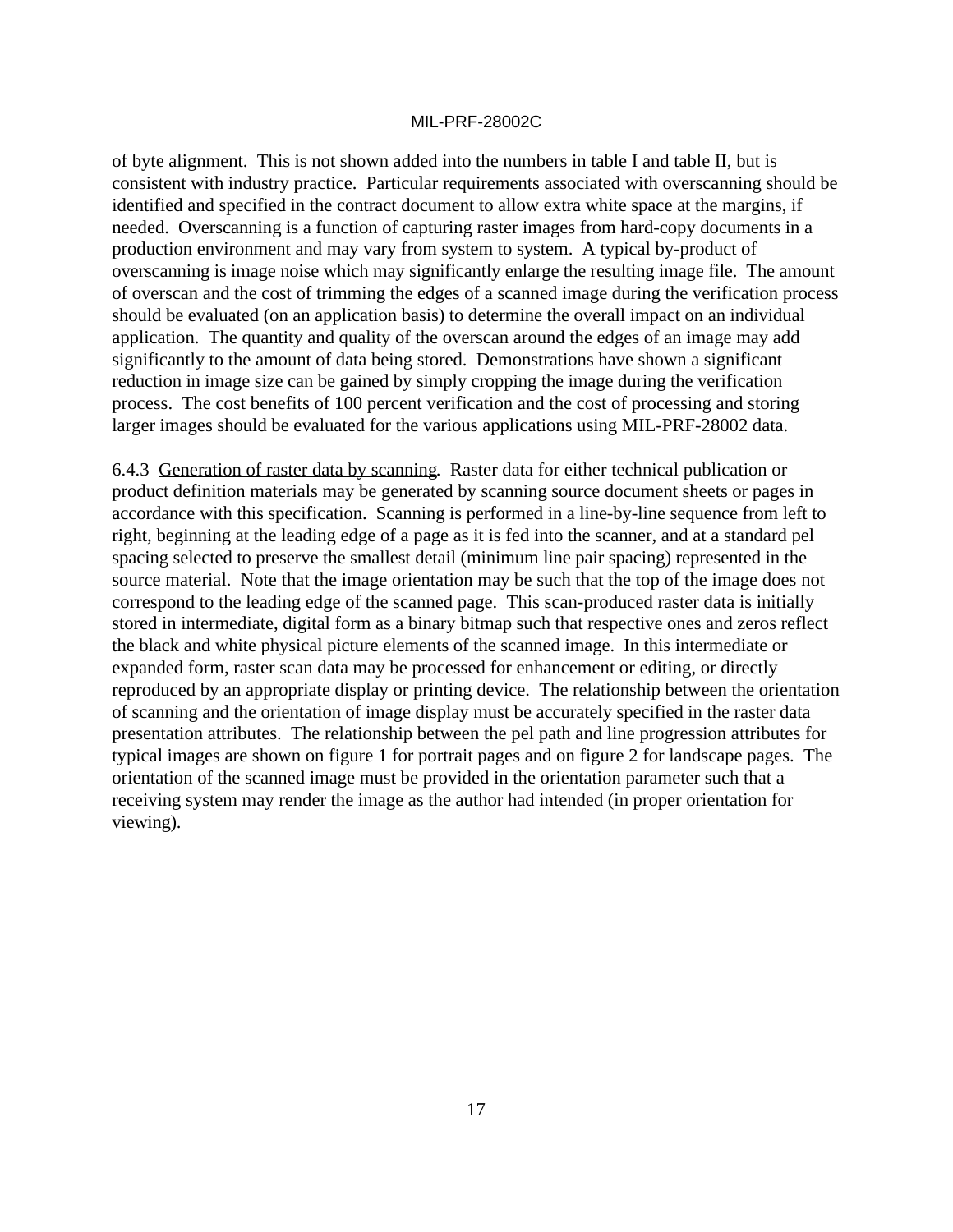



![](_page_17_Figure_3.jpeg)

1. The pel path direction is measured in degrees counterclockwise from the positive horizontal axis (east). The pel path value represents the number of degrees the image would have to be rotated counterclockwise in order to display the image with proper viewing orientation.

2. The line progression direction is measured in degrees counterclockwise from the pel path direction.

FIGURE 1. Position of pels, portrait document.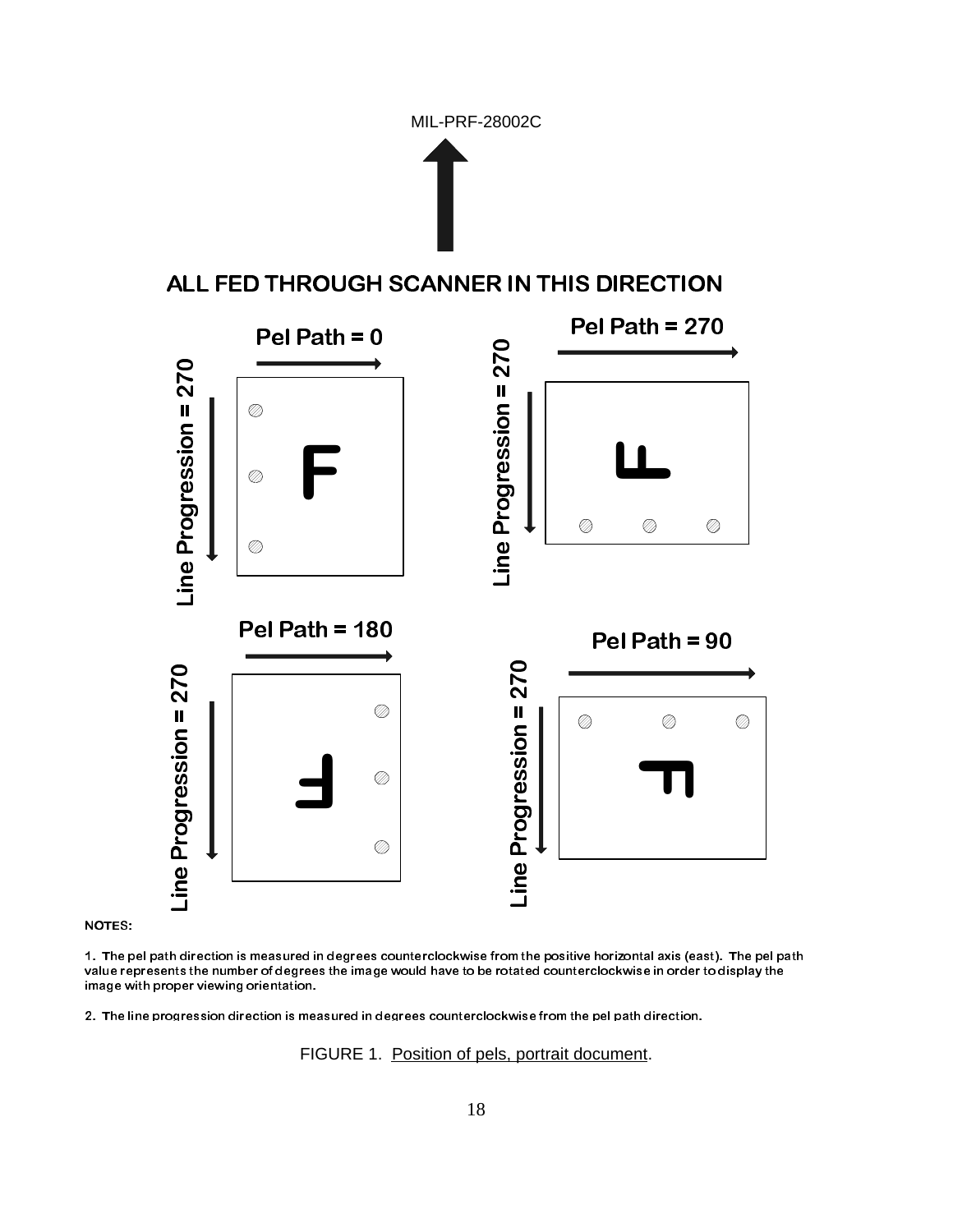![](_page_18_Figure_1.jpeg)

![](_page_18_Figure_2.jpeg)

#### NOTES:

1. The pel path direction is measured in degrees counterclockwise from the positive horizontal axis (east). The pel path value represents the number of degrees the image would have to be rotated counterclockwise in order to display the image with proper viewing orientation.

2. The line progression direction is measured in degrees counterclockwise from the pel path direction.

FIGURE 2. Position of pels, landscape document.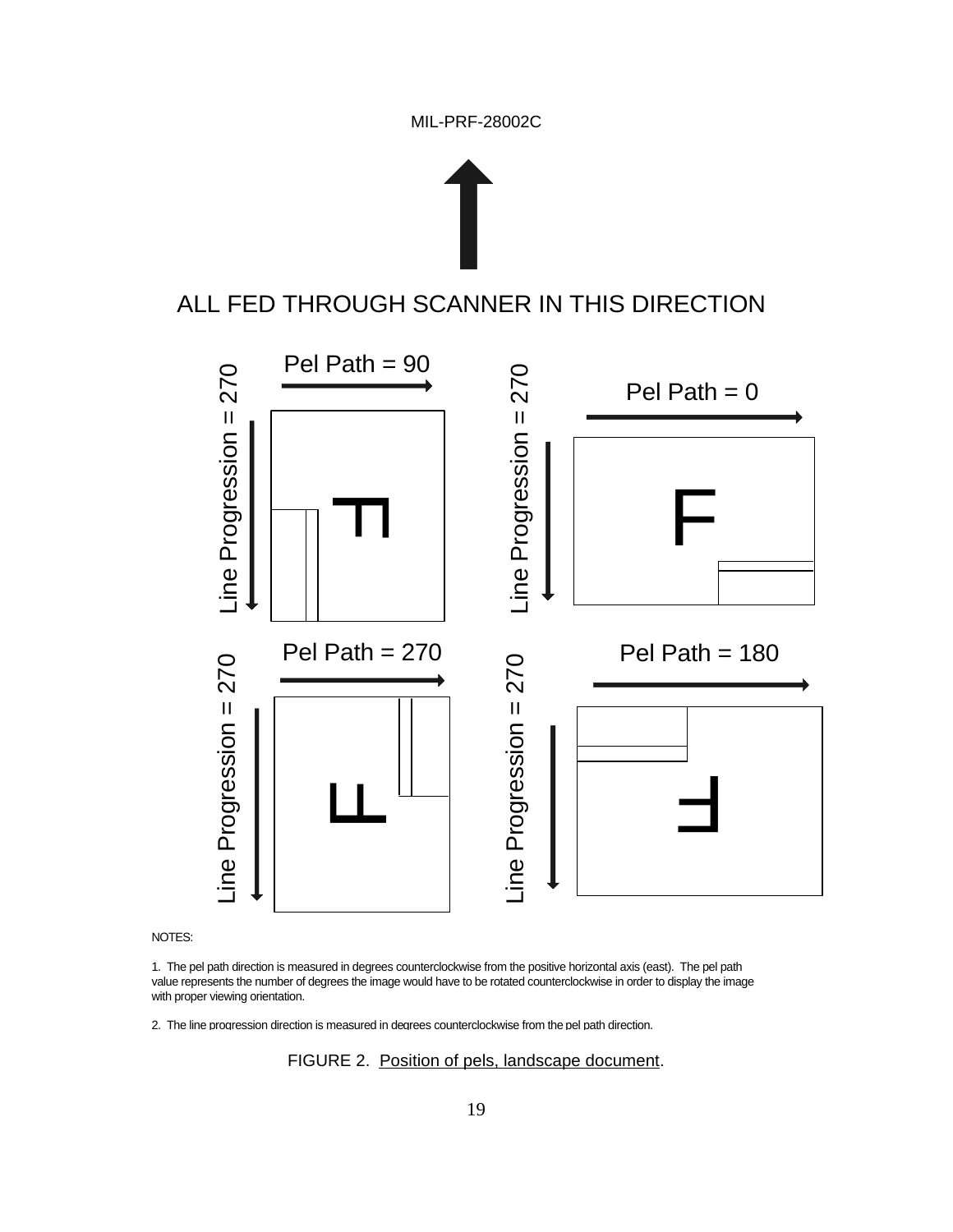6.4.4 Additional data processing conditions. This specification defines the data formats required to describe pages or sheets of raster data. Issues related to database management, such as document information, aperture card Hollerith code, document and page relationships, sheets, revisions, and multiple aperture card frames are not considered in this specification. If such data is required as a deliverable, the procurement contract should specify the content and format of such data in accordance with MIL-STD-1840.

6.4.5 Note on bit ordering. While this specification calls for the bit ordering of MSB to LSB, the "down" direction, for both compressed and bitmap data, the proper ordering of bits within bytes (octets) is a subject of industry-wide dispute. The traditional method in facsimile equipment for compressed data is to pack code bits into bytes in "up" fashion, LSB to MSB. The most widespread method used in sending bitmapped (uncompressed) data to computer display adapters is with a "down" ordering (MSB to LSB).

6.4.6 Notes regarding orientation. The raster image orientation is stipulated in the file by two attributes, pel path and line progression. The values for these attributes reflect the proper viewing orientation of the image. These two attributes determine how the application will extract pels from the bitmap array and deposit these pels on the page when rendering the image. Raster image orientation is dependent on the orientation of the scanned medium relative to the scanning mechanism. For typical technical documentation, the pel path direction is 0 degrees and the line progression direction is 270 degrees. The relationship of pel path to line progression directions for a typical piece of portrait technical documentation is depicted on figure 1. For typical large format documents, the pel path direction is 90 degrees and the line progression direction is 270 degrees. The relationship of pel path to line progression directions for a typical landscape large format document is depicted on figure 2. On figures 1 and 2, four pages are shown. Each has been fed through a scanner in the direction shown by the large arrow. Immediately after scanning and before the verification/visual inspection step, the proper viewing orientation would not be known to the system; each would be identified (some incorrectly) as having a pel path direction of 0 degrees and a line progression direction of 270 degrees. After the visual inspection step, each would have been correctly identified with the values shown on figure 1 placed into their files. Printers and other peripherals may require images to have data presented to them in other than proper viewing orientation. This is a system-dependent requirement and does not have any impact on the interchange file contents. Note that four other orientations are possible which are the mirror images (around one axis) of the four shown. These could result from scanning an aperture card, paper sepia, or transparency from the wrong side, either inadvertently or to achieve better image quality.

6.4.7 Note regarding raster image pel density. Typical pel density values on some systems might include 100, 200, 240, 300, 400, 600, and 1200 pels per inch. Support for some of these pel densities may be desirable for interchange of data with non-military systems.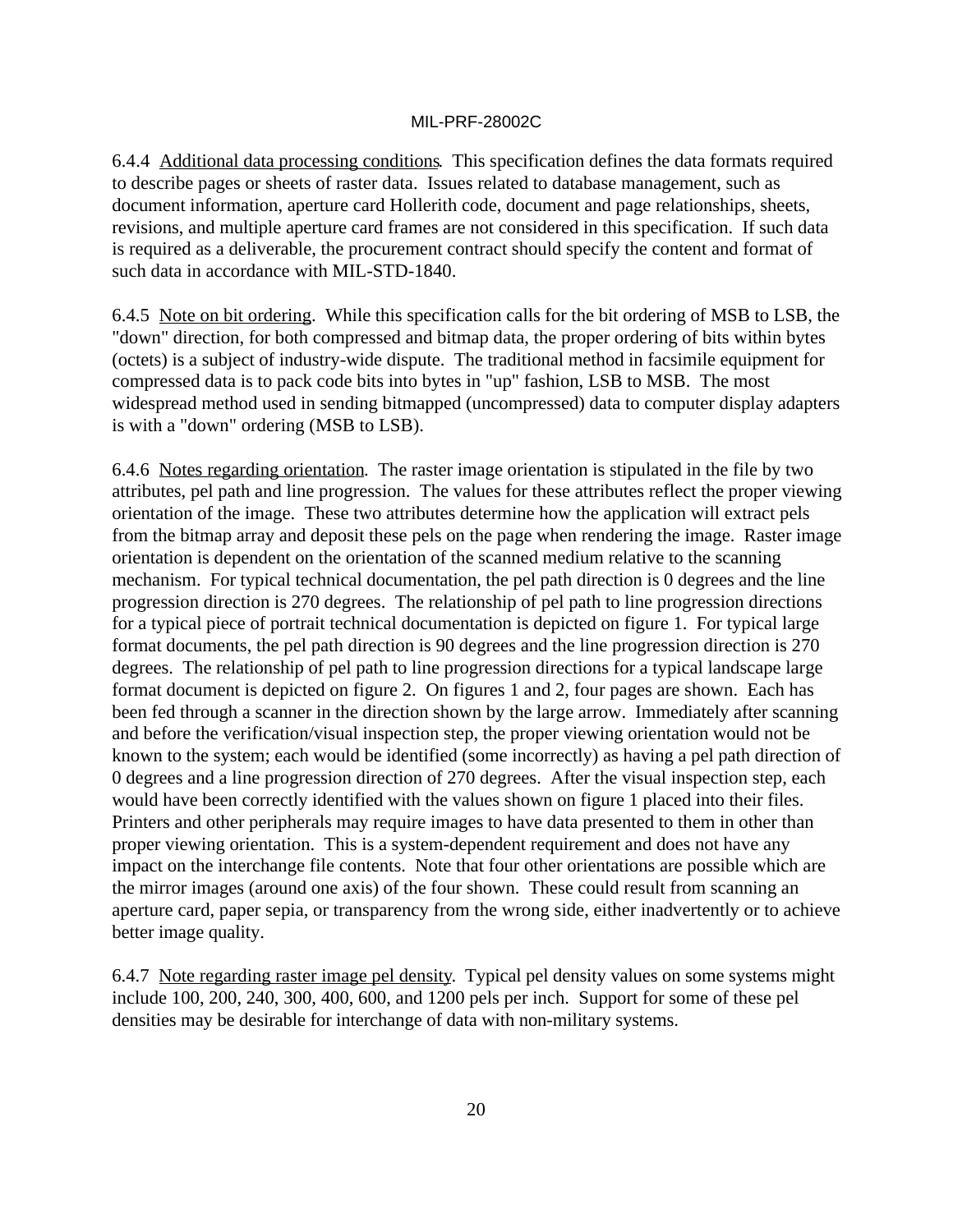6.4.8 Note regarding one (1) and zero (0) in bitmap data. Raster data represents each pel in the source document by a 0 or a 1. A 1 is an information pel. The information pels in an image are those which make it differ from a blank image (see 3.1.6).

6.4.9 Notes on scanning quality. Data encoded according to this specification may come from a scanning process, an image conversion process, or an electronic creation/modification process. Scan quality relates to the scanning process (though the same analysis may be performed on converted images where the results of the analysis would have little bearing on the conversion process and more on the production process of the original image). The scanning process renders an image of a document as a set of data elements. Typically, scanning quality is enhanced by a control step that enables a workstation operator to improve the quality of the image before final raster data file creation. Scanning devices and the processes associated with scanning require regular inspection procedures to ensure high-quality operation of the scanner hardware and appropriate performance of scanner and image quality control personnel. Such inspections are critical in an operating environment where actual raster data file usage may occur many years after scanning. Some of the factors involved in raster scanning quality are described in 6.4.9.1 - 6.4.9.16. Determination of factors 6.4.9.1 - 6.4.9.3, 6.4.9.5 - 6.4.9.7 and 6.4.9.9 - 6.4.9.16 requires reference to the original document. Factors 6.4.9.4 and 6.4.9.8 may be determined after the original document is no longer available.

6.4.9.1 Aliasing. Aliasing is a group of image defects generally caused by elements of the scanned image being smaller than or not registered with the picture element created by the scanner. An aliasing effect occurs when stair-stepping or jaggedness is introduced in a feature. Aliasing can affect the image quality, readability, and accuracy of the raster image.

6.4.9.2 Alignment. Most engineering drawings have many straight line segments aligned with the length and width of the page. If the scanned image axes are correctly aligned with scanner axes, each line segment in the set is contained in a pel row or column, and the line image appears straight and sharp. If the scanned image is slightly misaligned (or skewed), each line segment from the set is stair-stepped in its representation. In addition to affecting the appearance of the image, misalignment reduces the effectiveness of compression routines.

6.4.9.3 Aspect ratio. Aspect ratio refers to the scale in the vertical dimension as compared to the horizontal dimension. Unless otherwise specified, the aspect ratio of scanned images is usually unity (1). That is, the number of pels required to represent one inch of the drawing horizontally usually is equal to the number of pels required to represent one inch of the drawing vertically. In measuring the aspect ratio, if linear scales are not present in both dimensions on the drawing itself, the original drawing dimensions must be known, or measurements must be taken from it. Aspect ratio is calculated from the formula:

$$
AR = \frac{Pv \times Lh}{Ph \times Lv}
$$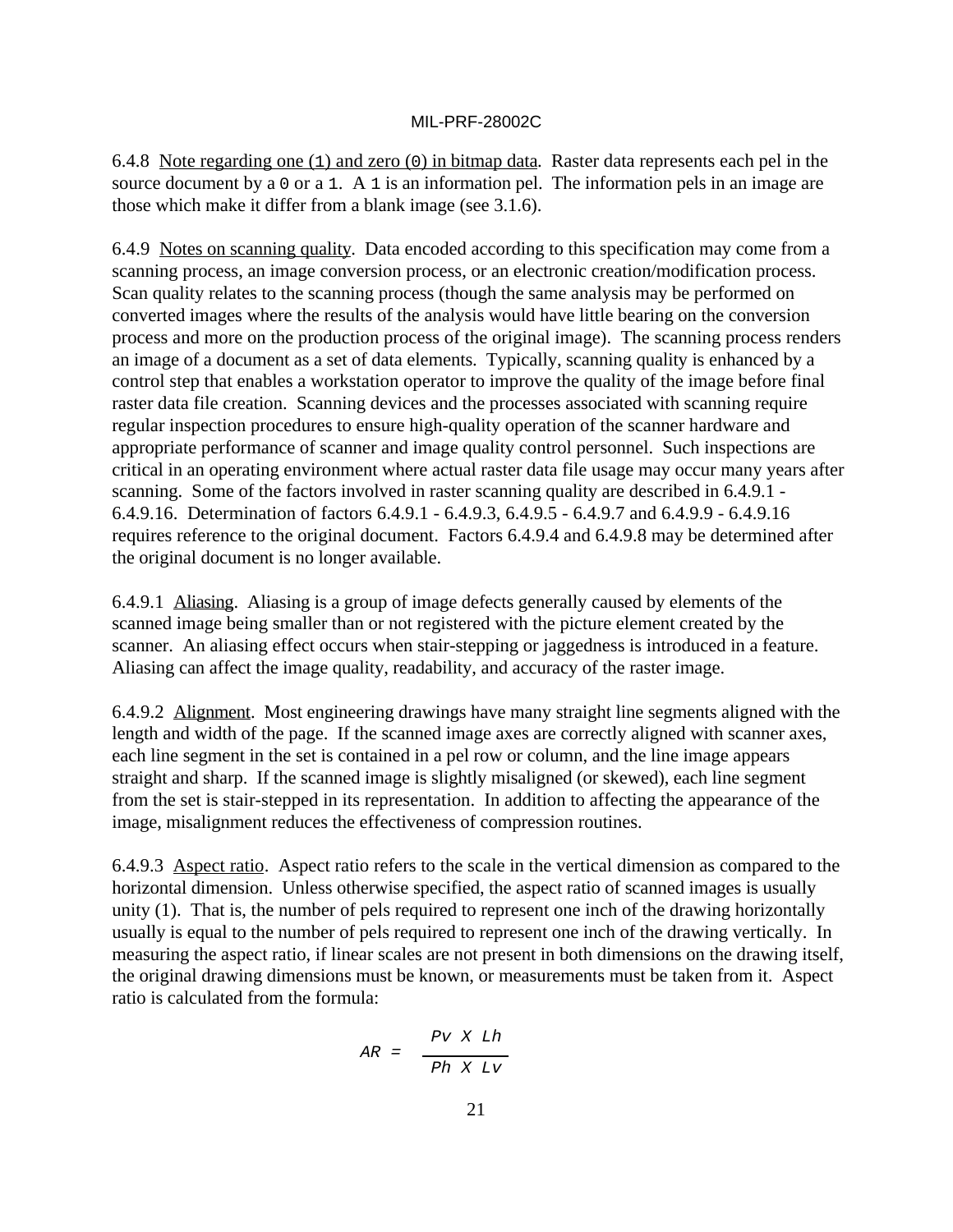where:

AR is the dimensionless aspect ratio. Pv is the number of pels in the vertical dimension. Lh is the represented length in the horizontal dimension. Ph is the number of pels in the horizontal dimension. Lv is the represented length in the vertical dimension.

6.4.9.4 Cleanness. Cleanness is the relative freedom from random flecks or amorphous dirt spots in the image representation. In addition to detracting from clarity in representing objects, flecks, and spots in an image can also severely diminish the degree of compression achievable. If dirt appears in the image area to the extent that the image is obliterated, obscured or defaced, then a major defect exists. The presence of dirt without obliterating, obscuring, or defacing the image constitutes a minor defect. Dirtiness can be measured as the dimensionless ratio of the number of wrong pel values to the total number of pels in a specified region of the image.

6.4.9.5 Continuity. Continuity is the ability of the imaging system to maintain the complete image without adding breaks to lines.

6.4.9.6 Contrast. While contrast in a raster image is normally concerned with treatment of grayscale and texture in the image, the treatment of lines, texture, and textual characters is also affected by contrast. In binary raster data, intensity-level contrast is not at issue. In this context, contrast is established in the scanning process itself, and is dependent on the scanning resolution, the sharpness of the image and the threshold level at which a pel is digitized. If contrast is too high, characters may be filled in, pattern-density shading may result in solid regions of set pels, and double lines may be merged. If contrast is too low, fine lines and pattern-density shading may be lost completely.

6.4.9.7 Coverage. Coverage is the portion of the desired region of the original drawing included in the raster image. A coverage of 100% ensures no data are lost. Determination of coverage by reference to the original drawing is particularly important for those engineering drawings or technical documents that do not have borders.

6.4.9.8 Evaluation of the scanning process. Evaluation of the scanning process can be achieved quantitatively at the point of acceptance by measuring all factors in a known standard test pattern scanned with each batch of drawings submitted for acceptance. At that time, application of factors 6.4.9.1 - 6.4.9.7 and 6.4.9.9 - 6.4.9.15 should form a basis for acceptance or rejection of the material.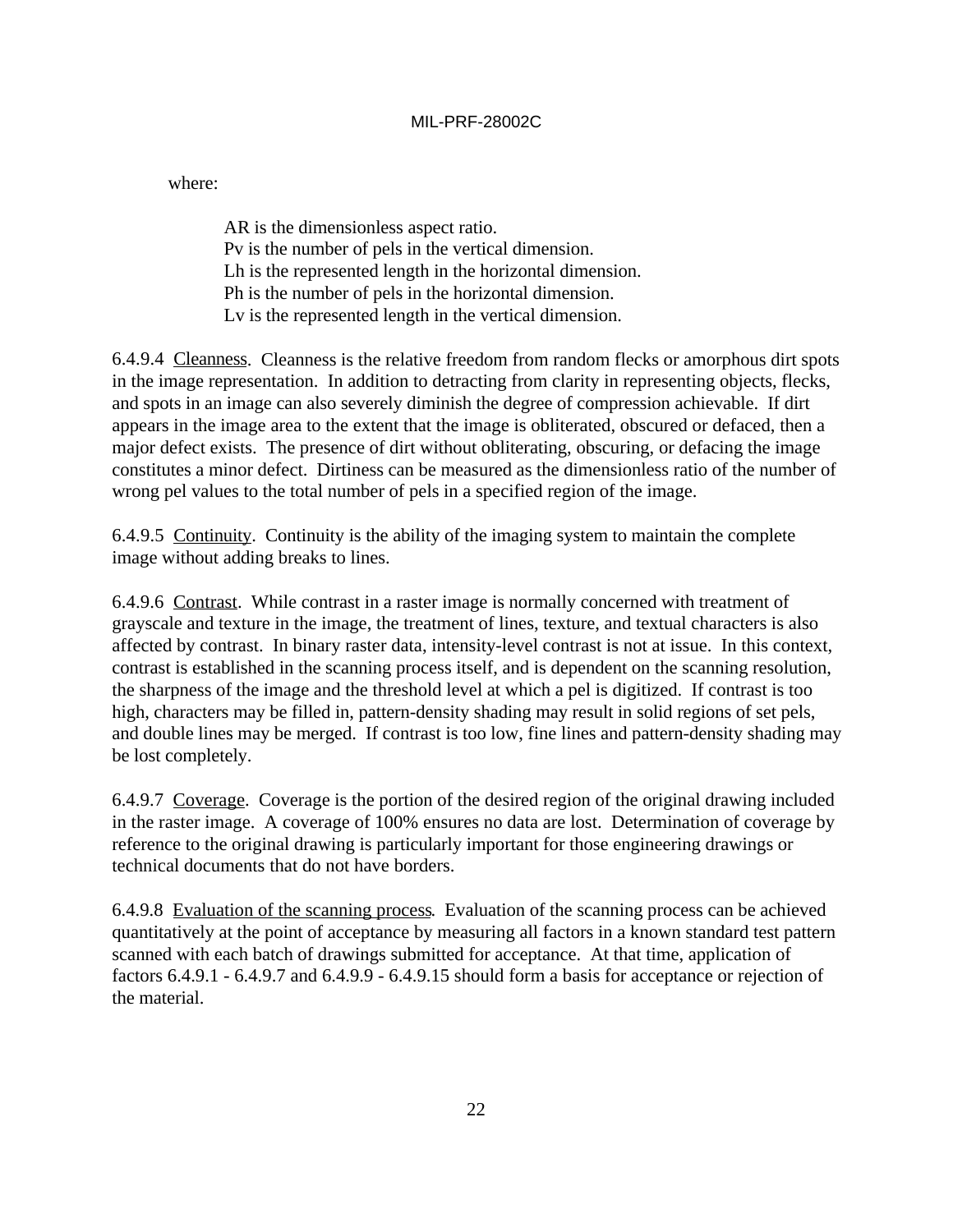6.4.9.9 Focus. Focus affects the sharpness of a raster image. Diminished focus is characterized by a shallow pel density gradient in one or both dimensions. The result is a fuzzy appearance, and reduced susceptibility of the image to optical character recognition or edge-detection algorithm treatment.

6.4.9.10 Linearity. The number of raster image pels required to represent a unit of vertical or horizontal length in the original drawing should ideally be a constant at every point in the image, making the pel-length relationship linear. If the relationship is non-linear in either the horizontal or vertical direction, diagonal line segments will appear to be curved or wavy, and the image cannot be used for measurement purposes.

6.4.9.11 Orthogonality. While most systems are designed so that the two independent scanning dimensions are mutually orthogonal, alignment errors can occur in the scanning process, causing a deviation from orthogonality. This causes rectangles to appear as parallelograms. Orthogonality deviation is the number of degrees by which the angle between the two dimensions differs from 90 degrees.

6.4.9.12 Pel density. Pel density of the scanned raster image is normally expressed in image pels per original-drawing inch. Generally speaking, image quality improves with pel density. In the case of images scanned from 35-mm aperture card images, there is a practical limit to the effect of increased pel density on image quality, namely the resolution of the film image. Attempts to represent highly textured drawings with insufficient pel density may result in distortions such as Moiré patterns.

6.4.9.13 Readability. Readability is a subjective decision made as to whether an image can be read. The sizes of features on the original document affect the readability of the image, as do many other factors including the person reading them. Even though it is a subjective evaluation, readability is a useful indication of the quality of the image produced by the system.

6.4.9.14 Registration. Registration is a measure of the positioning of the raster image in the desired image medium area. Registration is the distance in pel rows or pel columns of the imaged area from the corresponding edges in the raster image. If the image is badly registered, excessive borders may appear or some coverage may be lost. Registration may be a problem when converting nonstandard raster formats to standard ones. Raster Types 1, 3, and 4 assume that the image content begins at the upper left hand corner of raster images. Some nonstandard formats record the coordinates of the image content at an offset from the upper left hand corner of the raster image. When such a file is converted to Types 1, 3, or 4, the conversion software should copy only a rectangle that contains the image content, and not the entire raster image area with its surrounding white space.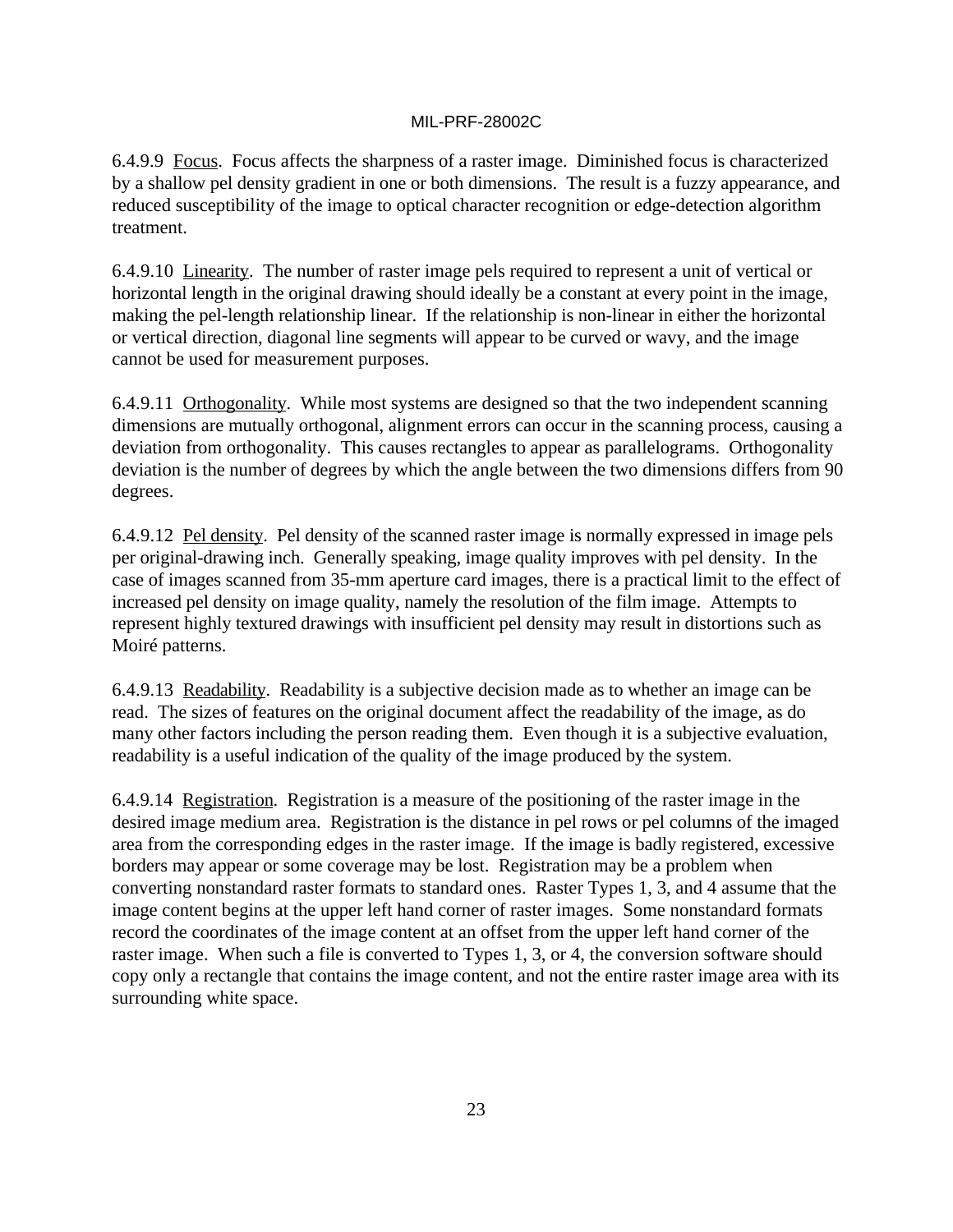6.4.9.15 Resolution. The resolution which an imaging system can reproduce determines the minimum feature size which is recognizable. Due to the linear pickup devices and the non-symmetrical responses of the electronics of many scanners, it is desirable to measure horizontal, vertical, and diagonal resolution as well as black on white and white on black resolution.

6.4.9.16 Scale. The scale (or magnification) of the raster image should accurately and consistently portray the size of the original drawing. The capability of the imaging system to accurately reproduce a scanned image can be measured. Horizontal and vertical scale accuracy can vary independently. It is also useful to determine the black and white scale ratio, which is used to determine whether lines are thickened or thinned by the digitization process.

6.5 Note on Type 1 raster data file header block. Type 1 raster data files can not be rendered on receiving systems unless the following information is contained within the MIL-STD-1840 raster header block.

- a. Raster image orientation, the rorient: header record.
- b. Raster image pel count, the rpelcnt: header record.
- c. Raster image pel density, the rdensity: header record.

6.6 Type 3 raster data presentation and content attributes. The Navy SPAWAR Technical Manual SPAWAR-S-903, dated 1 August 1990, contains the NIFF, Version 1, as its appendix A. The NIFF appendix presents the specific limits and defaults for the document architecture and the content attributes used to interchange Type 3 raster data. The focal point for NIFF is:

Space and Naval Warfare Systems Command 2451 Crystal Drive ATTN Code 05L2C Arlington VA 22245-5200

Electronic copies of the SPAWAR publications can be obtained via the following WWW URL: http://www.spawar.navy.mil/spawar/welcome.page/

6.7 Joint Engineering Data Management Information and Control System (JEDMICS) C4 raster subtype. JEDMICS C4 is a Government-owned raster format for the storage of images in the JEDMICS system. The C4 format is documented herein as a publicly available specification. Additionally, the JEDMICS Program Management Office (PMO) is preparing the detailed documentation of C4, and is developing implementation guidance. The JEDMICS PMO focal point for further details on the implementation of the C4 format is: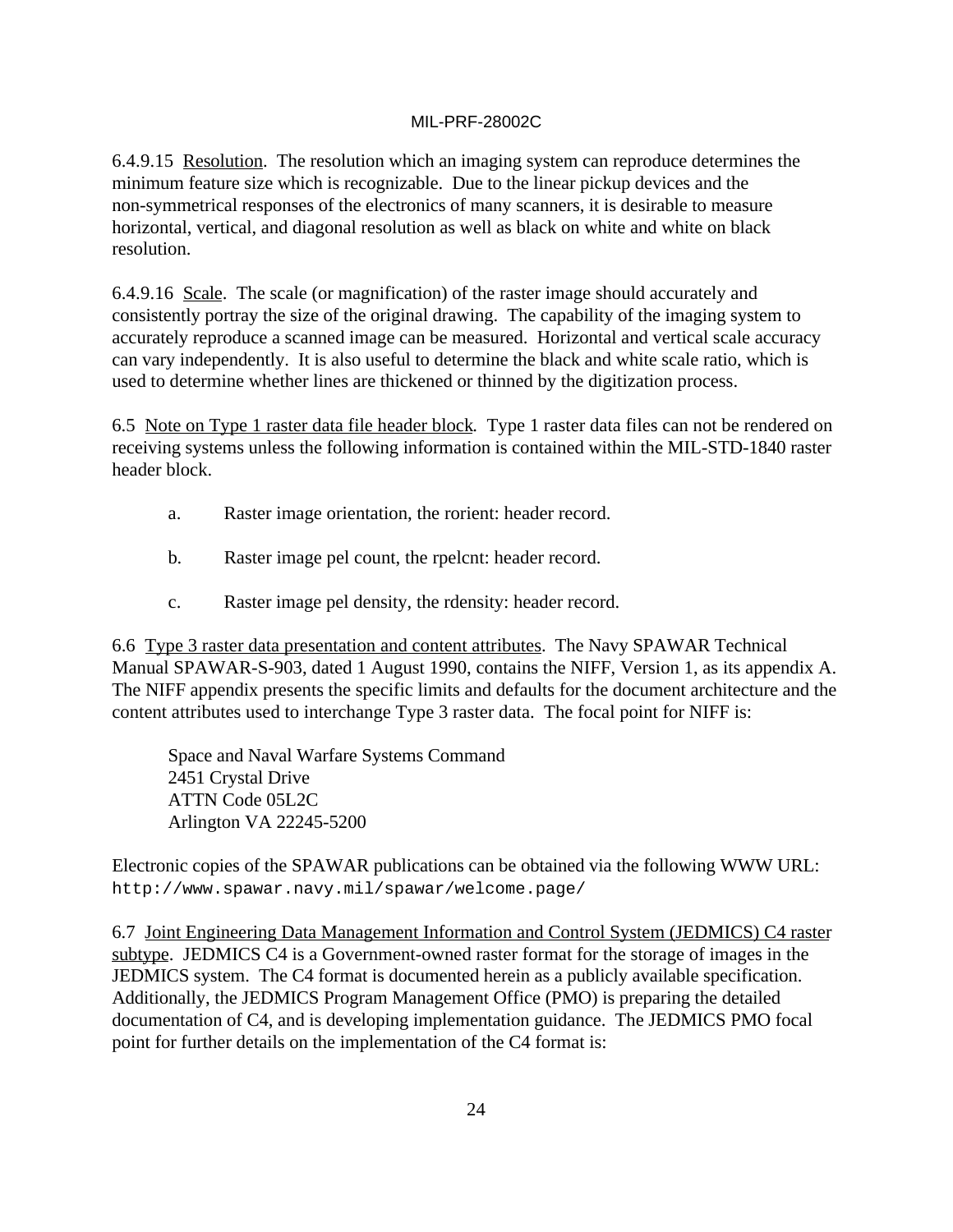Code PML 590 JEDMICS PMO Building 9 Naval Supply Systems Command PO Box 2050 Mechanicsburg PA 17055-0791

Electronic copies of the JEDMICS publications can be obtained via the following WWW URL: http://jrts.jedmics.navy.mil

6.8 Raster data file size minimization. Raster data compression does not always produce the smallest file size. Raster data files compressed in accordance with 3.1 may produce raster files which are larger than their uncompressed version (negative compression). When this occurs, the raster file may be left in its uncompressed form.

6.8.1 Tile size minimization. When individual tiles have negative compression they may be left in their uncompressed form. This will then produce the smallest possible file.

6.9 CALS raster Multipurpose Internet Mail Extensions (MIME) types. The following file name extensions are recommended to identify the individual CALS raster MIME types:

| a.             | . CAL        |                          | MIL-PRF-28002B raster, CALS Type 1 (Legacy format with<br>attached MIL-STD-1840 header. This file name extension<br>should only be used to read or describe older CALS raster<br>files which are stored with their entire MIL-STD-1840 header<br>records intact, see 3.2.). |
|----------------|--------------|--------------------------|-----------------------------------------------------------------------------------------------------------------------------------------------------------------------------------------------------------------------------------------------------------------------------|
| $\mathbf{b}$ . | .CT1         |                          | MIL-PRF-28002C raster, CALS Type 1 (simplified format)<br>with the embedded raster data header records rorient:<br>rpelcnt:, and rdensity: All new Type 1 raster data files<br>should comply with this clarified format, see 3.2.).                                         |
| $C_{\star}$    | .CT2         |                          | MIL-PRF-28002C raster, CALS Type 2 (ODA raster DAP<br>format, see 3.3).                                                                                                                                                                                                     |
| d.             | .CT3 or .NIF | $\overline{\phantom{m}}$ | MIL-PRF-28002C raster, CALS Type 3 (NIFF format,<br>see 3.4).                                                                                                                                                                                                               |
| e.             | .CT4 or .C4  | $  \,$                   | MIL-PRF-28002C raster, CALS Type 4 (JEDMICS C4)<br>format, see 3.5).                                                                                                                                                                                                        |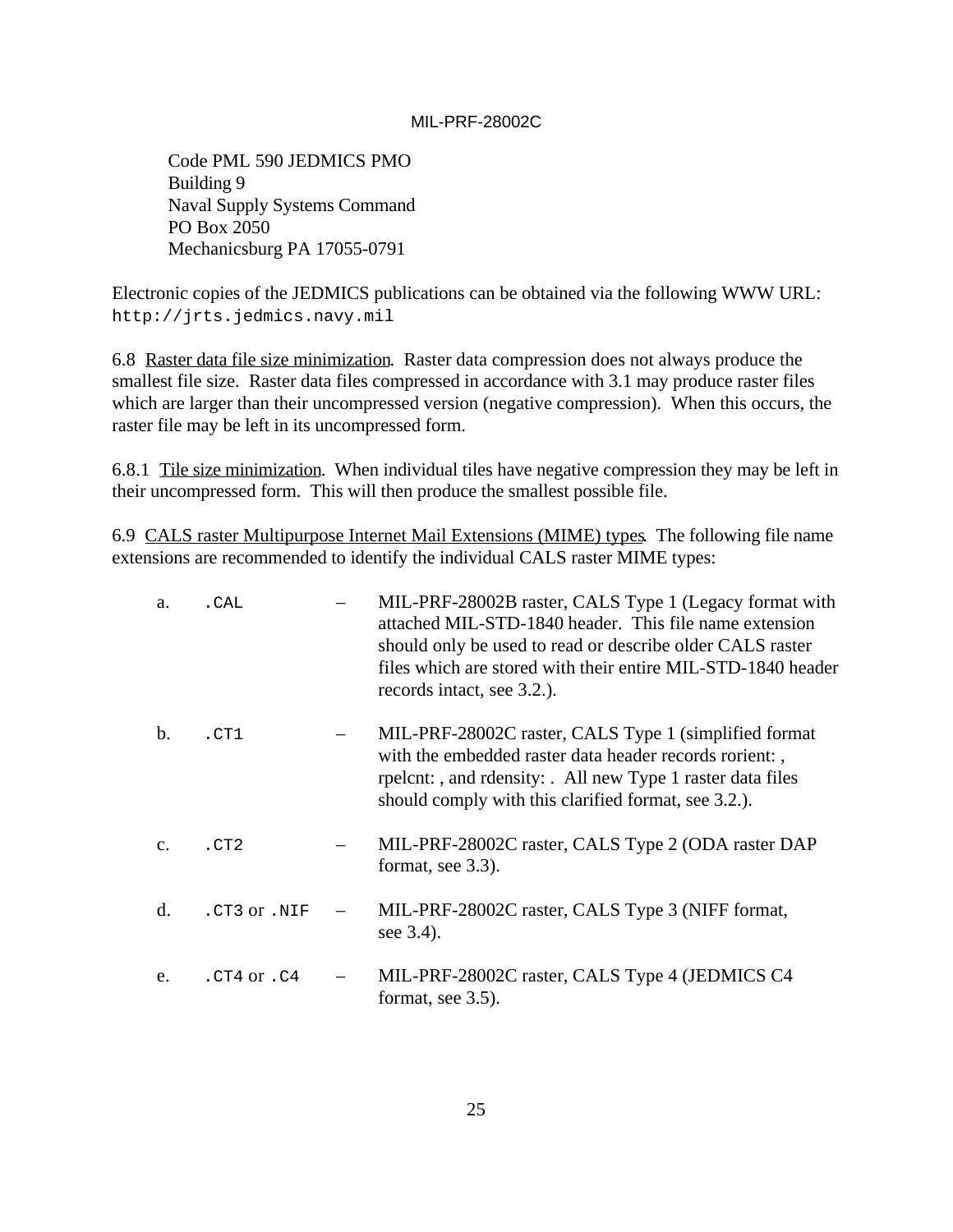## 6.10 Definitions.

6.10.1 Abbreviations and acronyms. The abbreviations and acronyms used in this specification are defined as follows:

| a. | <b>AIIM</b>    |                          | Association for Information and Image Management                                                                                                                         |
|----|----------------|--------------------------|--------------------------------------------------------------------------------------------------------------------------------------------------------------------------|
| b. | <b>ANSI</b>    | $\qquad \qquad -$        | <b>American National Standards Institute</b>                                                                                                                             |
| c. | <b>ASCII</b>   | $\overline{\phantom{0}}$ | American Standard Code for Information Interchange                                                                                                                       |
| d. | C <sub>4</sub> |                          | Short name for JEDMICS C4 Raster format (not an acronym)                                                                                                                 |
| e. | <b>CALS</b>    |                          | Continuous Acquisition and Life-Cycle Support                                                                                                                            |
| f. | <b>CCITT</b>   |                          | Consultative Committee for International Telegraphy and<br>Telephony (now the International Telecommunications Union<br>Telecommunication Standardization Sector, ITU-T) |
| g. | <b>CCW</b>     |                          | Counterclockwise                                                                                                                                                         |
| h. | <b>CDRL</b>    | $\qquad \qquad -$        | <b>Contract Data Requirements List</b>                                                                                                                                   |
| i. | <b>DAP</b>     |                          | <b>Document Application Profile</b>                                                                                                                                      |
| j. | <b>DID</b>     | $\overline{\phantom{0}}$ | Data Item Description                                                                                                                                                    |
| k. | <b>DISA</b>    | $\overline{\phantom{0}}$ | <b>Defense Information Systems Agency</b>                                                                                                                                |
| 1. | DoD            | $\qquad \qquad -$        | Department of Defense                                                                                                                                                    |
| m. | <b>DoDISS</b>  | $\qquad \qquad -$        | Department of Defense Index of Specifications and Standards                                                                                                              |
| n. | <b>FIPS</b>    | $\qquad \qquad -$        | <b>Federal Information Processing Standards</b>                                                                                                                          |
| 0. | <b>IFD</b>     |                          | <b>Image File Directory</b>                                                                                                                                              |
| p. | ITU-T          | $\overline{\phantom{0}}$ | International Telecommunications Union Telecommunication<br><b>Standardization Sector</b>                                                                                |
| q. | JEDMICS -      |                          | Joint Engineering Data Management Information and Control<br>System                                                                                                      |
| r. | <b>LSB</b>     |                          | Least Significant Bit or Least Significant Byte                                                                                                                          |
| S. | <b>MIME</b>    | $\qquad \qquad -$        | Multipurpose Internet Mail Extensions                                                                                                                                    |
| t. | <b>MSB</b>     |                          | Most Significant Bit or Most Significant Byte                                                                                                                            |
| u. | <b>NAVSUP</b>  | $\overline{\phantom{m}}$ | <b>Naval Supply Systems Command</b>                                                                                                                                      |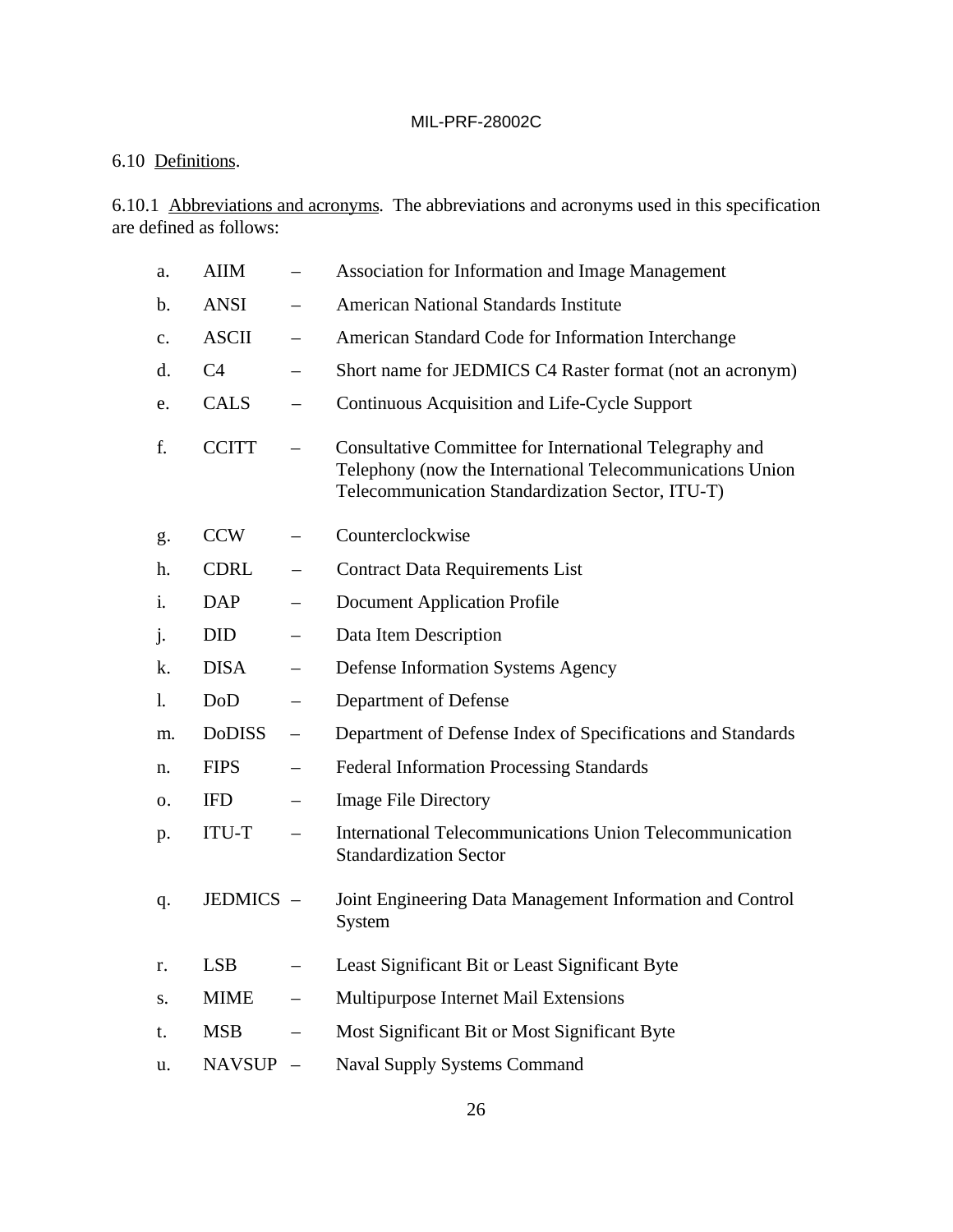| V.    | <b>NIFF</b> | Navy Image File Format                      |
|-------|-------------|---------------------------------------------|
| W.    | <b>NIRS</b> | Navy Implementation for Raster Scanning     |
| $X$ . | <b>ODA</b>  | <b>Office Document Architecture</b>         |
| y.    | PMO         | Program Management Office                   |
| Z.    | <b>SGML</b> | <b>Standard Generalized Markup Language</b> |
| aa.   | $SPAWAR -$  | Space and Naval Warfare Systems Command     |
| ab.   | URL         | Universal Resource Locator                  |
| ac.   | WWW         | World Wide Web                              |

6.10.2 Attribute. An element of a constituent of a document that has a name and a value and that expresses a characteristic of this constituent or a relationship with one or more constituents.

6.10.3 Bit ordering. The ordering of bits within bytes. MSB to LSB is considered the "down" direction. LSB to MSB is considered the "up" direction. Both types of bit ordering may be used in imaging systems. The most widespread method used in sending bitmapped (uncompressed) data to computer display adapters is with a "down" ordering (MSB to LSB).

6.10.4 Bitmap. A two-dimensional or three-dimensional data field representing a pel array.

6.10.5 Block. A contiguous group of data.

6.10.6 Byte boundary. A position in a binary data stream where, if the stream were packed into bytes (octets), an integer number of completely filled bytes would result.

6.10.7 Byte ordering. "Little-endian" byte ordering arranges the bytes from LSB to MSB, while "big-endian" byte ordering arranges the bytes from MSB to LSB. Within MIL-PRF-28002 both big-endian and little-endian byte orderings are utilized. Byte ordering should not be confused with bit ordering. Byte ordering does not have any effect on the bit ordering. In MIL-PRF-28002 all bit orderings are given in big-endian (MSB to LSB).

6.10.8 Compression. An operation performed on raster image data to remove redundant information and thus reduce the stored or interchanged size.

6.10.9 Decoding. The process of deriving a bitmap from an octet string by translating any compression algorithm used to create the octet string.

6.10.10 Decoding system. A program that reads and interprets a file of the specified type, which may not have been produced locally.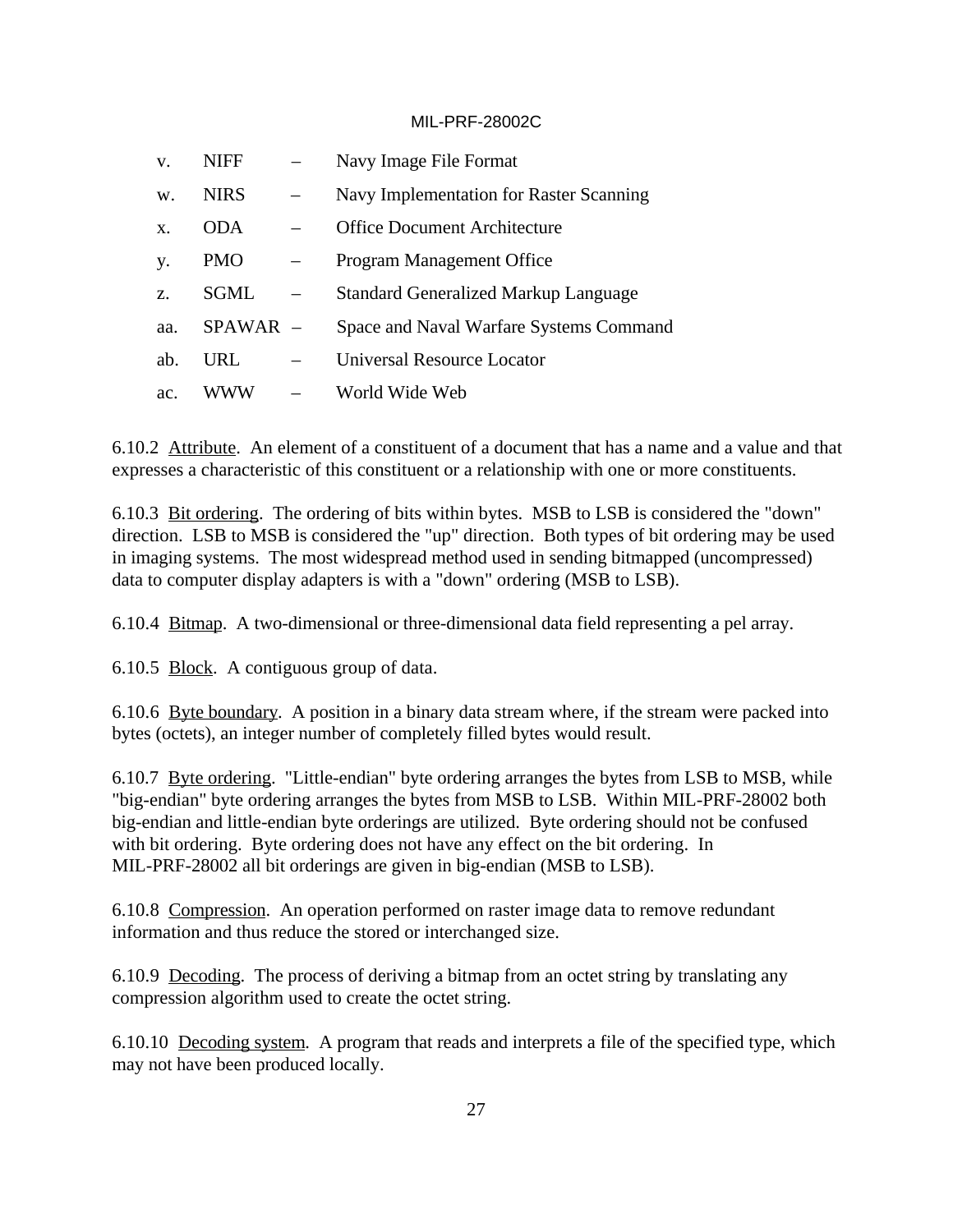6.10.11 Encoding. The process of deriving compressed data from a bitmap by applying a compression algorithm to the bitmap.

6.10.12 Encoding system. A program which produces or outputs for export a file of the specified type.

6.10.13 Header. Control or attribute information that is prefixed to a block of user data.

6.10.14 Line progression. The direction of progression of successive lines of pels in an image.

6.10.15 Null tiles. Image tiles containing either all foreground (1) or all background (0) pels. Null tiles therefore contain no image information, but merely take up data file space.

6.10.16 Octet. A subdivision of bits numbered from 8 to 1, where bit 8 is the MSB and bit 1 is the LSB. (Also known as a byte.)

6.10.17 Page. A type of layout object or layout object class that corresponds to a rectangular area used as a reference area for presenting the content of the document.

6.10.18 Pel (picture element). The smallest graphic element that can be individually addressed within a picture. Synonymous with pixel.

6.10.19 Pel array. A two-dimensional array of pels used to represent a pictorial image.

6.10.20 Pel density. The number of pels per unit distance in a raster image.

6.10.21 Pel path. The direction of progression of successive pels along a line in an image.

6.10.22 Pel spacing. The distance between any two successive pels along a scan line of an image. It is the inverse of such often used terms as pel density, transmission density, or resolution.

6.10.23 Raster. A matrix, constructed of orthogonally positioned rows and columns of discrete data points. The binary value of each data point indicates the presence or absence of a pictorial (visual) artifact.

6.10.24 Raster data. The electronic data processing medium used to depict any arbitrary assemblage of text characters, graphical figures, or pictorial images with a pel array. This is the entire data file.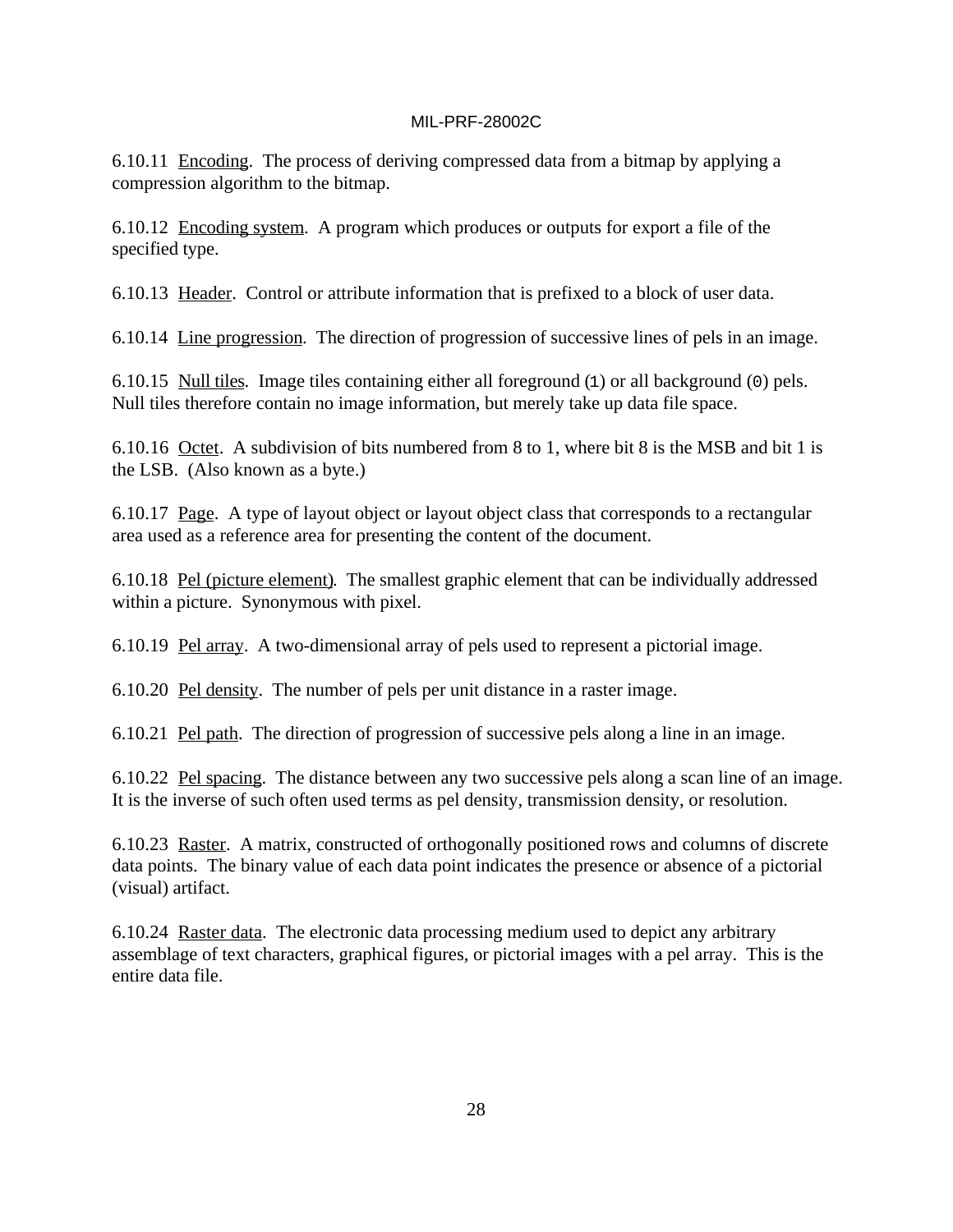6.11 Note on document fonts. As part of the CALS initiative to introduce the use of digital technology into the process of reviewing and coordinating standards, this revision of the standard has been reformatted for improved readability as both a paper and an electronic document. The body text of this document uses the same font as the previous revision, but slightly enlarged to give an improved on-screen appearance when displayed by a computer. The tables and figures now use a sans-serif font for a cleaner appearance and to be distinguished easily from the body text. URLs, computer code entries, values, and listings are shown in a non-proportional typewriter font so that they may be identified easily and with minimal confusion. When such values are quoted (" "), this denotes ASCII values.

### 6.12 Subject term (key word) listing.

CALS Conversion Digital Image Image compression **JEDMICS** MIL-STD-1840 NIFF ODA **Scanning** 

6.13 Changes from previous issue. Marginal notations are not used in this revision to identify changes with respect to the previous issue due to the extent of the changes.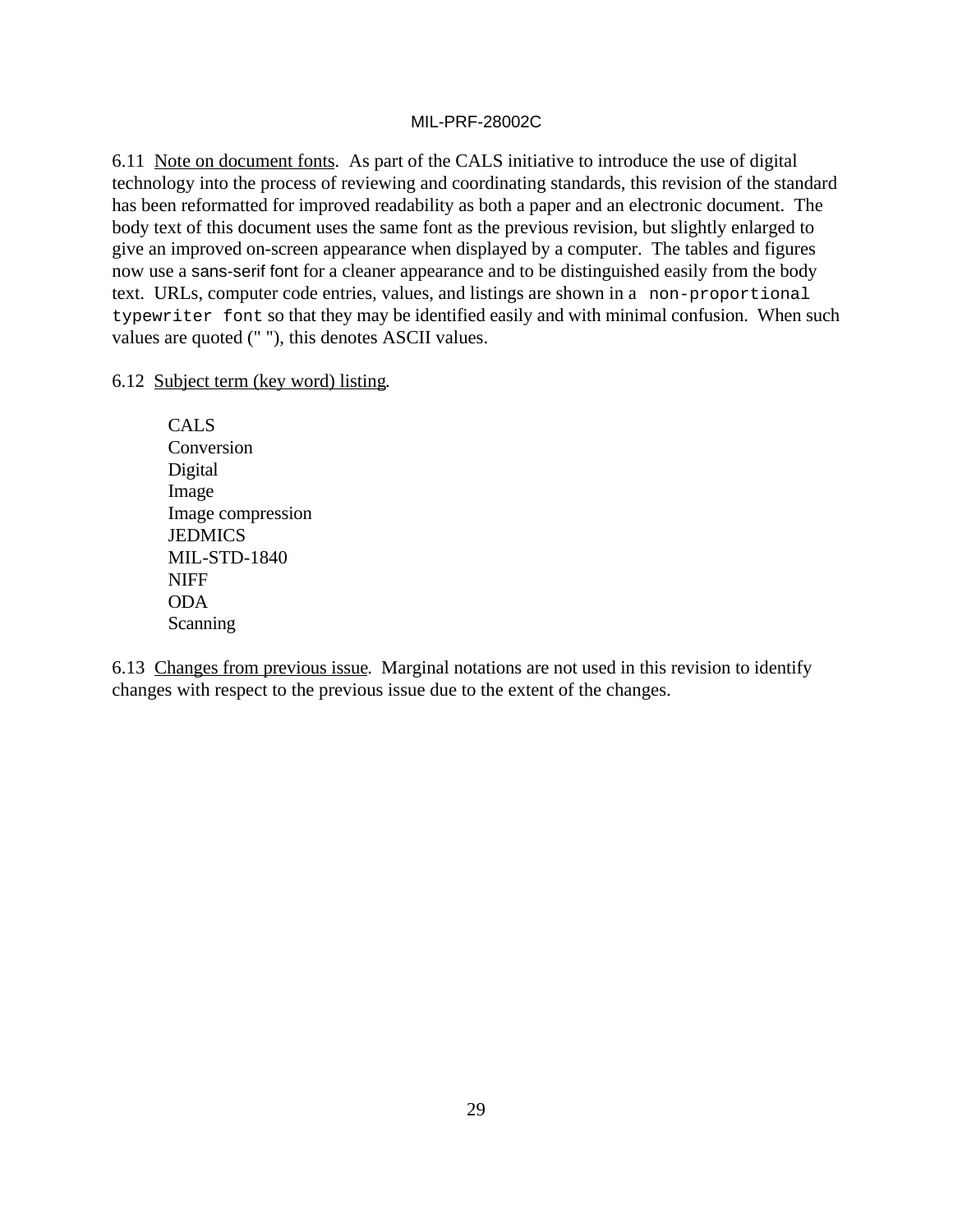### APPENDIX A

### NIFF, VERSION 1

### A.1 SCOPE

A.1.1 Scope. The appendix details the binary header requirements for NIFF raster image files. This appendix is a mandatory part of the specification when Type 3 raster data files are ordered. The information contained herein is intended for compliance.

### A.2 APPLICABLE DOCUMENTS

(This section is not applicable to this appendix.)

### A.3 PROCEDURE

A.3.1 Requirements. A NIFF raster image will be used for the raster data contained within an MIL-PRF-28002 Type 3 raster data file, and will consist of a binary header and an Image File Directory (IFD). The binary header will contain only fixed position, byte ordered data, and the IFDs will contain tagged information about the images, and pointers to each raster data section of the file. In NIFF, individual fields are identified with a unique tag. A NIFF file begins with an 8-byte "image file binary header" that points to one or more IFDs.

A.3.2 Image File Directory (IFD). The IFDs contain information about the images, as well as pointers to the actual image data. Each file shall contain one complete IFD with all required tags, but each successive IFD requires only those tags which have different values corresponding to the next data area(s). Additional IFDs should be used only when the parameters that describe the data change. Only those tags whose values relate the data parameters need be used. Additional IFDs are not required for the change of the compression value of a tiled image. If some tiles are compressed and some are in uncompressed (bitmapped) form, the NavyCompression tag value will point to the compression values to be used with each tile, as do the DataOffset and DataByteCounts tags. All tags shall be entered into the IFD in numerical sequence.

A.3.3 Binary header and Image File Directory (IFD) structure. Default values can be assumed and the tag use in the IFD is optional. Table A-I contains the binary header and IFD structures to be used. All hexadecimal values are given in Intel (little-endian) byte order (see A.3.4.1) except for numbers appearing within the offset column.

A.3.4 Binary header content. The binary header is a group of elements describing the overall contents of the image data. These elements do not have any coded tags and will only contain a single value (see tables A-III, A-IV, A-V, and A-VI).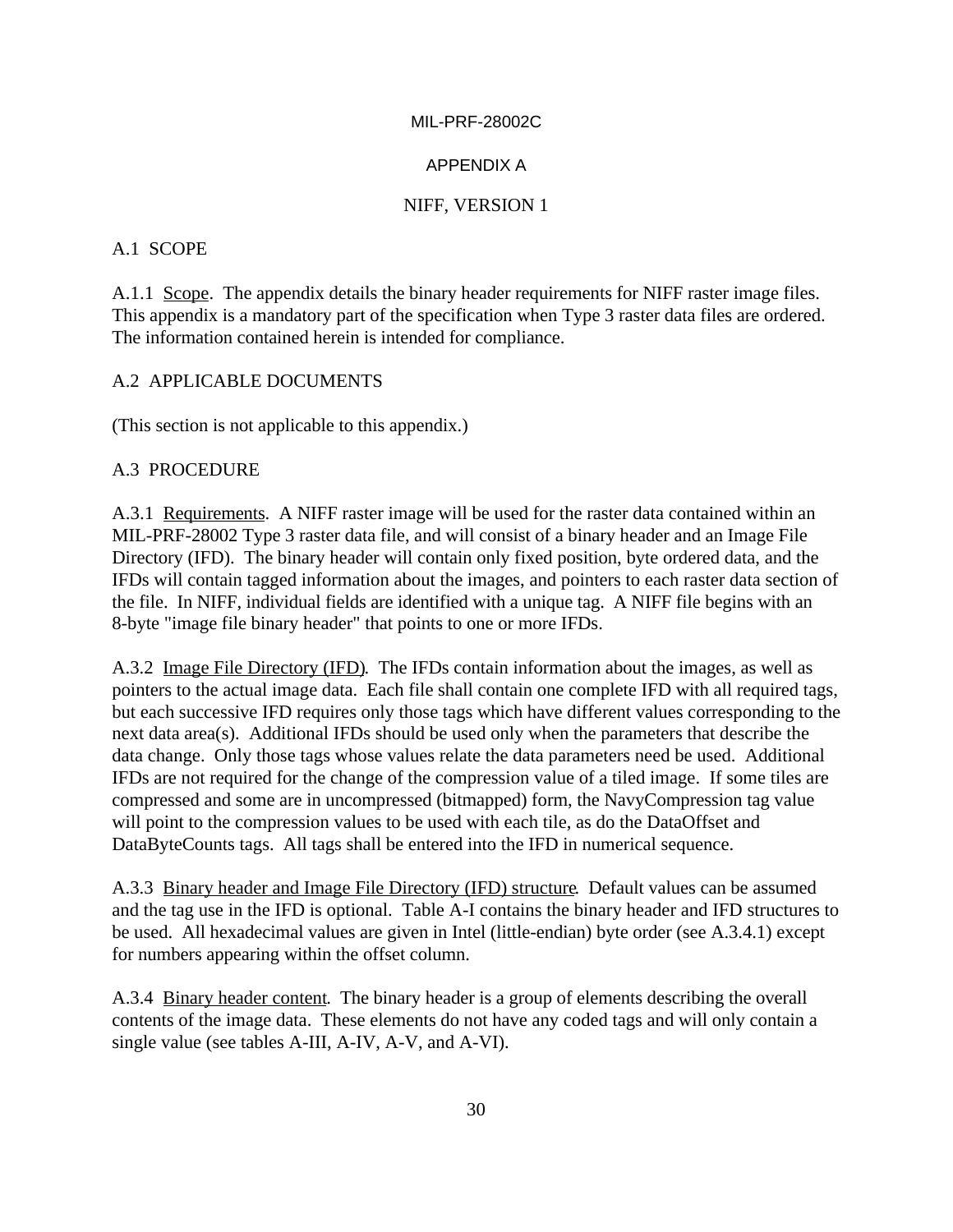### APPENDIX A

### TABLE A-I. Binary header and IFD structure.

| <b>TAG NAME</b>                   | <b>*FIELD TAG</b> | <b>FIELD TYPE</b> | <b>LENGTH</b> |
|-----------------------------------|-------------------|-------------------|---------------|
| <b>Binary header</b>              |                   |                   |               |
| <b>ByteOrder</b>                  |                   | Short             | N.A.          |
| Name                              |                   | Short             | N.A.          |
| <b>IFDPointer</b>                 |                   | Long              | N.A.          |
| <b>Image File Directory (IFD)</b> |                   |                   |               |
| IFDTags (value = number of tags)  |                   | <b>Short</b>      | N.A.          |
| SubfileType                       | 254               | Long              | 1             |
| PelPathLength                     | 256               | Long              | $\mathbf{1}$  |
| LineProgressionLength             | 257               | Long              | $\mathbf{1}$  |
| <b>BitsPerSample</b>              | 258               | Short             | 1             |
| PhotometricInterpretation         | 262               | Short             | 1             |
| <b>DataOffset</b>                 | 273               | Long              | 1 or $**n$    |
| SamplesPerPixel                   | 277               | Short             | 1             |
| <b>DataByteCounts</b>             | 279               | Long              | 1 or $**n$    |
| PelPathResolution                 | 282               | Rational          | $\mathbf{1}$  |
| LineProgressionResolution         | 283               | Rational          | $\mathbf{1}$  |
| <b>ResolutionUnit</b>             | 296               | Short             | 1             |
| <b>ColumnsPerPelPath</b>          | 322               | Long              | $\mathbf{1}$  |
| <b>RowsPerLineProgression</b>     | 323               | Long              | $\mathbf{1}$  |
| Rotation                          | 33465             | Short             | 1             |
| NavyCompression                   | 33466             | Short             | 1 or $**n$    |
| <b>TileIndex</b>                  | 33467             | Short             | 1 or $**n$    |
| <b>NextlFD</b>                    |                   | Long              | N.A.          |

NOTE:

1. Empty fields in this table are intentionally left blank.

2. Field Tag numbers are given in this table in decimal form (base 10).

\*\*n = number of tiles.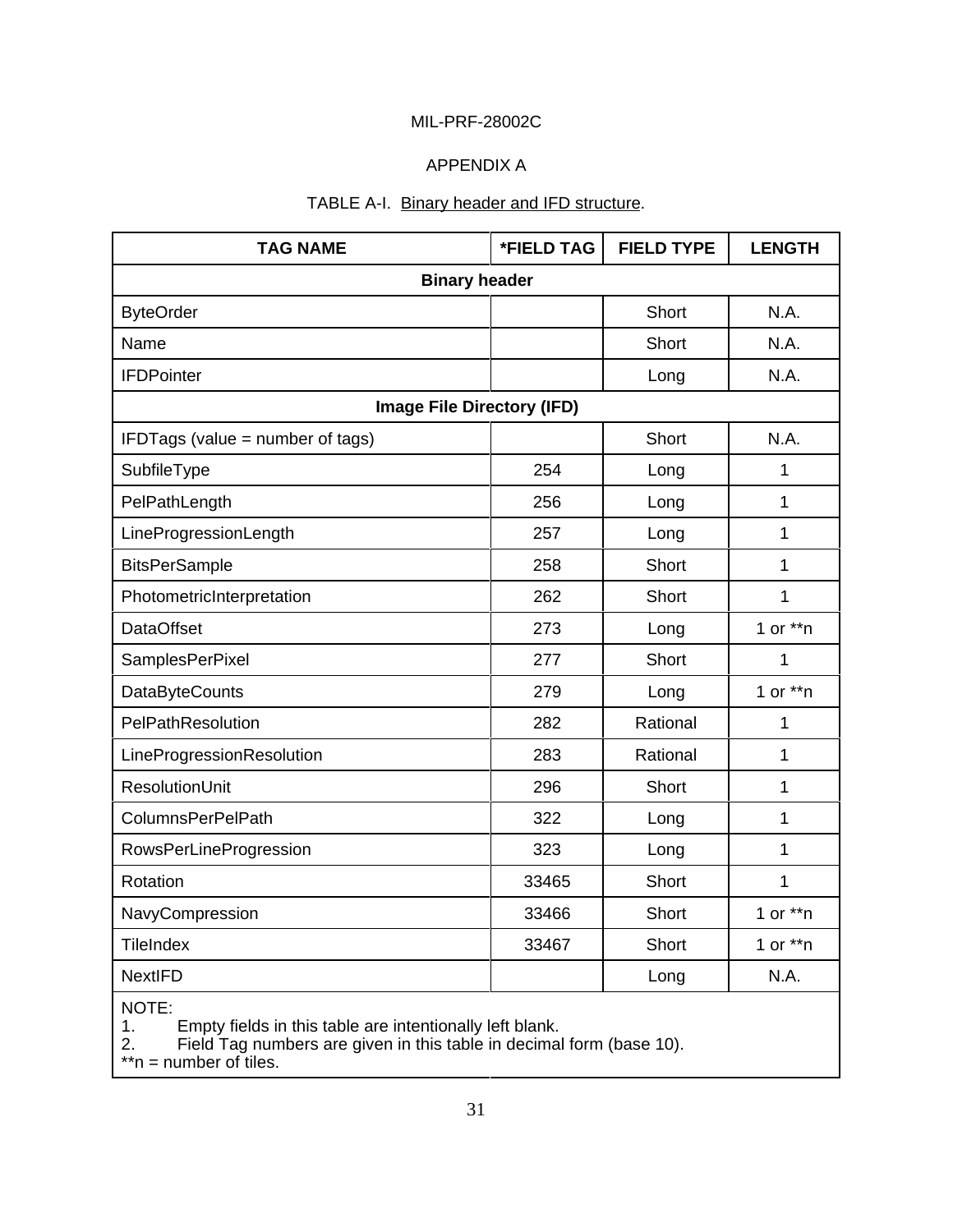#### APPENDIX A

A.3.4.1 ByteOrder. A 16-bit (2-byte) unsigned integer specifying that the byte order within the file binary header is always from LSB to MSB, for both 16-bit and 32-bit integers. This byte ordering is true for all Type 3 raster data. The following is the byte order for these two bytes:

Bytes 0-1 Value: Byte  $0 = "I" (49h)$ Byte  $1 = "I" (49h)$ 

NOTE: This indicates Intel (little-endian) order.

A.3.4.2 Name. The tag Name shall consist of a 2-byte field containing the ASCII value "N1" (4E31h). This value indicates that this is the NIFF version 1. The following is the byte order for these two bytes.

Bytes 2-3 Value: Byte  $2 = "N"$  (4Eh) Byte  $3 = "1"$  (31h)

A.3.4.3 IFDPointer. The IFDpointer is a 32-bit (4-byte) unsigned integer indicating the offset to the first IFD from the beginning of the NIFF file. This pointer shall follow the Intel byte order in accordance with A.3.4.1.

Bytes 4-7 Value: offset to the first IFD

A.3.5 Image File Directory (IFD) content. The IFD is a tag structure directory required for every data area within the raster data file. All tags will start on a word boundary, thus requiring 12 bytes for each tag line. Each tag entry will be as follows:

Bytes 0-1 contain the tag for the field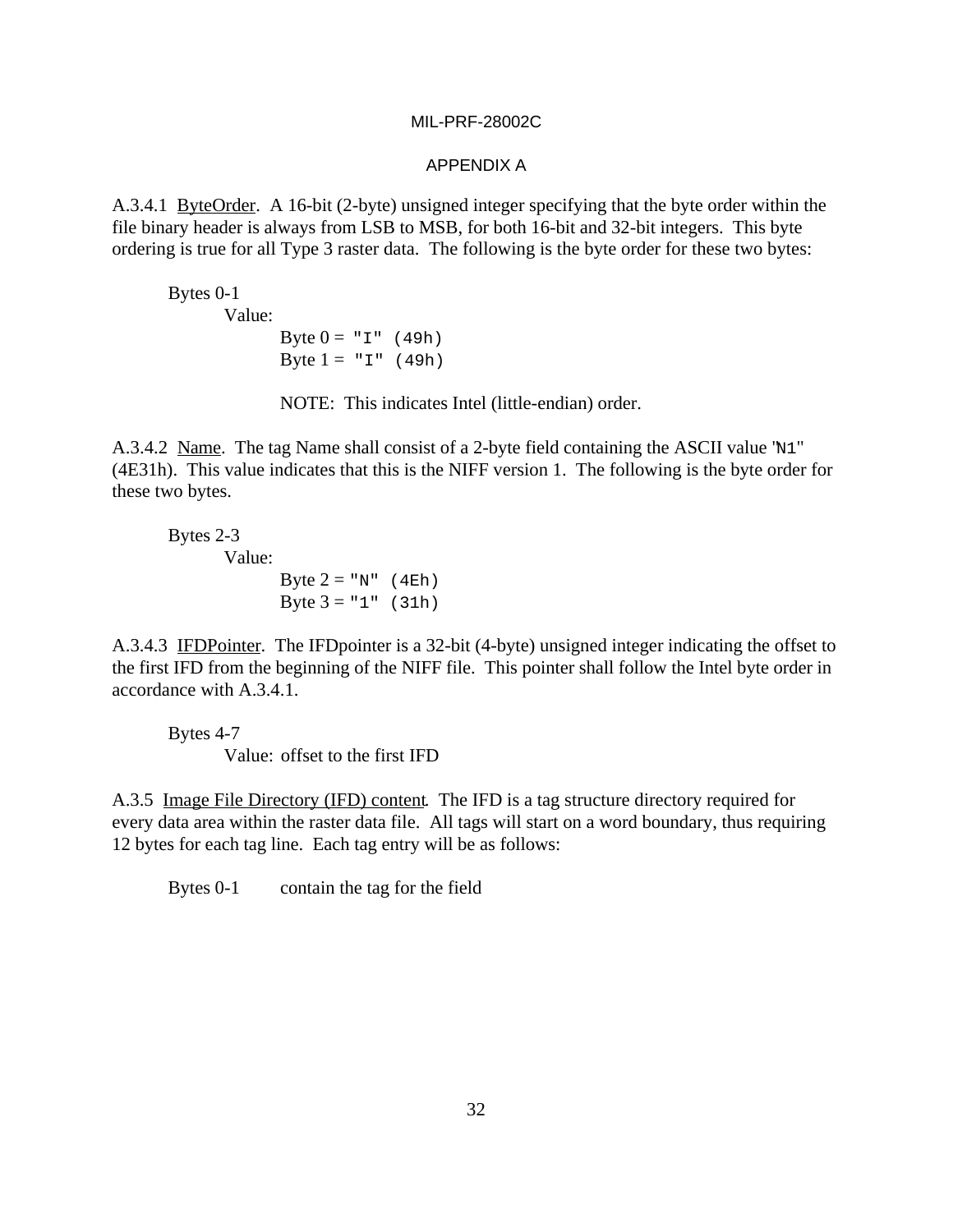#### APPENDIX A

Bytes 2-3 contain the field type:

| $1 = \text{Byte:}$ | 8-bit bytes                                                   |
|--------------------|---------------------------------------------------------------|
| $2 = ASCII$ :      | 8-bit ASCII codes                                             |
| $3 = Short:$       | 16-bit (2-byte) unsigned integers                             |
| $4 = Long$ :       | 32-bit (4-byte) unsigned integers                             |
| $5 =$ Rational:    | 2 longs, the first is the numerator of a fraction, the second |
|                    | is the denominator of the fraction.                           |

- Bytes 4-7 contain the length of the information pointed to by the tag. The units of the length are the field type of the tag. (This can also be considered as the number of values contained in the field, with each value containing the number of bytes indicated by the file type.) If the length is greater than 1, the value will contain a pointer to the data (see below for explanation of value.)
- Bytes 8-11 contain the value or field data. The value can be either a pointer (offset) to where the actual tag data is located, or it can be the actual tag data itself. The value is expected to begin on a word boundary; the corresponding value offset will thus be an even number.

#### A.3.6 Image File Directory (IFD) tag definitions.

A.3.6.1 IFDTags. IFDTags are a 16-bit (2-byte) unsigned integer indicating the number of tags used in this IFD (count does not include "IFDTags" nor "NextIFD".) This is the number of tags from the following list, the number of 12 byte fields.

#### A.3.6.2 SubfileType.

 $Tag = 254$  (FE00h)

 $Type = 4 (0400h)$ 

 $Length = 1 (01000000h)$ 

Value

bit  $2^0 = 1$  if the image is a supporting image and not the primary image in this NIFF file; else the bit is 0.

bit  $2^1 = 1$  if the image is a tiled image; else the bit is 0.

Default Value  $= 0$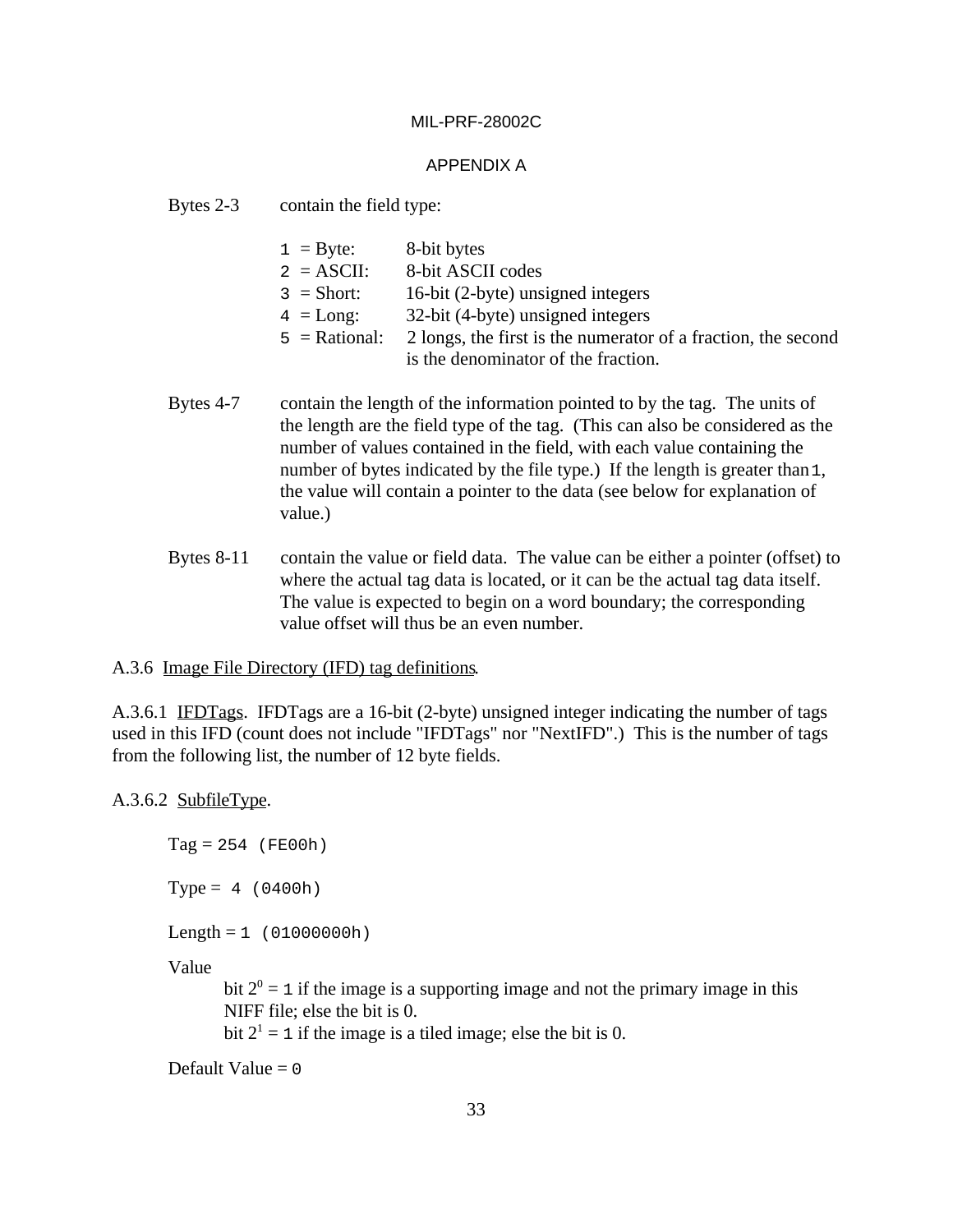#### APPENDIX A

A.3.6.3 PelPathLength. For an untiled image, this is the total number of pels in the pel path direction of an image and must be evenly divisible by 8. For a tiled image, this will be the total number of pels in the pel path direction of the untiled image and will not include any padding pels used to eliminate runt tiles. The number of tiles in the pel path direction can be calculated by dividing this value by 512 and rounding any remainder to the next higher value.

 $Tag = 256 (0001h)$  $Type = 4 (0400h)$  $Length = 1 (01000000h)$ Default Value = No default value.

A.3.6.4 LineProgressionLength. For an untiled image, this is the total number of pels in the line progression direction of an image and must be evenly divisible by 8. For a tiled image, this will be the total number of pels in the line progression direction of the untiled image and will not include any padding pels used to eliminate runt tiles. The number of tiles in the pel path direction can be calculated by dividing this value by 512 and rounding any remainder to the next higher value.

 $Tag = 257 (0101h)$  $Type = 4 (0400h)$  $Length = 1 (01000000h)$ 

Default Value = No default value.

A.3.6.5 BitsPerSample. The number of bits per sample. For this version of NIFF this value will always be 1 (01000000h).

 $Tag = 258 (0201h)$  $Type = 3 (0300h)$ 

Length = SamplesPerPixel, 1 (01000000h) for this version of NIFF.

Default Value  $= 1$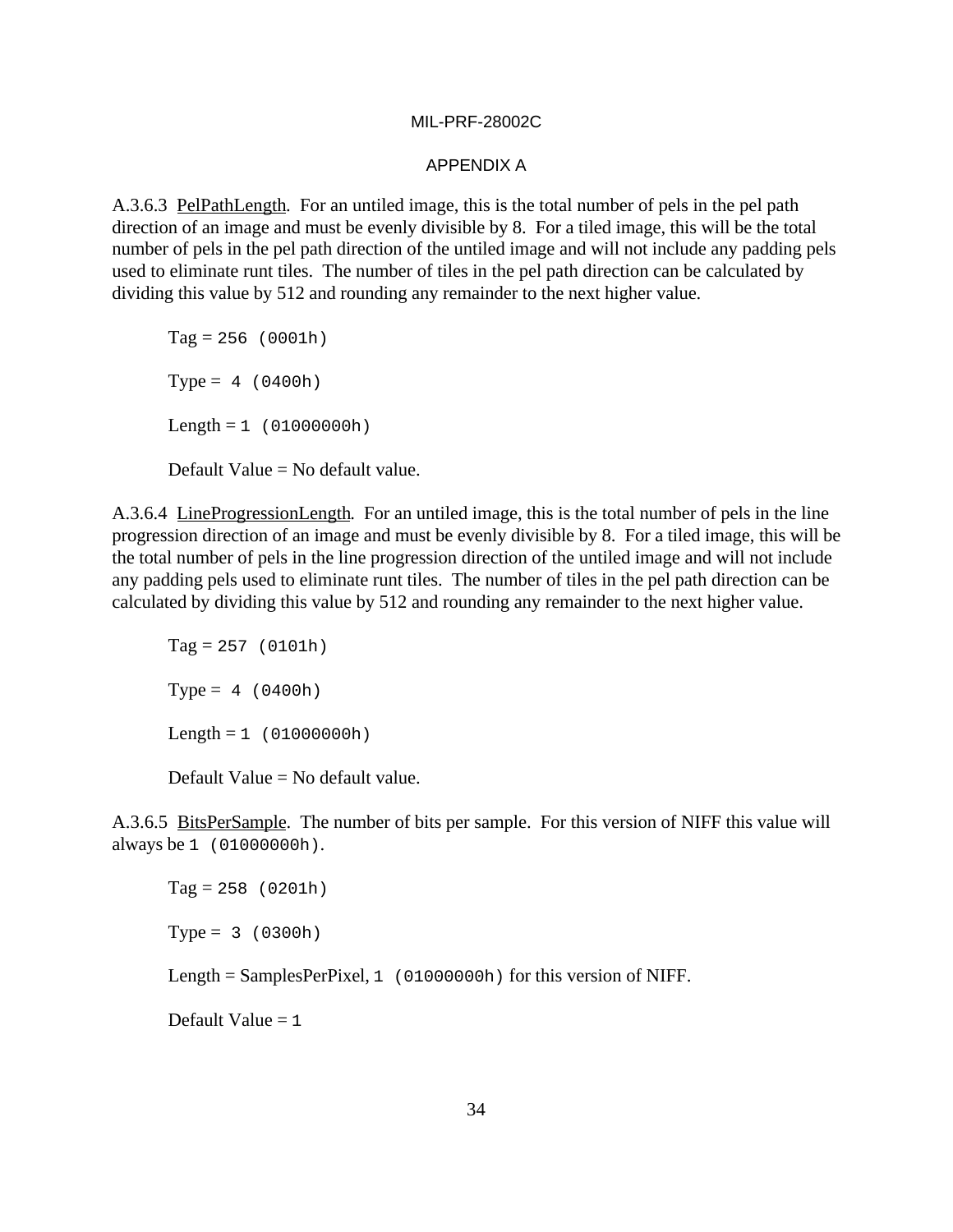#### APPENDIX A

A.3.6.6 PhotometricInterpretation. Only one value is supported for this element at this time, but it is presented for future use.

 $Tag = 262 (0601h)$  $Type = 3 (0300h)$  $Length = 1 (01000000h)$ Value  $= 0$ Bi-level; 0 is imaged as white (background).

Default Value = No default value.

A.3.6.7 DataOffset. This is the offset to the beginning of the data area from the beginning of the NIFF file.

 $Tag = 273$  (1101h)  $Type = 4 (0400h)$ Length = Number of images in the data area. For a tiled image,  $length = the number of tiles$ For an untiled image, length  $= 1$  (01000000h)

Default Value = No default value.

A.3.6.8 SamplesPerPixel. The number of samples per pel. For this version of NIFF this value will always be 1 (01000000h).

 $Tag = 277 (1501h)$  $Type = 3 (0300h)$  $Length = 1 (01000000h)$ Default Value  $= 1$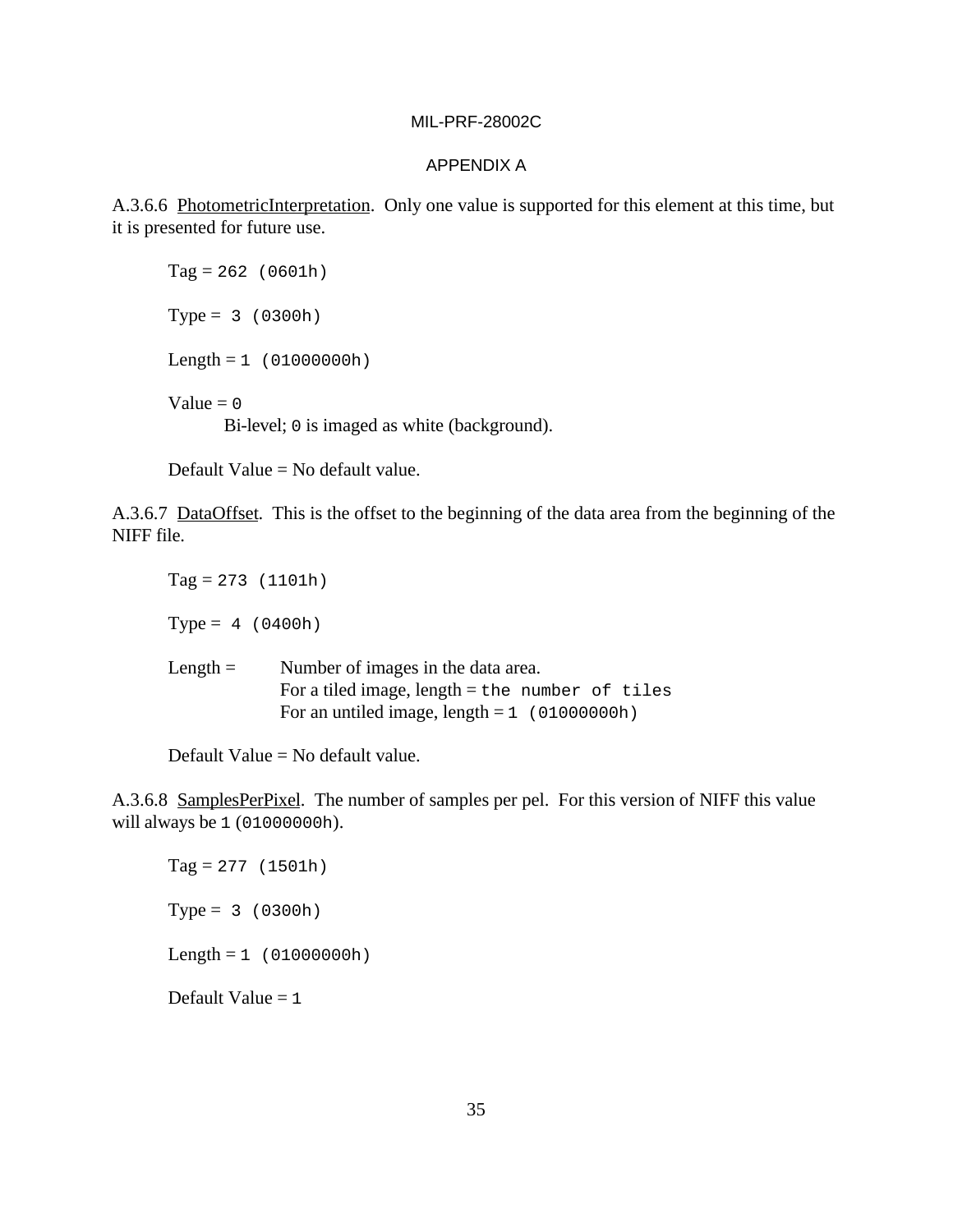#### APPENDIX A

A.3.6.9 DataByteCounts. This is the number of bytes in this data area or bytes per image. For a compressed image this is the number of compressed bytes.

 $Tag = 279$  (1701h)

 $Type = 4 (0400h)$ 

Length = Number of images in the data area. For a tiled image,  $length = the number of tiles$ For an untiled image, length  $= 1$  (01000000h)

Default Value = No default value.

A.3.6.10 PelPathResolution. This is the number of pixels per ResolutionUnit in the pel path direction.

 $Tag = 282 (1A01h)$  $Type = 5 (0500h)$  $Length = 1 (01000000h)$ 

Default Value = No default value.

A.3.6.11 LineProgressionResolution. This is the number of pixels per ResolutionUnit in the line progression direction.

 $Tag = 283$  (1B01h)  $Type = 5 (0500h)$  $Length = 1 (01000000h)$ 

Default Value = No default value.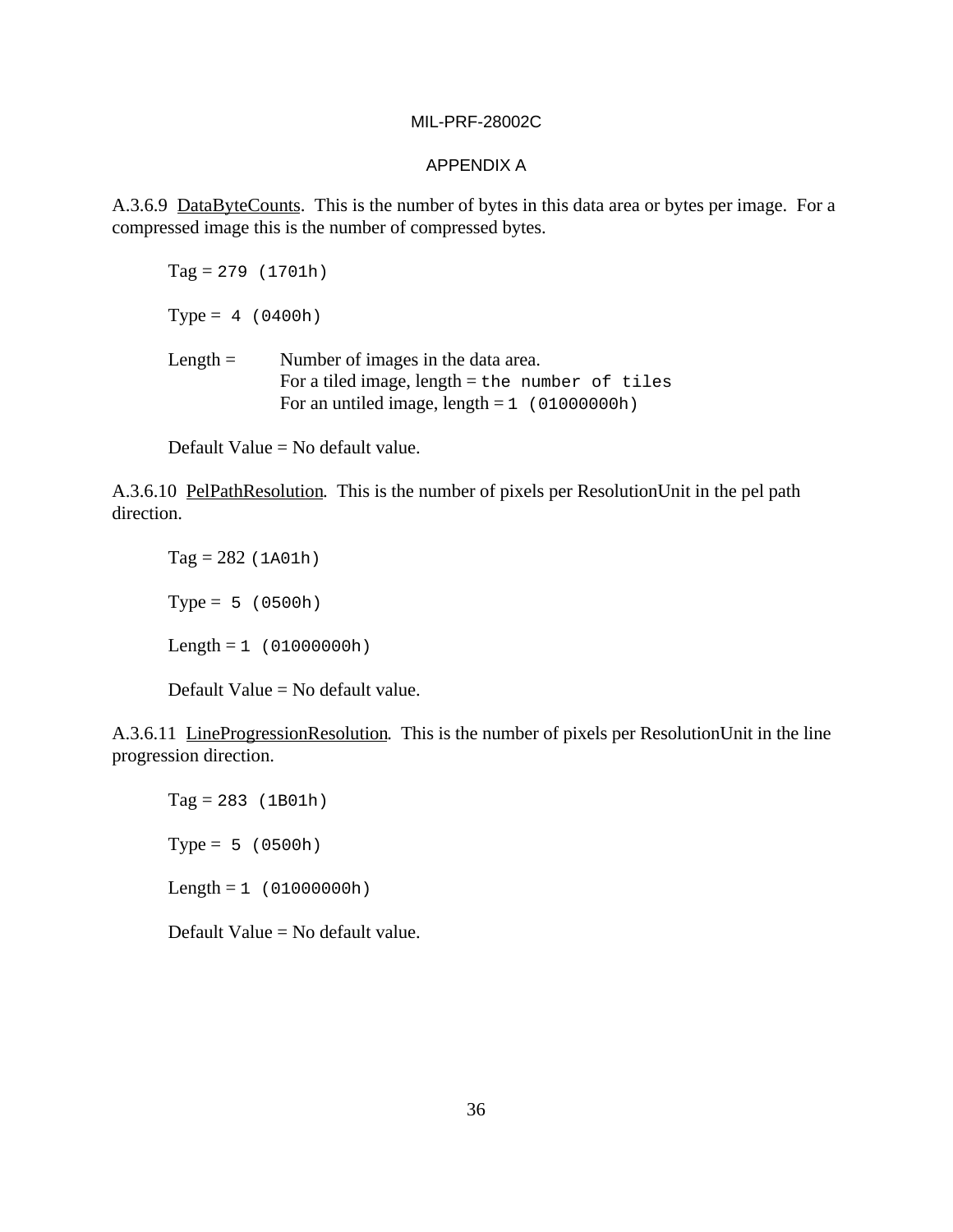#### APPENDIX A

A.3.6.12 ResolutionUnit. To be used with PelPathResolution and LineProgressionResolution.

 $Tag = 296 (2801h)$  $Type = 3 (0300h)$  $Length = 1 (01000000h)$ Value  $1 = No$  absolute unit of measurement.  $2 =$ Inch  $3$  = Centimeter

Default Value  $= 2$ 

A.3.6.13 ColumnsPerPelPath. The number of pels in the pel path direction. For an untiled image, this is the number of pels for a single row in the pel path direction and will be equal to the PelPathLength. For a tiled image, this is the number of pels for a single row in the pel path direction and will be equal to 512.

 $Tag = 322 (4201h)$  $Type = 4 (0400h)$  $Length = 1 (01000000h)$ 

Default Value = No default value.

A.3.6.14 RowsPerLineProgression. The number of pels in the line progression direction. For an untiled image, this is the number of pels for a single column in the line progression direction and will be equal to the LineProgressionLength. For a tiled image, this is the number of pels for a single column in the line progression direction and will be equal to 512.

 $Tag = 323 (4301h)$  $Type = 4 (0400h)$  $Length = 1 (01000000h)$ 

Default Value = No default value.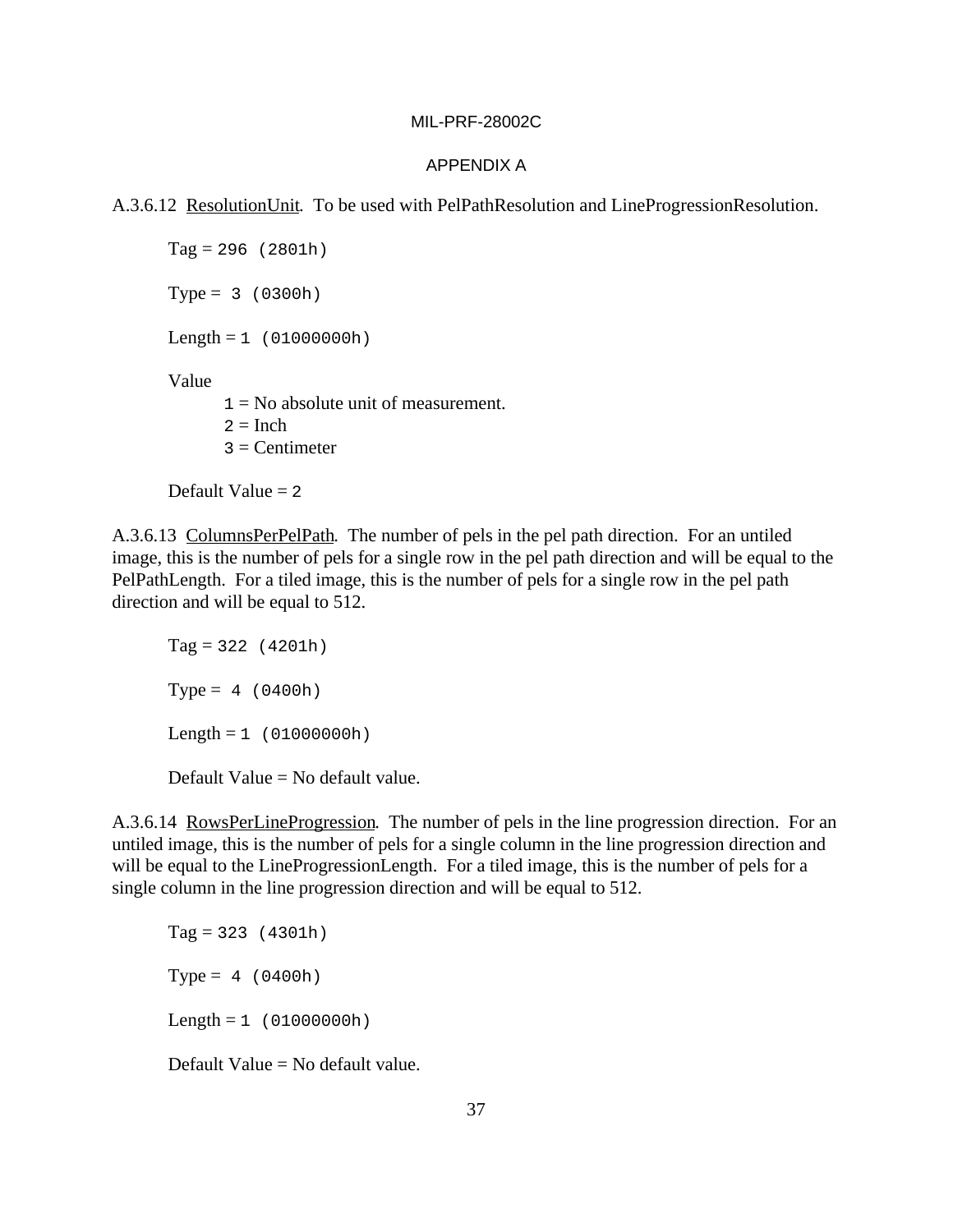#### APPENDIX A

A.3.6.15 Rotation. The value indicates the "Angle of Rotation for Display" of the image contained in this data area. There will only be one value for either a tiled or an untiled image. For a tiled image this will be the rotation of the complete image, not of the individual tiles. A fixed coordinate system is defined for an image orientation having the  $0^{\circ}$  position to the right with the angle of rotation in the counterclockwise (CCW) direction. All images will be oriented on this coordinate system with the short dimension edge parallel to the horizontal axis ( $0^{\circ}$  or  $180^{\circ}$ ). All 8.5-by-11 inch images will be oriented with the top of the image pointing in the  $90^{\circ}$  direction. The top of the image is defined, relative to a standard page of textual data, as that short dimension edge parallel to the first line of text. The top of the image for a landscape page is defined as the upper, short dimension edge when the page is bound on its long dimension edge. Oversize pages, those pages greater than 8.5-by-11 inches, will be oriented on the coordinate system with a short upper, short unnersion edge when the page is bound on its long unnersion edge. Oversize parties those pages greater than 8.5-by-11 inches, will be oriented on the coordinate system with a shall dimension edge pointing in t dimension edge pointing in the 90° direction. For images which are normally viewed with<br>dimension edge pointing in the 90° direction. For images which are normally viewed with<br>long dimension of the image in the horizontal, direction of the coordinate system. For images which are normally viewed with the short long dimension of the image in the horizontal, the viewing direction will point in the  $180^{\circ}$  direction of the coordinate system. For images which are normally viewed with the short dimension of the image in the horizo the coordinate system. The "Angle of Rotation for Display" is defined as the CCW rotation of the image, on this coordinate system, for normal display of the content data. The pel path and line image, on this coordinate system. The Angle of Rotation for Display is defined as the CCW foliation of the image, on this coordinate system, for normal display of the content data. The pel path and line progression for all mage, on this coordinate system, for hormal display of the content data. The per path and<br>progression for all pages will be  $0^{\circ}$  and  $270^{\circ}$  respectively. The "Angle of Rotation for D<br>of a portrait page will be  $0^{\circ$ 

 $Tag = 33465 (B982h)$  $Type = 3 (0300h)$  $Length = 1 (01000000h)$ Value  $0 = 0^{\circ}$  $0 = 0^{\circ}$ <br> $1 = 90^{\circ}$  $0 = 0$ <br>  $1 = 90^{\circ}$ <br>  $2 = 180^{\circ}$  $2 = 180^{\circ}$ <br> $3 = 270^{\circ}$ 

A.3.6.16 NavyCompression. For tiled images there shall be a compression value for each tile.

```
Tag = 33466 (BA82h)
Type = 3 (0300h)
```
Default Value  $= 0$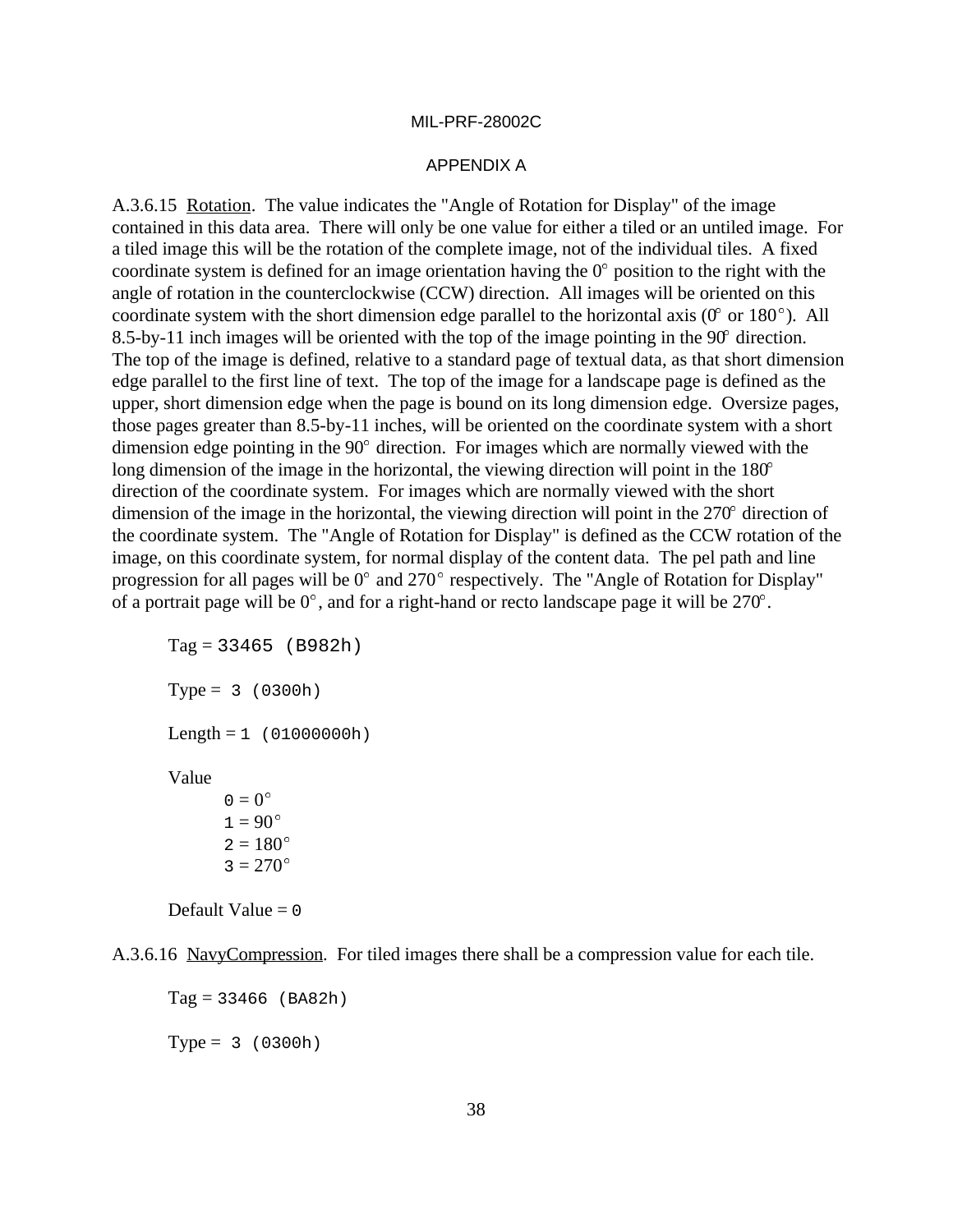#### APPENDIX A

Length  $= 1$  (01000000h) for an untiled image, and for a tiled image when all of the tiles have the same NavyCompression value.

Length = Number of tiles in the data area when all of the tiles in the data area do not have the same NavyCompression value.

Value

 $1 =$  uncompressed or bitmapped data area. Bits will be packed into bytes as tightly as possible, with no unused bits. All bit rows in the pel path direction shall be padded with zero (0) bits such that the number of bits per row will be evenly divisible by 8. The padded bits shall either be inserted or can be obtained by overscan.

4 = Facsimile-compatible ITU-T Group 4 compression in accordance with FIPS PUB 150 for Group 4 Facsimile Apparatus, Recommendation T.6.

Default Value = 4 This default value assumes length =  $1$  (01000000h).

A.3.6.17 TileIndex. For an untiled image the value will be zero (0). For tiled images the value will be the sequence number of the tile. Tiles will be numbered in sequence starting with a sequence number of zero (0) for the first tile in the first tile path. The numbering sequence is always from the first tile in the tile path, progressing in the tile path direction then in the tile line progression direction. Tiles can be placed in any order in the file. The TileIndex values shall be in the same sequence as the tiles within the file.

 $Tag = 33467$  (BB82h)  $Type = 3 (0300h)$ Length =  $1$  (01000000h) for an untiled image.

Length = Number of tiles in the data area for a tiled image.

Default Value =  $0 \left( 00000000h \right)$ , a single value of 0 implies an untiled image.

A.3.6.18 NextIFD. NextIFD is a 32-bit (4-byte) unsigned integer indicating the offset to the next IFDTags element from the beginning of the NIFF file. This value is 00000000h when this is the last IFD in the NIFF file.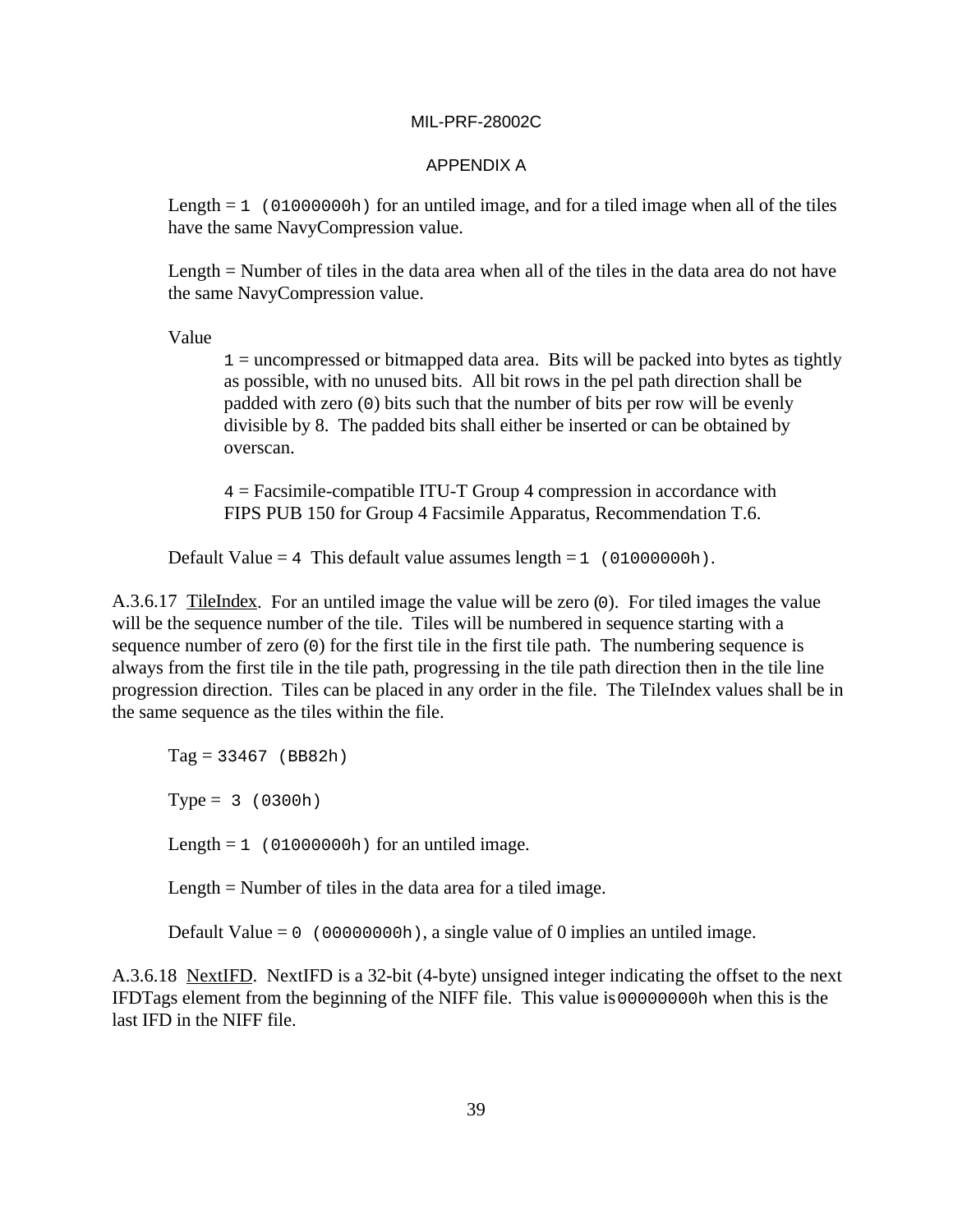### APPENDIX A

### TABLE A-II. NIFF tag definitions.

|                           | *FIELD     | <b>FIELD</b> | <b>LENGTH</b> |              |                                                                                            |                |
|---------------------------|------------|--------------|---------------|--------------|--------------------------------------------------------------------------------------------|----------------|
| <b>TAG NAME</b>           | <b>TAG</b> | <b>TYPE</b>  | T             | U<br>T       | <b>VALUE</b>                                                                               | <b>DEFAULT</b> |
| SubfileType               | 254        | Long         | $\mathbf{1}$  | $\mathbf{1}$ | bit $0 = 0$ , untiled image<br>bit $0 = 1$ , supporting image<br>bit $1 = 1$ , tiled image | $\theta$       |
| PelPathLength             | 256        | Long         | $\mathbf{1}$  | $\mathbf{1}$ | $T =$ total pels of untiled image<br>$UT = total$ pels, divisible by 8                     | N.A.           |
| LineProgressionLength     | 257        | Long         | $\mathbf{1}$  | $\mathbf{1}$ | $T =$ total pels of untiled image<br>$UT = total$ pels, divisible by 8                     | N.A.           |
| <b>BitsPerSample</b>      | 258        | Short        | 1             | $\mathbf{1}$ | bits per sample                                                                            | $\mathbf{1}$   |
| PhotometricInterpretation | 262        | Short        | 1             | $\mathbf{1}$ | $\mathbf 0$                                                                                | N.A.           |
| <b>DataOffset</b>         | 273        | Long         | $\star$       | 1            | offset to data area                                                                        | N.A.           |
| <b>SamplesPerPixel</b>    | 277        | Short        | 1             | $\mathbf{1}$ | samples per pel                                                                            | $\mathbf{1}$   |
| <b>DataByteCounts</b>     | 279        | Long         | $\star$       | $\mathbf{1}$ | bytes per image in data area                                                               | N.A.           |
| PelPathResolution         | 282        | Rational     | 1             | 1            | resolution value                                                                           | N.A.           |
| LineProgressionResolution | 283        | Rational     | $\mathbf{1}$  | $\mathbf{1}$ | resolution value                                                                           | N.A.           |
| ResolutionUnit            | 296        | Short        | 1             | $\mathbf{1}$ | $1 = no$ absolute unit<br>$2 = inch$<br>$3$ = centimeter                                   | 2              |
| <b>ColumnsPerPelPath</b>  | 322        | Long         | $\mathbf{1}$  | $\mathbf{1}$ | $T = 512.$<br>$UT = PelPathLength$                                                         | N.A.           |
| RowsPerLineProgression    | 323        | Long         | 1             | $\mathbf{1}$ | $T = 512$<br>$UT = LineProgramLength$                                                      | N.A.           |
| Rotation                  | 33465      | Short        | $\mathbf{1}$  | $\mathbf{1}$ | $0=0^\circ$<br>$1 = 90^{\circ}$<br>$2 = 180^{\circ}$<br>$3 = 270^{\circ}$                  | $\mathbf{0}$   |
| NavyCompression           | 33466      | Short        | n.            | $\mathbf{1}$ | $1 =$ uncompressed<br>$4 = ITU-T$ Group 4                                                  | $\overline{4}$ |
| <b>TileIndex</b>          | 33467      | Short        | $\star$       | $\mathbf{1}$ | tile index/sequence number                                                                 | $\mathbf{0}$   |

 $T =$  Tiled image

UT = Untiled image

n = 1 or number of tiles in image data area (see definition)

\* = Number of tiles in image data area

NOTE: Field Tag numbers are given in this table in decimal form (base 10).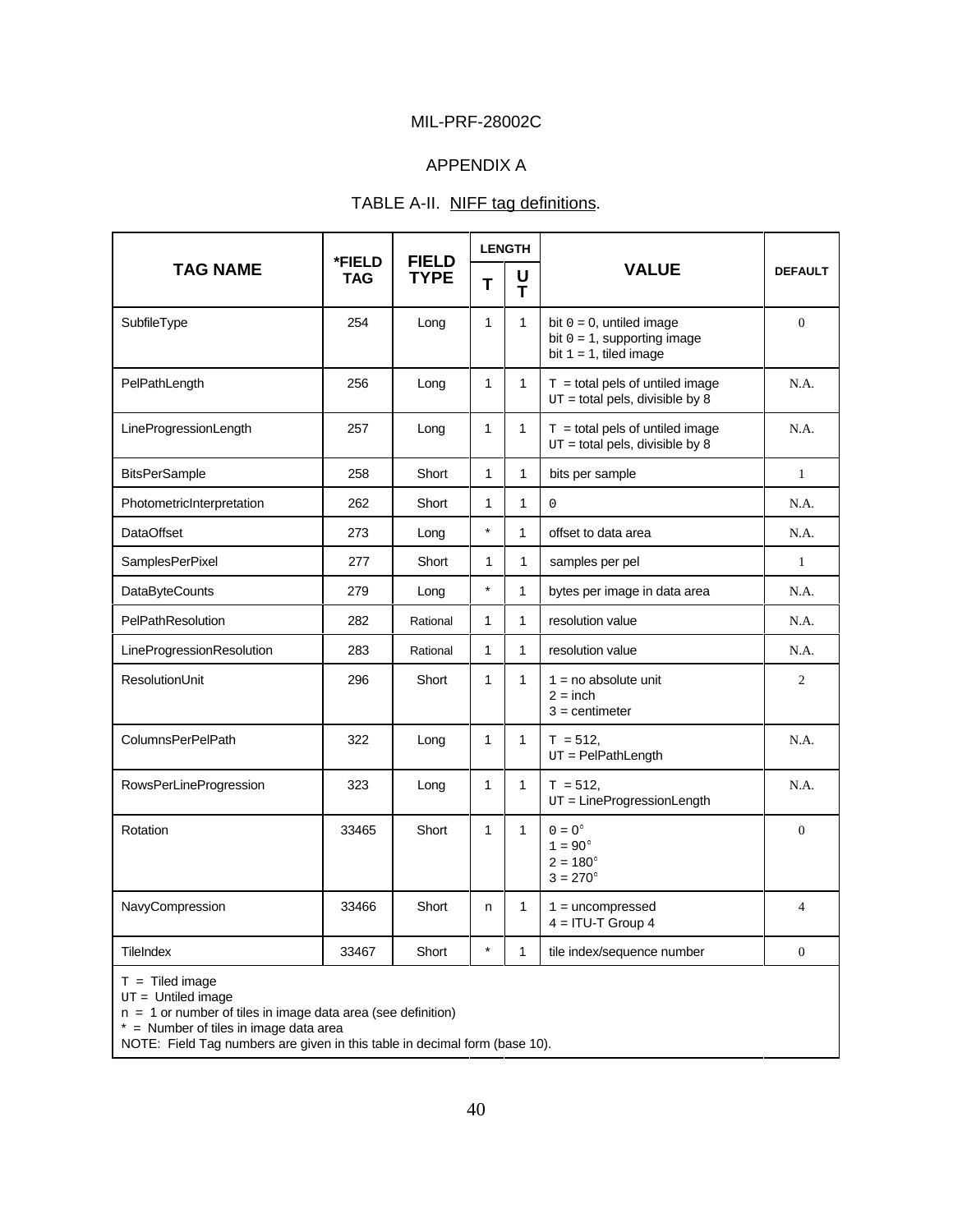## APPENDIX A

## TABLE A-III. Example 1, NIFF tagged, 8.5"-by-11" untiled page, uncompressed.

| <b>TAG NAME</b>                                                                                                                                    | <b>OFFSET</b>                     | <b>DATA (Intel)</b> |             |                              |              |  |  |
|----------------------------------------------------------------------------------------------------------------------------------------------------|-----------------------------------|---------------------|-------------|------------------------------|--------------|--|--|
| <b>LEADER</b>                                                                                                                                      |                                   |                     |             |                              |              |  |  |
| <b>ByteOrder</b>                                                                                                                                   | 0000h                             | 4949                |             |                              |              |  |  |
| Name                                                                                                                                               | 0002h                             |                     |             | <b>4E31</b>                  |              |  |  |
| <b>IFDPointer</b>                                                                                                                                  | 0004h                             |                     |             | 08000000                     |              |  |  |
|                                                                                                                                                    | <b>Image File Directory (IFD)</b> |                     |             |                              |              |  |  |
| <b>TAG NAME</b>                                                                                                                                    | <b>OFFSET</b>                     | <b>TAG</b>          | <b>TYPE</b> | <b>LENGTH</b>                | <b>VALUE</b> |  |  |
| IFDTags (value = number of tags)                                                                                                                   | 0008h                             |                     |             | 1000                         |              |  |  |
| SubfileType                                                                                                                                        | 000Ah                             | FE00                | 0400        | 01000000                     | 00000000     |  |  |
| PelPathLength                                                                                                                                      | 0016h                             | 0001                | 0400        | 01000000                     | F8090000     |  |  |
| LineProgressionLength                                                                                                                              | 0022h                             | 0101                | 0400        | 01000000                     | E80C0000     |  |  |
| <b>BitsPerSample</b>                                                                                                                               | 002Eh                             | 0201                | 0300        | 01000000                     | 01000000     |  |  |
| PhotometricInterpretation                                                                                                                          | 003Ah                             | 0601                | 0300        | 01000000                     | 00000000     |  |  |
| <b>DataOffset</b>                                                                                                                                  | 0046h                             | 1101                | 0400        | 01000000                     | DE000000     |  |  |
| SamplesPerPixel                                                                                                                                    | 0052h                             | 1501                | 0300        | 01000000                     | 01000000     |  |  |
| <b>DataByteCounts</b>                                                                                                                              | 005Eh                             | 1701                | 0400        | 01000000                     | A3020200     |  |  |
| PelPathResolution                                                                                                                                  | 006Ah                             | 1A01                | 0500        | 01000000                     | CE000000     |  |  |
| LineProgressionResolution                                                                                                                          | 0076h                             | 1B01                | 0500        | 01000000                     | D6000000     |  |  |
| <b>ResolutionUnit</b>                                                                                                                              | 0082h                             | 2801                | 0300        | 01000000                     | 02000000     |  |  |
| <b>ColumnsPerPelPath</b>                                                                                                                           | 008Eh                             | 4201                | 0400        | 01000000                     | F8090000     |  |  |
| <b>RowsPerLineProgression</b>                                                                                                                      | 009Ah                             | 4301                | 0400        | 01000000                     | E80C0000     |  |  |
| Rotation                                                                                                                                           | 00A6h                             | B982                | 0300        | 01000000                     | 00000000     |  |  |
| NavyCompression                                                                                                                                    | 00B2h                             | <b>BA82</b>         | 0300        | 01000000                     | 01000000     |  |  |
| <b>TileIndex</b>                                                                                                                                   | 00BEh                             | <b>BB82</b>         | 0300        | 01000000                     | 00000000     |  |  |
| <b>NextlFD</b>                                                                                                                                     | 00CAh                             |                     |             | 00000000 (end IFD marker)    |              |  |  |
|                                                                                                                                                    | Fields pointed to by the tags     |                     |             |                              |              |  |  |
| PelPathResolution                                                                                                                                  | 00CEh                             |                     | 2C010000    | 01000000                     |              |  |  |
| LineProgressionResolution                                                                                                                          | 00D6h                             |                     | 2C010000    | 01000000                     |              |  |  |
|                                                                                                                                                    |                                   | <b>Image Data</b>   |             |                              |              |  |  |
|                                                                                                                                                    | 00DEh                             |                     |             | Beginning of the actual data |              |  |  |
| NOTE: The data column is the actual data to the offset. The tag, type, length, and value<br>columns separate the data for clarity in this example. |                                   |                     |             |                              |              |  |  |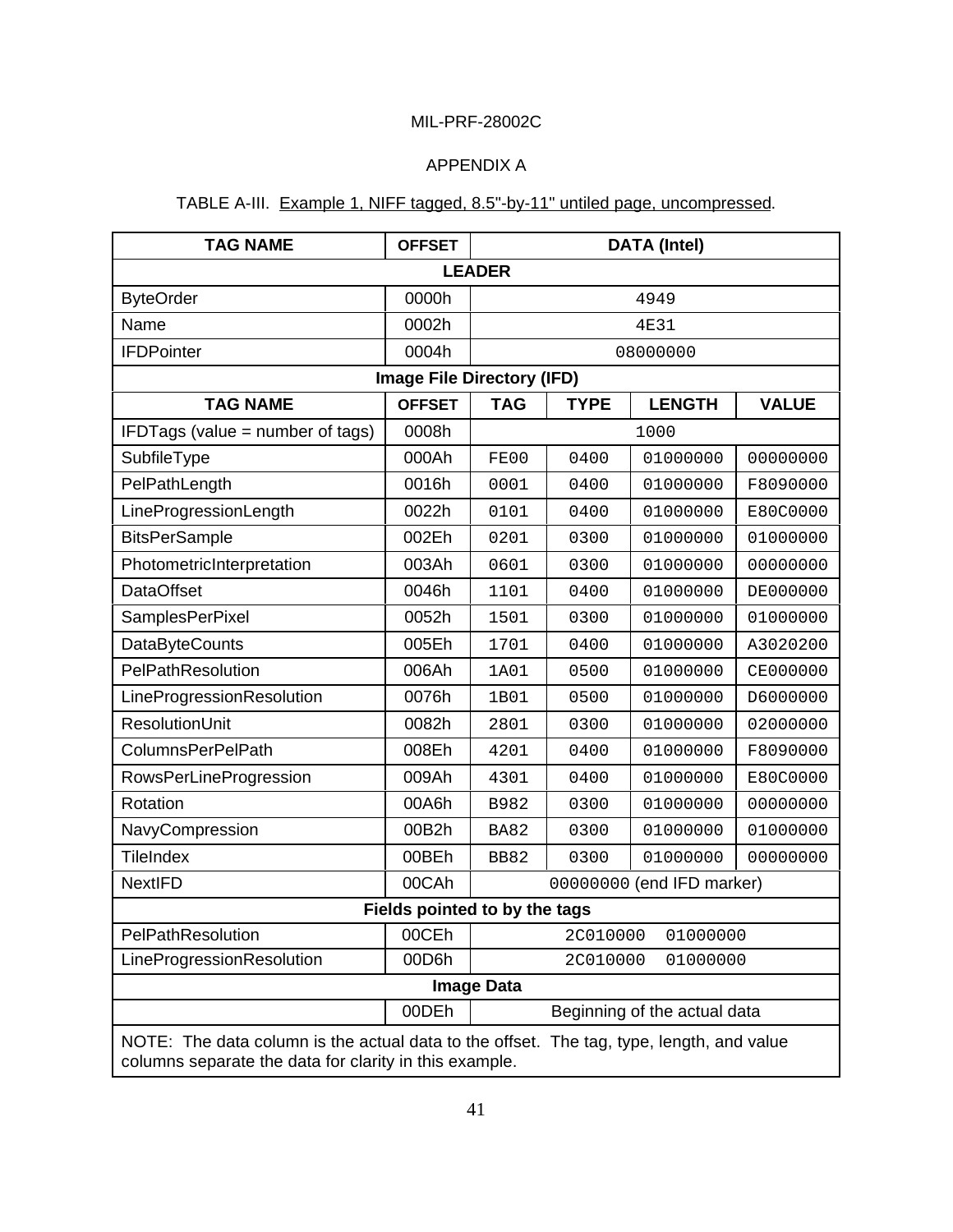## APPENDIX A

## TABLE A-IV. Example 2, NIFF default tagged, 8.5"-by-11" untiled page, uncompressed.

| <b>TAG NAME</b>                                                                                                                                    | <b>OFFSET</b>                     |                          | <b>DATA</b> |                              |          |  |  |
|----------------------------------------------------------------------------------------------------------------------------------------------------|-----------------------------------|--------------------------|-------------|------------------------------|----------|--|--|
| <b>LEADER</b>                                                                                                                                      |                                   |                          |             |                              |          |  |  |
| <b>ByteOrder</b>                                                                                                                                   | 0000h                             |                          | 4949        |                              |          |  |  |
| Name                                                                                                                                               | 0002h                             |                          |             | 4E31                         |          |  |  |
| <b>IFDPointer</b>                                                                                                                                  | 0004h                             |                          |             | 08000000                     |          |  |  |
|                                                                                                                                                    | <b>Image File Directory (IFD)</b> |                          |             |                              |          |  |  |
| <b>TYPE</b><br><b>LENGTH</b><br><b>TAG NAME</b><br><b>OFFSET</b><br><b>TAG</b><br><b>VALUE</b>                                                     |                                   |                          |             |                              |          |  |  |
| IFDTags (value = number of tags)                                                                                                                   | 0008h                             |                          |             | 0A00                         |          |  |  |
| PelPathLength                                                                                                                                      | 000Ah                             | 0001                     | 0400        | 01000000                     | F8090000 |  |  |
| LineProgressionLength                                                                                                                              | 0016h                             | 0101                     | 0400        | 01000000                     | E80C0000 |  |  |
| PhotometricInterpretation                                                                                                                          | 0022h                             | 0601                     | 0300        | 01000000                     | 00000000 |  |  |
| <b>DataOffset</b>                                                                                                                                  | 002Eh                             | 1101                     | 0400        | 01000000                     | 96000000 |  |  |
| <b>DataByteCounts</b>                                                                                                                              | 003Ah                             | 1701                     | 0400        | 01000000                     | A3020200 |  |  |
| PelPathResolution                                                                                                                                  | 0046h                             | 1A01                     | 0500        | 01000000                     | 86000000 |  |  |
| LineProgressionResolution                                                                                                                          | 0052h                             | 01000000<br>1B01<br>0500 |             |                              | 8E000000 |  |  |
| <b>ColumnsPerPelPath</b>                                                                                                                           | 005Eh                             | 4201                     | 0400        | 01000000                     | F8090000 |  |  |
| <b>RowsPerLineProgression</b>                                                                                                                      | 006Ah                             | 4301                     | 0400        | 01000000                     | E80C0000 |  |  |
| NavyCompression                                                                                                                                    | 0076h                             | <b>BA82</b>              | 0300        | 01000000                     | 01000000 |  |  |
| <b>NextlFD</b>                                                                                                                                     | 0082h                             |                          |             | 00000000 (end IFD marker)    |          |  |  |
|                                                                                                                                                    | Fields pointed to by the tags     |                          |             |                              |          |  |  |
| PelPathResolution                                                                                                                                  | 0086h                             | 2C010000<br>01000000     |             |                              |          |  |  |
| LineProgressionResolution                                                                                                                          | 008Eh                             |                          | 2C010000    | 01000000                     |          |  |  |
|                                                                                                                                                    |                                   | <b>Image Data</b>        |             |                              |          |  |  |
|                                                                                                                                                    | 0096h                             |                          |             | Beginning of the actual data |          |  |  |
| NOTE: The data column is the actual data at the offset. The tag, type, length, and value<br>columns separate the data for clarity in this example. |                                   |                          |             |                              |          |  |  |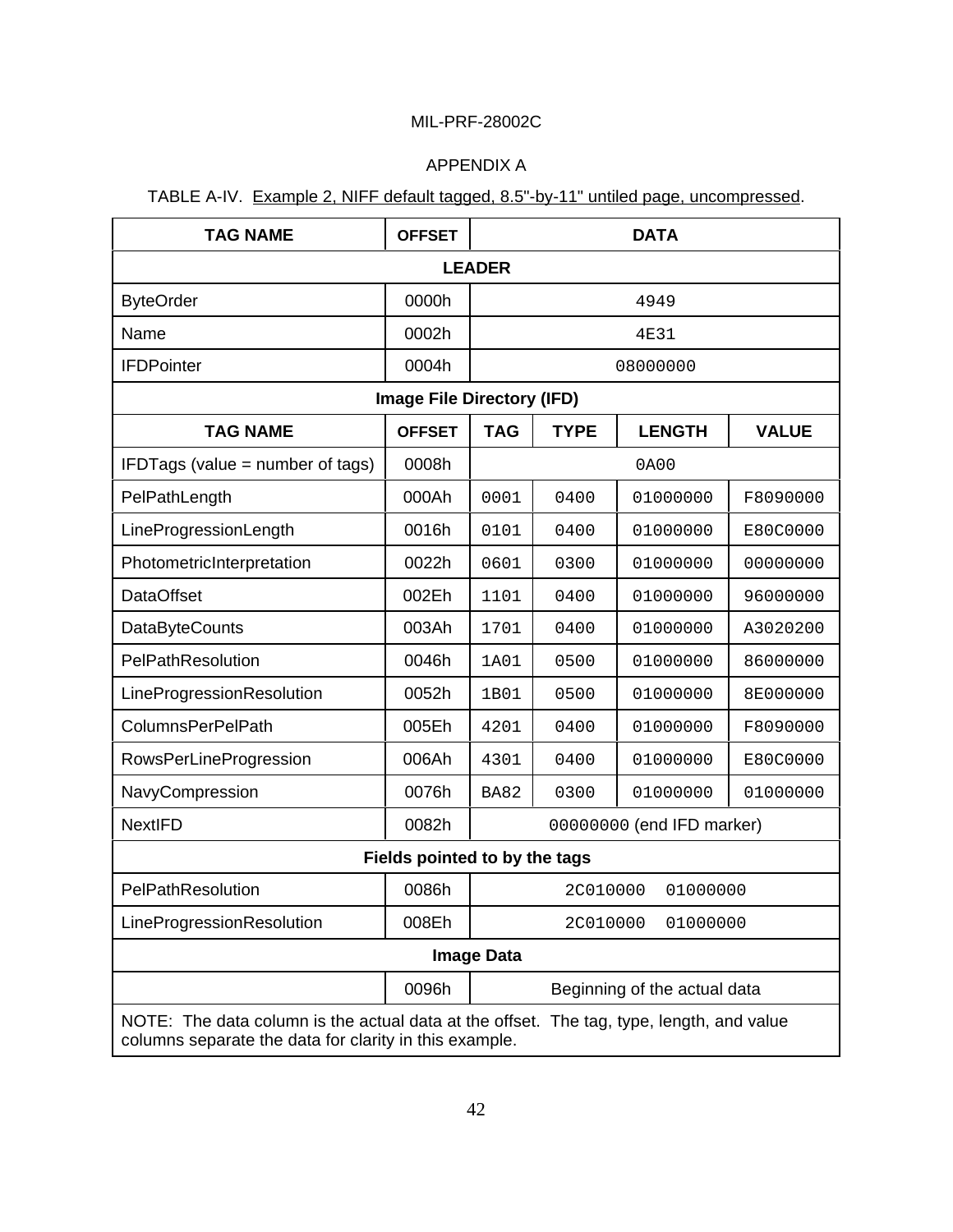### APPENDIX A

### TABLE A-V. Example 3, NIFF tagged, 11"-by-14" tiled page, uncompressed.

| <b>TAG NAME</b>                                                                                                                                    | <b>OFFSET</b>                 | <b>DATA</b>                       |             |                                                      |              |  |  |  |
|----------------------------------------------------------------------------------------------------------------------------------------------------|-------------------------------|-----------------------------------|-------------|------------------------------------------------------|--------------|--|--|--|
| <b>LEADER</b>                                                                                                                                      |                               |                                   |             |                                                      |              |  |  |  |
| <b>ByteOrder</b>                                                                                                                                   | 0000h                         | 4949                              |             |                                                      |              |  |  |  |
| Name                                                                                                                                               | 0002h                         |                                   | 4E31        |                                                      |              |  |  |  |
| <b>IFDPointer</b>                                                                                                                                  | 0004h                         |                                   |             | 08000000                                             |              |  |  |  |
|                                                                                                                                                    |                               | <b>Image File Directory (IFD)</b> |             |                                                      |              |  |  |  |
| <b>TAG NAME</b>                                                                                                                                    | <b>OFFSET</b>                 | <b>TAG</b>                        | <b>TYPE</b> | <b>LENGTH</b>                                        | <b>VALUE</b> |  |  |  |
| IFDTags (value = number of tags)                                                                                                                   | 0008h                         |                                   |             | 1000                                                 |              |  |  |  |
| SubfileType                                                                                                                                        | 000Ah                         | FE00                              | 0400        | 01000000                                             | 02000000     |  |  |  |
| PelPathLength                                                                                                                                      | 0016h                         | 0001                              | 0400        | 01000000                                             | E80C0000     |  |  |  |
| LineProgressionLength                                                                                                                              | 0022h                         | 0101                              | 0400        | 01000000                                             | 68100000     |  |  |  |
| <b>BitsPerSample</b>                                                                                                                               | 002Eh                         | 0201                              | 0300        | 01000000                                             | 01000000     |  |  |  |
| PhotometricInterpretation                                                                                                                          | 003Ah                         | 0601                              | 0300        | 01000000                                             | 00000000     |  |  |  |
| <b>DataOffset</b>                                                                                                                                  | 0046h                         | 1101                              | 0400        | 01000000                                             | 5C010000     |  |  |  |
| SamplesPerPixel                                                                                                                                    | 0052h                         | 1501                              | 0300        | 01000000                                             | 01000000     |  |  |  |
| <b>DataByteCounts</b>                                                                                                                              | 005Eh                         | 1701                              | 0400        | 3F000000                                             | 58020000     |  |  |  |
| PelPathResolution                                                                                                                                  | 006Ah                         | 1A01                              | 0500        | 01000000                                             | CE000000     |  |  |  |
| LineProgressionResolution                                                                                                                          | 0076h                         | 1B01                              | 0500        | 01000000                                             | D6000000     |  |  |  |
| <b>ResolutionUnit</b>                                                                                                                              | 0082h                         | 2801                              | 0300        | 01000000                                             | 02000000     |  |  |  |
| ColumnsPerPelPath                                                                                                                                  | 008Eh                         | 4201                              | 0400        | 01000000                                             | 00020000     |  |  |  |
| <b>RowsPerLineProgression</b>                                                                                                                      | 009Ah                         | 4301                              | 0400        | 01000000                                             | 00020000     |  |  |  |
| Rotation                                                                                                                                           | 00A6h                         | B982                              | 0300        | 01000000                                             | 01000000     |  |  |  |
| NavyCompression                                                                                                                                    | 00B2h                         | <b>BA82</b>                       | 0300        | 01000000                                             | 01000000     |  |  |  |
| <b>TileIndex</b>                                                                                                                                   | 00BEh                         | <b>BB82</b>                       | 0300        | 3F000000                                             | DE000000     |  |  |  |
| <b>NextlFD</b>                                                                                                                                     | 00CAh                         |                                   | 00000000    | (end IFD marker)                                     |              |  |  |  |
|                                                                                                                                                    | Fields pointed to by the tags |                                   |             |                                                      |              |  |  |  |
| PelPathResolution                                                                                                                                  | 00CEh                         |                                   | 2C010000    | 01000000                                             |              |  |  |  |
| LineProgressionResolution                                                                                                                          | 00D6h                         |                                   | 2C010000    | 01000000                                             |              |  |  |  |
| <b>TileIndex</b>                                                                                                                                   | 00DEh                         |                                   |             | 0000 0100 0300 0400 0200                             |              |  |  |  |
|                                                                                                                                                    |                               |                                   |             | 58 more 2-byte values give the tile order            |              |  |  |  |
| <b>DataOffset</b>                                                                                                                                  | 015Ch                         |                                   |             | 63 4-byte values pointing to each tile data area     |              |  |  |  |
| <b>DataByteCounts</b>                                                                                                                              | 0258h                         |                                   |             | 63 4-byte values pointing to each tile data area     |              |  |  |  |
|                                                                                                                                                    |                               | <b>Image Data</b>                 |             |                                                      |              |  |  |  |
|                                                                                                                                                    | 0354h                         |                                   |             | Beginning of the actual data, 63 data areas, one for |              |  |  |  |
|                                                                                                                                                    |                               |                                   |             | each tile as pointed to by the DataOffset values     |              |  |  |  |
| NOTE: The data column is the actual data at the offset. The tag, type, length, and value<br>columns separate the data for clarity in this example. |                               |                                   |             |                                                      |              |  |  |  |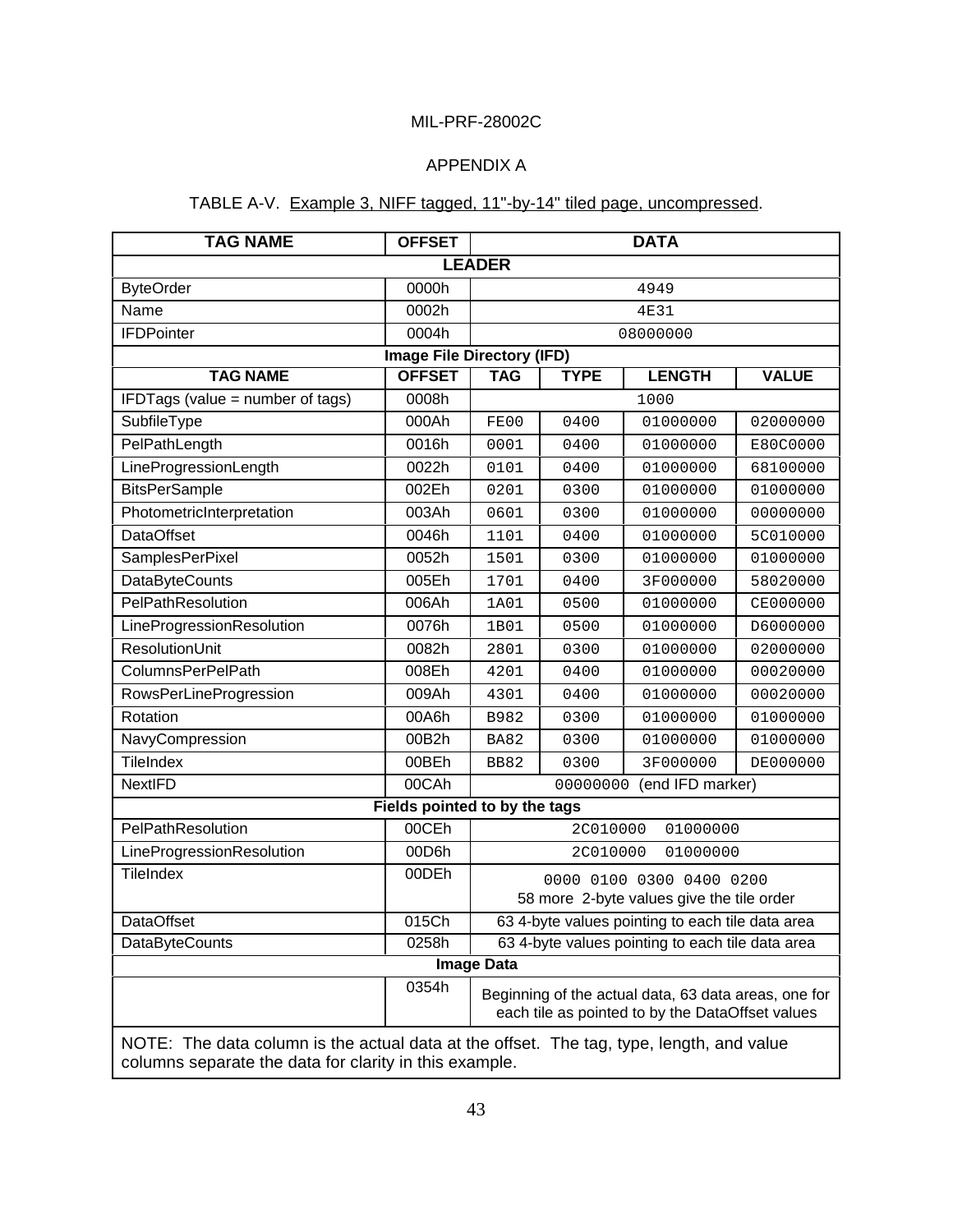## APPENDIX A

## TABLE A-VI. Example 4, NIFF tagged, 11"-by-14" tiled page, compressed.

| TAG NAME                                                                                       | <b>OFFSET</b>                     |             |      | <b>DATA</b>     |          |  |  |
|------------------------------------------------------------------------------------------------|-----------------------------------|-------------|------|-----------------|----------|--|--|
| <b>LEADER</b>                                                                                  |                                   |             |      |                 |          |  |  |
| <b>ByteOrder</b>                                                                               | 0000h                             |             | 4949 |                 |          |  |  |
| Name                                                                                           | 0002h                             |             |      | 4E31            |          |  |  |
| <b>IFDPointer</b>                                                                              | 0004h                             |             |      | 08000000        |          |  |  |
|                                                                                                | <b>Image File Directory (IFD)</b> |             |      |                 |          |  |  |
| <b>OFFSET</b><br><b>TAG</b><br><b>TYPE</b><br><b>LENGTH</b><br><b>TAG NAME</b><br><b>VALUE</b> |                                   |             |      |                 |          |  |  |
| IFDTags (value = number of tags)                                                               | 0008h                             |             |      | 1000            |          |  |  |
| SubfileType                                                                                    | 000Ah                             | FE00        | 0400 | 01000000        | 02000000 |  |  |
| PelPathLength                                                                                  | 0016h                             | 0001        | 0400 | 01000000        | E80C0000 |  |  |
| LineProgressionLength                                                                          | 0022h                             | 0101        | 0400 | 01000000        | 68100000 |  |  |
| <b>BitsPerSample</b>                                                                           | 002Eh                             | 0201        | 0300 | 01000000        | 01000000 |  |  |
| PhotometricInterpretation                                                                      | 003Ah                             | 0601        | 0300 | 01000000        | 00000000 |  |  |
| <b>DataOffset</b>                                                                              | 0046h                             | 1101        | 0400 | 3F000000        | 5C010000 |  |  |
| SamplesPerPixel                                                                                | 0052h                             | 1501        | 0300 | 01000000        | 01000000 |  |  |
| <b>DataByteCounts</b>                                                                          | 005Eh                             | 1701        | 0400 | 3F000000        | 58020000 |  |  |
| PelPathResolution                                                                              | 006Ah                             | 1A01        | 0500 | 01000000        | CE000000 |  |  |
| LineProgressionResolution                                                                      | 0076h                             | 1B01        | 0500 | 01000000        | D6000000 |  |  |
| <b>ResolutionUnit</b>                                                                          | 0082h                             | 2801        | 0300 | 01000000        | 02000000 |  |  |
| <b>ColumnsPerPelPath</b>                                                                       | 008Eh                             | 4201        | 0400 | 01000000        | 00020000 |  |  |
| <b>RowsPerPelPath</b>                                                                          | 009Ah                             | 4301        | 0400 | 01000000        | 00020000 |  |  |
| Rotation                                                                                       | 00A6h                             | B982        | 0300 | 01000000        | 01000000 |  |  |
| NavyCompression                                                                                | 00B2h                             | <b>BA82</b> | 0300 | 3F000000        | 54030000 |  |  |
| <b>TileIndex</b>                                                                               | 00BEh                             | <b>BB82</b> | 0300 | 3F000000        | DE000000 |  |  |
| <b>NextlFD</b>                                                                                 | 00CAh                             |             |      | <b>CE040000</b> |          |  |  |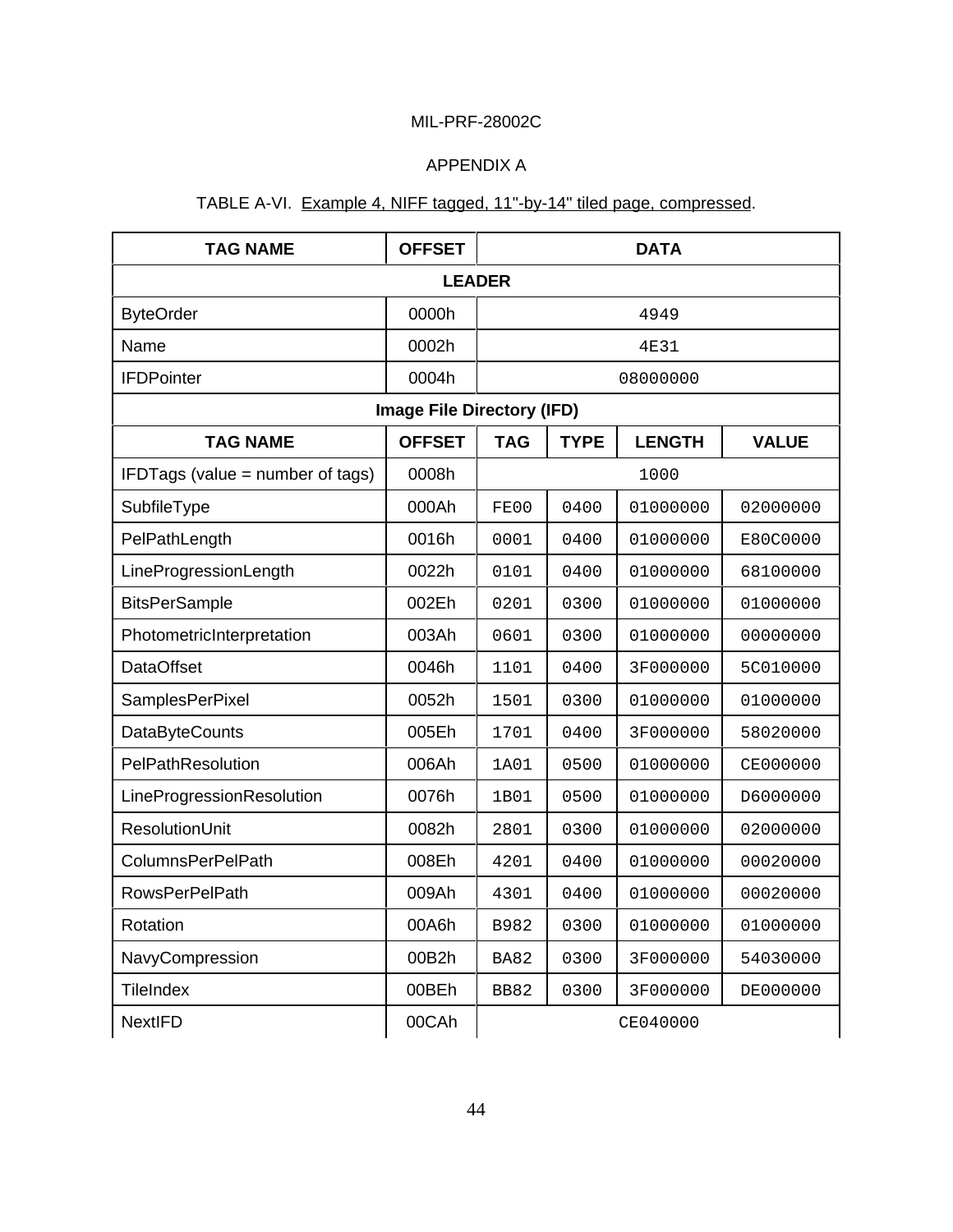## APPENDIX A

## TABLE A-VI. Example 4, NIFF tagged, 11"-by-14" tiled page, compressed - Continued.

| <b>TAG NAME</b>                                                                                                                                    | <b>OFFSET</b>                 | <b>DATA</b>                                                                               |  |  |  |  |
|----------------------------------------------------------------------------------------------------------------------------------------------------|-------------------------------|-------------------------------------------------------------------------------------------|--|--|--|--|
|                                                                                                                                                    | Fields pointed to by the tags |                                                                                           |  |  |  |  |
| PelPathResolution                                                                                                                                  | 00CEh                         | 2C010000<br>01000000                                                                      |  |  |  |  |
| LineProgressionResolution                                                                                                                          | 00D6h                         | 2C010000<br>01000000                                                                      |  |  |  |  |
| <b>TileIndex</b>                                                                                                                                   | 00DEh                         | 0000<br>0200<br>0010<br>0300 0500<br>0400;<br>57 more 2-byte values giving the tile order |  |  |  |  |
| <b>DataOffset</b>                                                                                                                                  | 015Ch                         | 9C090000<br>62 more 4-byte values pointing to each tile<br>data area                      |  |  |  |  |
| <b>DataByteCounts</b>                                                                                                                              | 0258h                         | 330B0000<br>330B0000<br>330B0000<br>00100000<br>00100000<br>58 more 4-byte values         |  |  |  |  |
| NavyCompression                                                                                                                                    | 0354h                         | 0400<br>0400<br>0100<br>0100<br>0400<br>58 more 2-byte values of 0400                     |  |  |  |  |
|                                                                                                                                                    |                               | Image File Directory (IFD) for expanded view                                              |  |  |  |  |
| <b>IFDTags</b>                                                                                                                                     | 04CEh                         | 1200<br>(The remaining IFD for the expanded view)                                         |  |  |  |  |
| First Image Data                                                                                                                                   | 099Ch                         | Data area for 63 tiles, one for each tile as<br>pointed to by the DataOffset values       |  |  |  |  |
| NOTE: The data column is the actual data at the offset. The tag, type, length, and value<br>columns separate the data for clarity of this example. |                               |                                                                                           |  |  |  |  |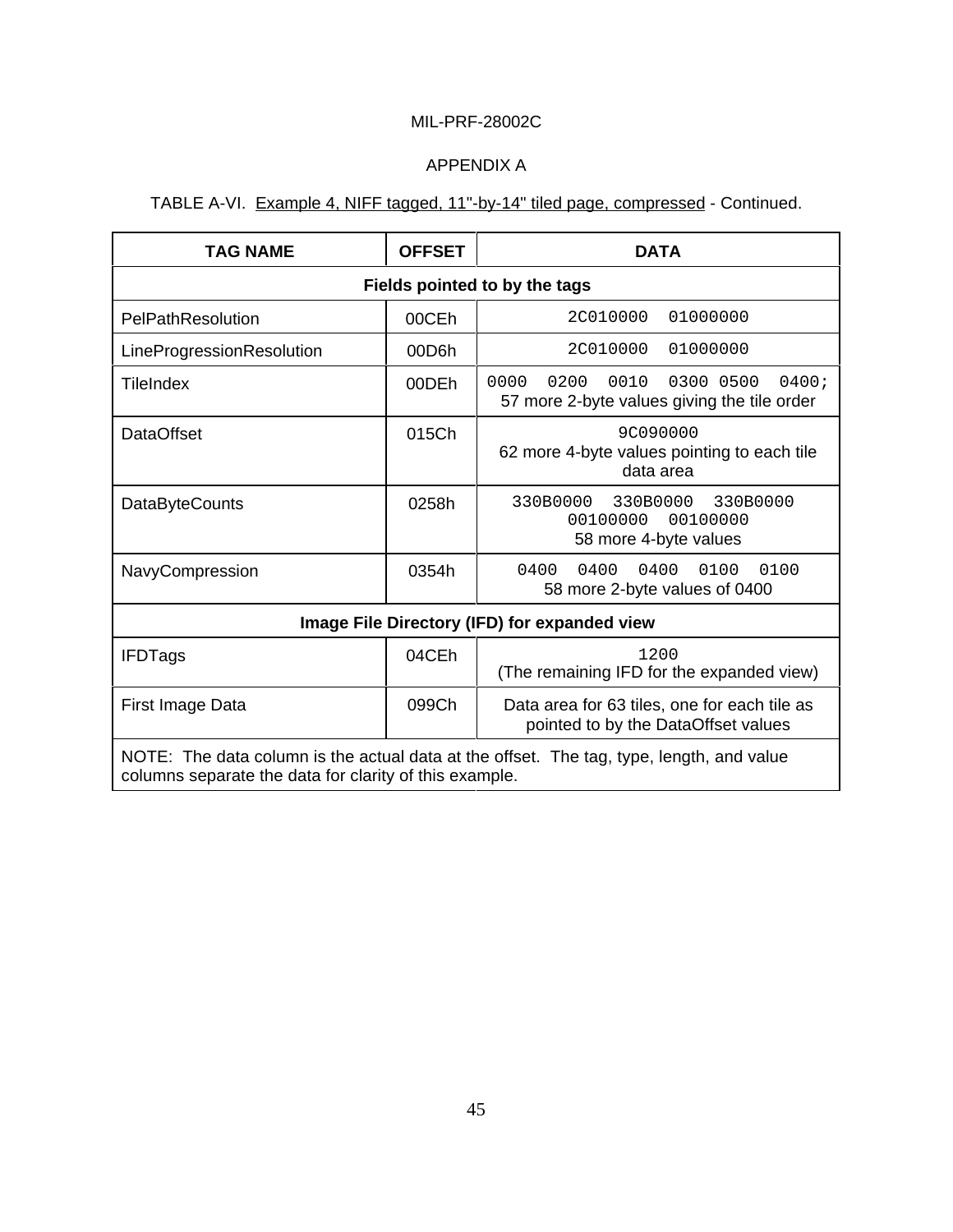### APPENDIX B

### JEDMICS C4 FORMAT

### B.1 SCOPE

B.1.1 Scope. This appendix details the format requirements for JEDMICS C4 raster image files. This appendix is a mandatory part of this specification when Type 4 raster data files are ordered. The information contained herein is intended for compliance.

### B.2 APPLICABLE DOCUMENTS

(This section is not applicable to this appendix.)

### B.3 PROCEDURE

B.3.1 Requirements. The JEDMICS C4 compressed raster image file consists of the following components, in order:

- a. C4 header.
- b. C4 tile index, on entry for each 512-by-512 pixel tile in the image.
- c. Compressed image data, a sequence of compressed tiles.
- d. Preview tile index, one entry for each 512-by-512 pixel tile in the preview.
- e. Preview compressed image data, a sequence of compressed tiles.

B.3.2 Formats. In the following file component description, numeric fields are in one of two formats.

B.3.2.1 Numeric fields. Numeric fields marked "(Intel)" in the tables are in Intel (little-endian) byte order.

B.3.2.2 Other fields. All other numeric fields are in Motorola (big-endian) byte order.

B.3.3 C4 header. Table B-I describes the header fields used in the C4 format.

B.3.4 C4 tile index entry. Table B-II describes the tile index entries used in the C4 format.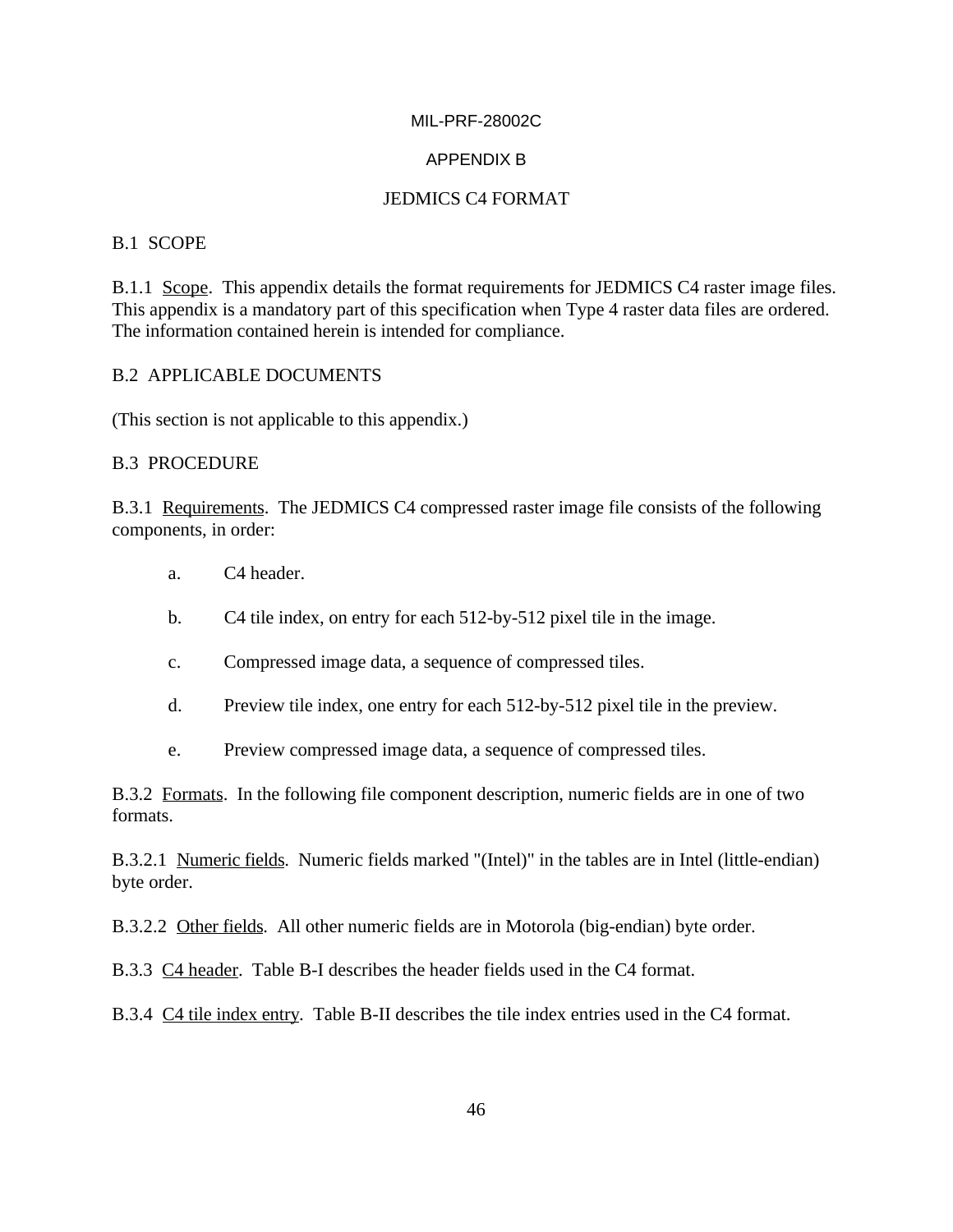### APPENDIX B

### TABLE B-I. C4 header field definitions.

| <b>Field</b>    | <b>Size</b> | <b>Offset</b> | <b>Description</b>                                     |
|-----------------|-------------|---------------|--------------------------------------------------------|
| index offset    | 4 byte      | 0 bytes       | Offset to the tile indices (Intel)                     |
| lines high      | 2 byte      | 4 bytes       | Height of image in pixels (Intel)                      |
| bytes wide      | 2 byte      | 6 bytes       | Width of image in bytes (Intel)                        |
| data offset     | 4 byte      | 8 bytes       | Offset to compressed tiles                             |
| n tiles         | 1 byte      | 12 bytes      | Value is hexadecimal number of 512-by-512 pixel        |
|                 |             |               | tiles in image. If the number of tiles is greater than |
|                 |             |               | 252, the value is 00h. Otherwise, the value is         |
|                 |             |               | hexadecimal number of tiles                            |
| reserved        | 1 byte      | 13 bytes      | Reserved (00h filled by default)                       |
| preview index   | 4 byte      | 14 bytes      | Height of preview tile index (Intel)                   |
| preview height  | 2 byte      | 18 bytes      | Height of preview in bytes (Intel)                     |
| preview width   | 2 byte      | 20 bytes      | Width of preview in bytes (Intel)                      |
| preview data    | 4 byte      | 22 bytes      | Offset to compressed preview tiles                     |
| preview n tiles | 1 byte      | 26 bytes      | Hexadecimal number of 512-by-512 pixel tiles in        |
|                 |             |               | preview. If the number of preview tiles is greater     |
|                 |             |               | than 252, then value is 00h. Otherwise the value       |
|                 |             |               | is hexadecimal number of preview tiles                 |
| reserved        | 1 byte      | 27 bytes      | Reserved (00h filled by default)                       |
| file type       | 2 byte      | 28 bytes      | Value is 0001h                                         |
| QAflag          | 4 byte      | 30 bytes      | Result of Quality Assurance (QA) analysis              |
| reserved        | 2 byte      | 34 bytes      | Reserved (0000h filled by default)                     |
| format          | 1 byte      | 36 bytes      | Data format code: If the number of tiles is greater    |
|                 |             |               | than 252, then the value is 06h, otherwise the         |
|                 |             |               | value is 04h                                           |
| index spacing   | 1 byte      | 37 bytes      | Value is 00h                                           |
| dpi             | 2 byte      | 38 bytes      | Resolution (value is 0000h, indicates 200 dpi)         |
|                 |             |               | (Intel)                                                |
| pixel polarity  | 1 byte      | 40 bytes      | Value is 00h                                           |
| hollerith       | 80 byte     | 41 bytes      | Hollerith data if from scanned aperture cards;         |
|                 |             |               | otherwise all bytes are 00h                            |
| reserved        | 7 byte      | 121 bytes     | Reserved all bytes are 00h                             |
| NOTES:          |             |               |                                                        |

1. Numeric fields marked "(Intel)" are in Intel (little-endian) byte order.

2. All other numeric fields are in Motorola (big-endian) byte order.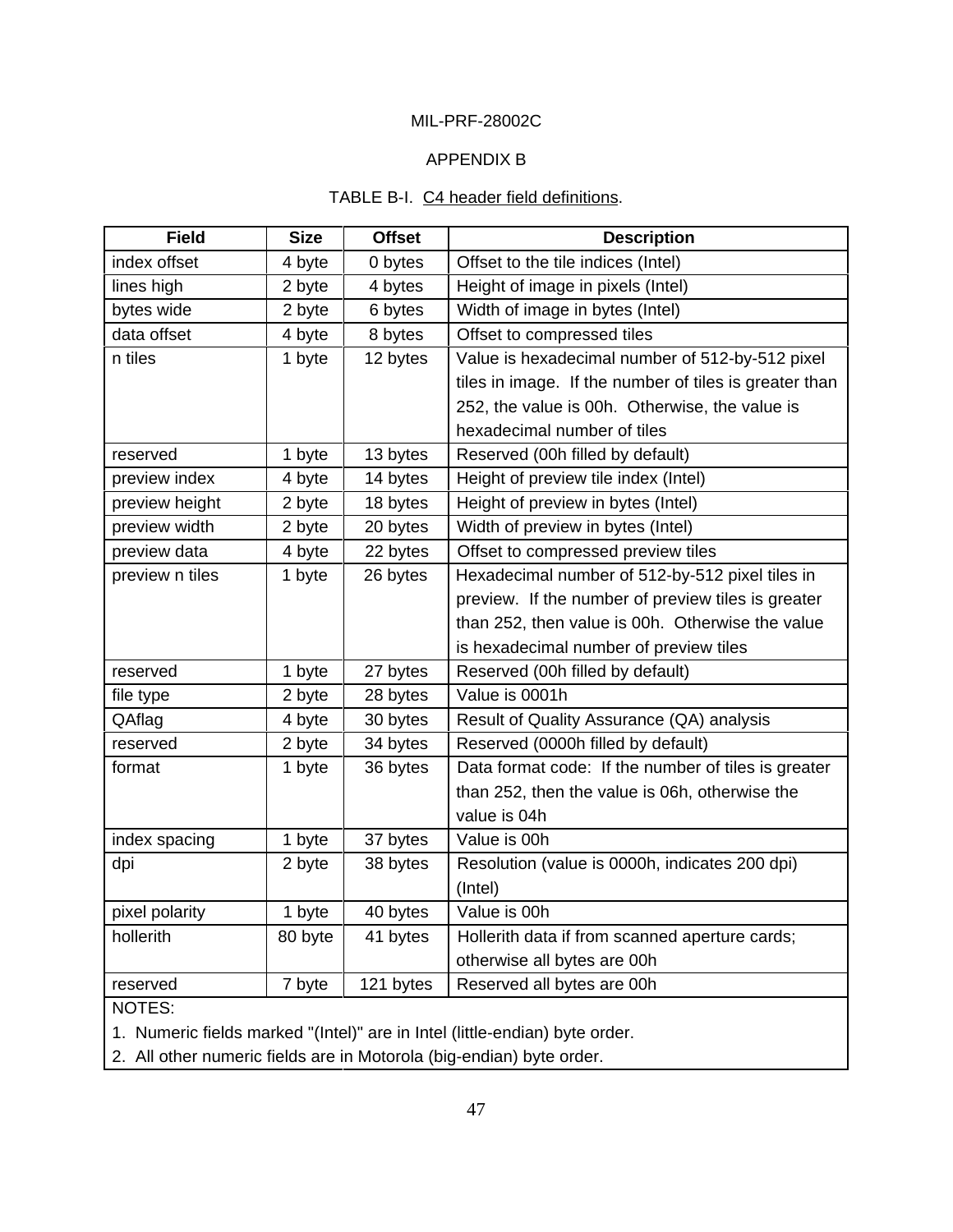### APPENDIX B

### TABLE B-II. C4 tile index entries.

| <b>Field</b>                                                                       | <b>Size</b> | <b>Offset</b> | <b>Description</b>                                                                                                                          |  |
|------------------------------------------------------------------------------------|-------------|---------------|---------------------------------------------------------------------------------------------------------------------------------------------|--|
| tile number                                                                        | 1 byte      | 0 bytes       | Zero-based offset of tile in image. If the number<br>of tiles is greater than 252 then value is 00h else<br>value is zero-based tile number |  |
| neg comp                                                                           | 1 byte      | 1 byte        | If negative compression then value is 80h else<br>value is 00h                                                                              |  |
| data size                                                                          | 2 byte      | 2 bytes       | Size of compressed tile in bytes (Intel)                                                                                                    |  |
| NOTE: Here, offset is the offset with the tile index entry, not the overall files. |             |               |                                                                                                                                             |  |

B.3.5 Compressed image data. ITU-T Group 4 compressed tiles following the order of the indices (see 3.1.1).

B.3.6 Preview tile index. Same as C4 tile index entry.

B.3.7 Preview compressed image data. ITU-T Group 4 compressed tiles following the order of the preview indices (see 3.8.2).

B.3.8 Tile indexing. Each tile index structure contains a "tile number" field that identifies the position of that tile in the logical image. If the number of tiles in the image (or preview) exceeds 252, the tile number fields are set to 00h and the tile index is in row-major order. Otherwise, the tile number field is set to the zero-based offset of the corresponding tile in the logical image. Tile number 0 indicates the tile in the upper left-hand corner of the image. Tile numbers proceed across the image in row-major order. In this case, the order of the index structure may or may not be in row-major order.

B.3.8.1 Negative compression. The negative compression flag in the tile index structure indicates an occurrence of the case where compression of the given tile would have resulted in larger data size that the original tile. In this event, the tile is not compressed and the negative compression flag is set. The data size in this case will be 32768.

B.3.8.2 Preview. The "preview" is produced by applying a scaling algorithm to the full image and compressing. The goal of the scaling algorithm is to reduce the image to a preview that fits onto a screen of 1024-by-1536 pixels, (six (6) tiles, 2-by-3), the scaling factor thus varies with image size.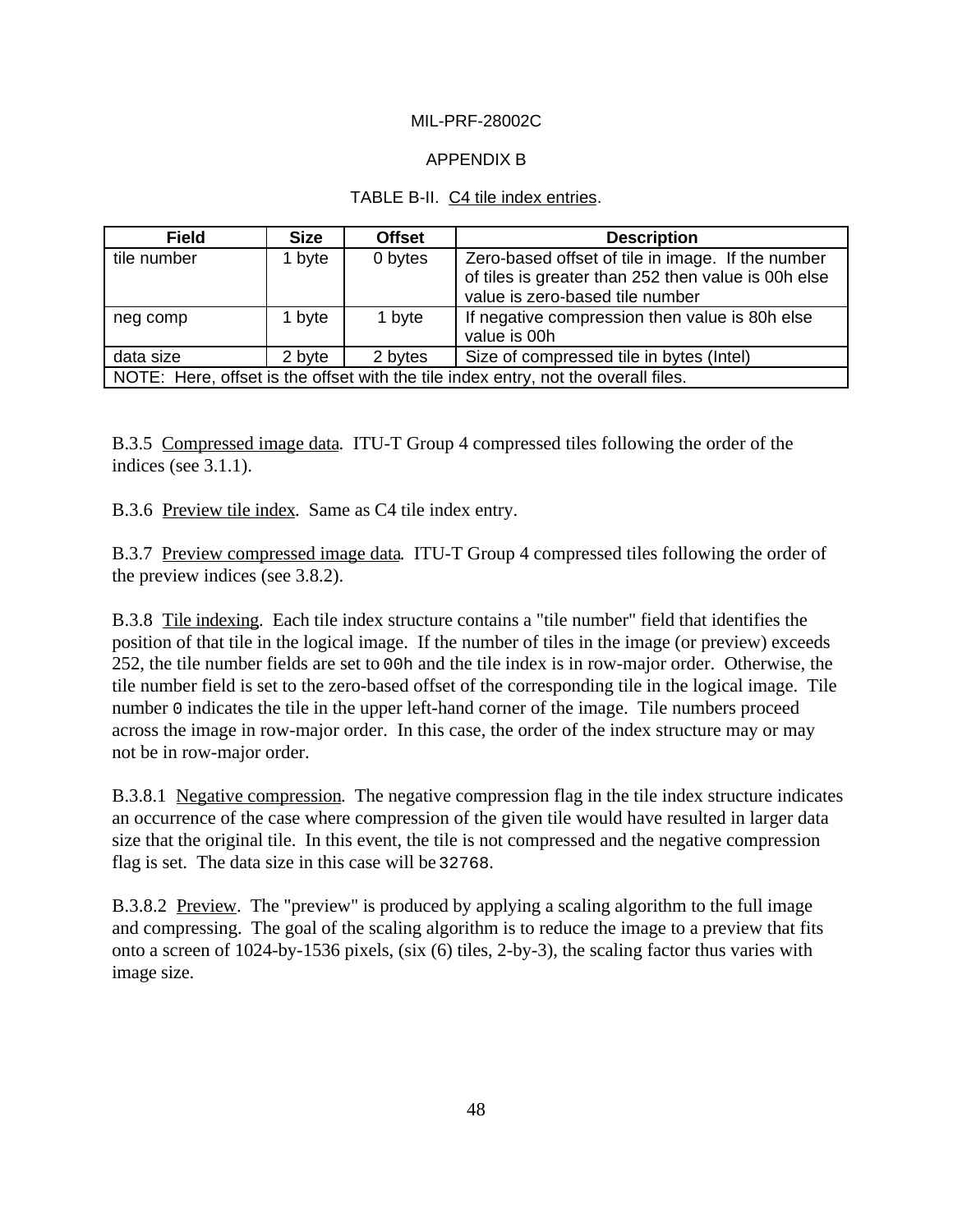### APPENDIX B

B.3.8.3 Scaling Algorithm. The scaling algorithm preserves the quality of the original image. For a scaling factor of n, the original image can be logically divided into regions of n pixels square. The preview consists of one pixel for each scaled region. In the preview, a given pixel is set if any pixel in the corresponding region is set.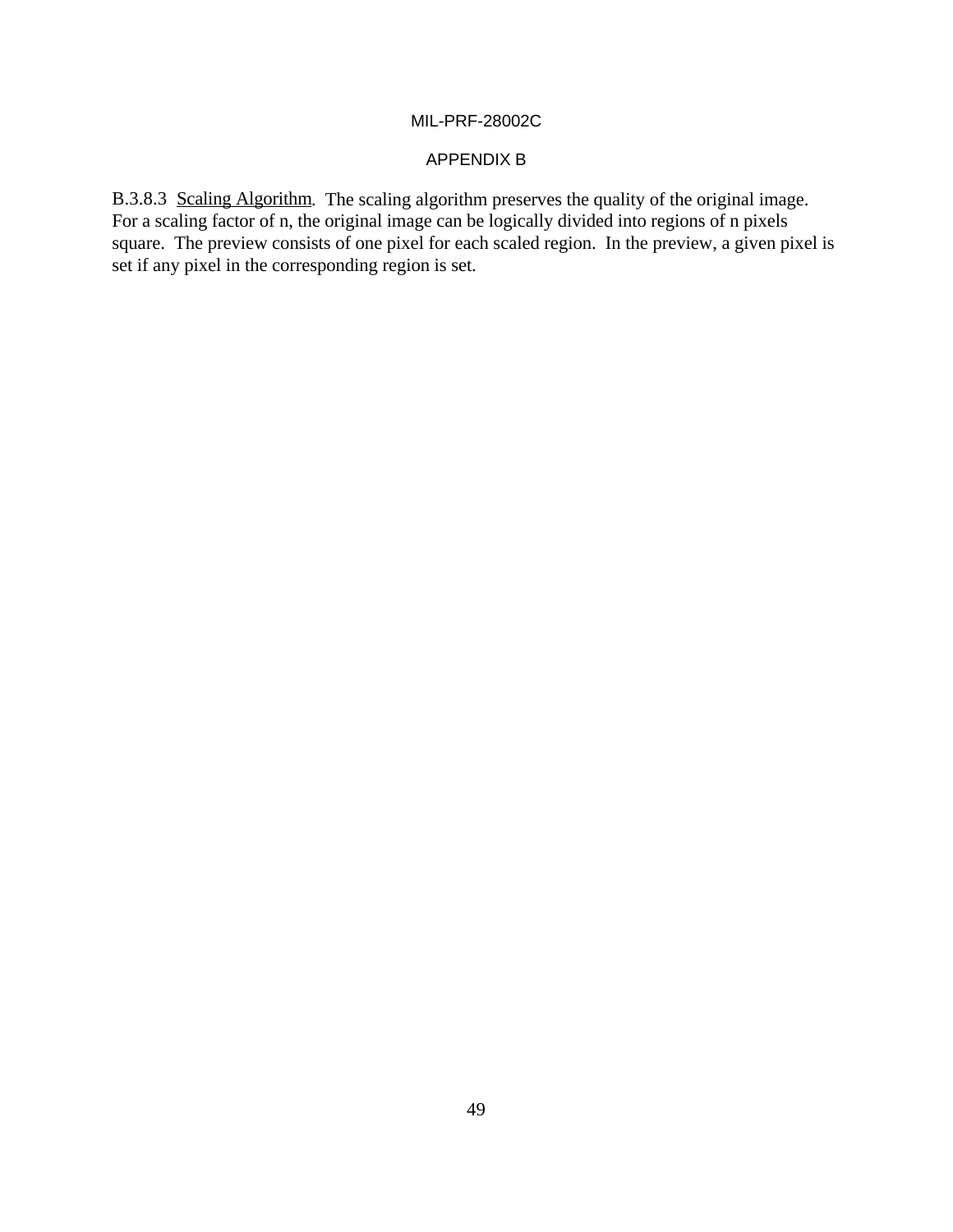### **INDEX**

| Department of Defense Index of Specifications and Standards (DoDISS) 3, 4, 14,26 |  |
|----------------------------------------------------------------------------------|--|
|                                                                                  |  |
|                                                                                  |  |
|                                                                                  |  |
|                                                                                  |  |
|                                                                                  |  |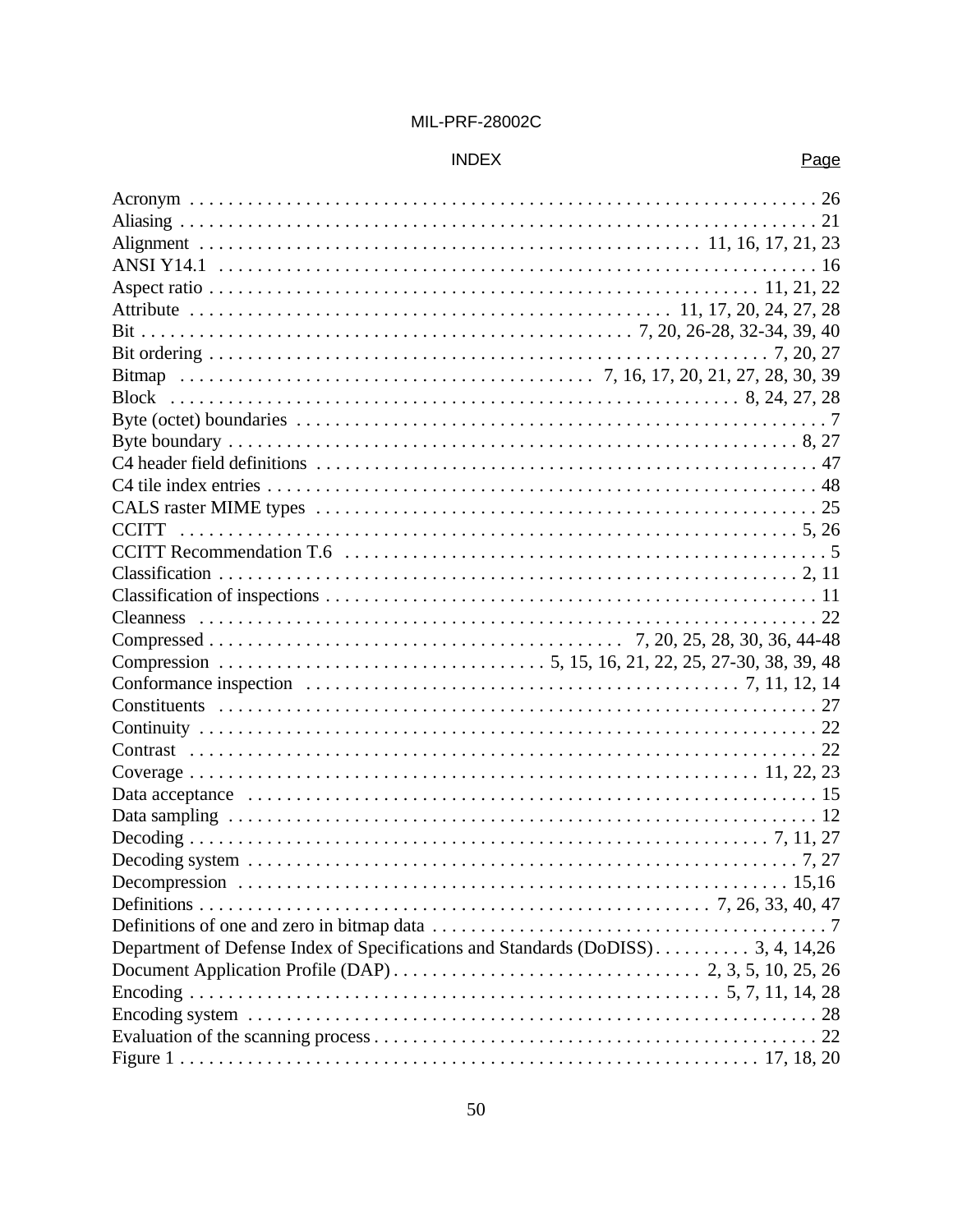## $INDEX$

| $\ldots \ldots \ldots \ldots \ldots \ldots \ldots \ldots \ldots \ldots \ldots \ldots \ldots \quad 8-10, 16, 24, 25, 28, 30-32, 46, 47$<br>Header |    |
|--------------------------------------------------------------------------------------------------------------------------------------------------|----|
|                                                                                                                                                  |    |
|                                                                                                                                                  |    |
|                                                                                                                                                  |    |
|                                                                                                                                                  |    |
|                                                                                                                                                  |    |
|                                                                                                                                                  |    |
|                                                                                                                                                  |    |
|                                                                                                                                                  |    |
|                                                                                                                                                  |    |
|                                                                                                                                                  |    |
|                                                                                                                                                  |    |
|                                                                                                                                                  |    |
|                                                                                                                                                  |    |
|                                                                                                                                                  |    |
|                                                                                                                                                  |    |
|                                                                                                                                                  |    |
|                                                                                                                                                  |    |
|                                                                                                                                                  |    |
|                                                                                                                                                  |    |
|                                                                                                                                                  |    |
| Orthogonality                                                                                                                                    | 23 |
|                                                                                                                                                  |    |
|                                                                                                                                                  |    |
|                                                                                                                                                  |    |
|                                                                                                                                                  |    |
|                                                                                                                                                  |    |
|                                                                                                                                                  |    |
|                                                                                                                                                  |    |
|                                                                                                                                                  |    |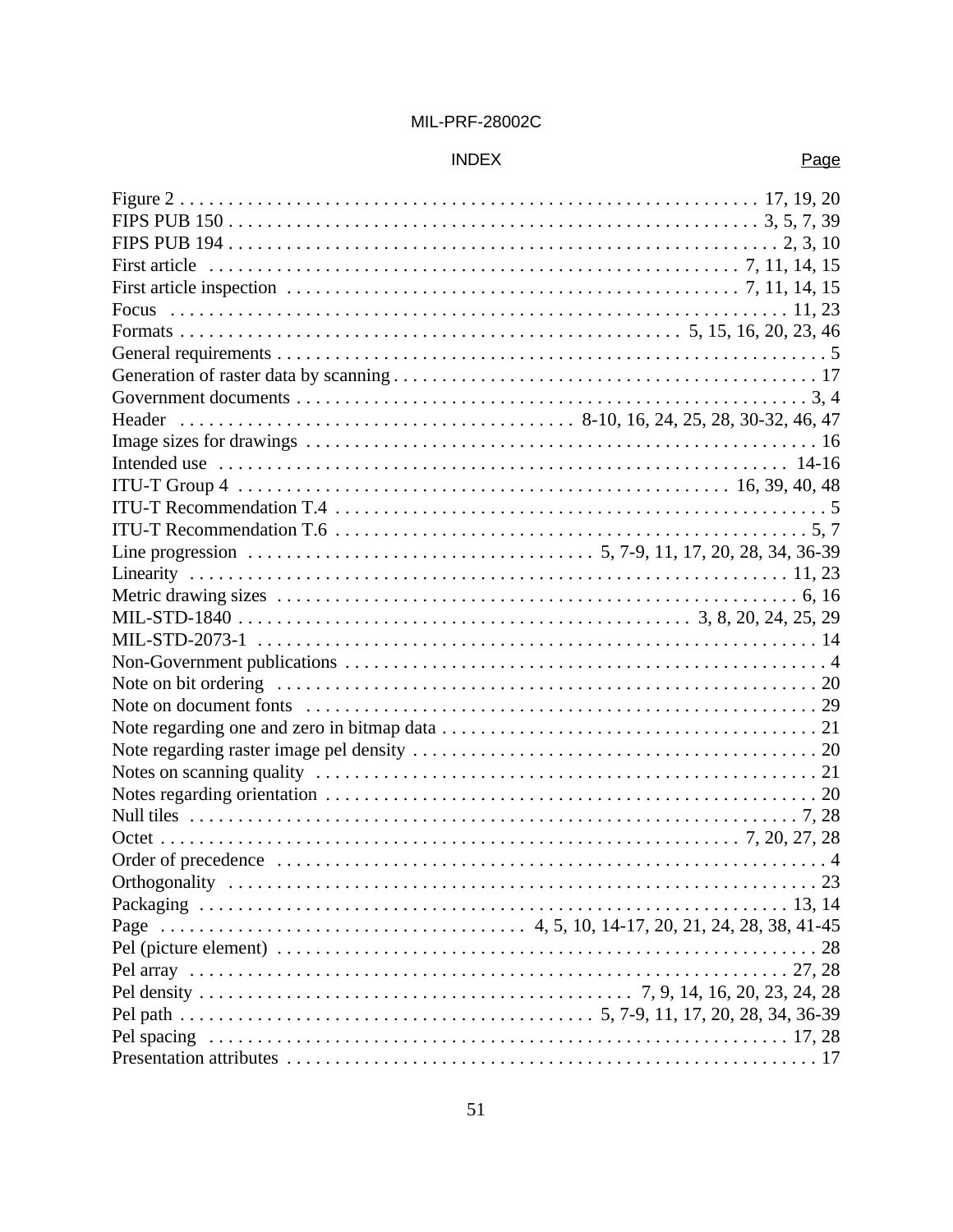### **INDEX**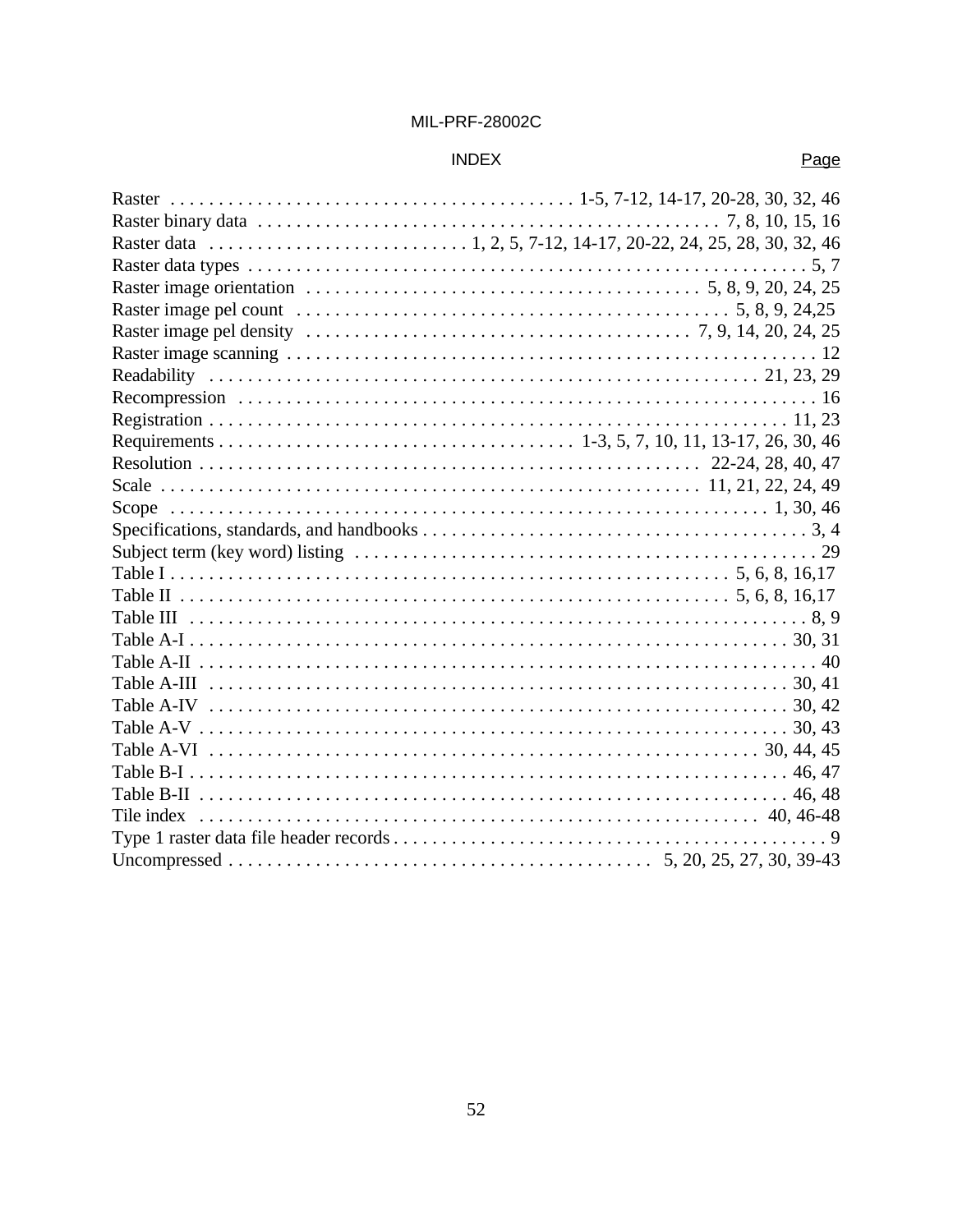#### CONCLUDING MATERIAL

Air Force – 16

Custodians: Preparing Activity: Army – CR DISA – DC3 Navy – OM (Project IPSC 0337)

Review activities:

OSD – DO, IR, SE Army – AC, AC1, AC2, AL, AT, MI, PT, TM1, TM3 Navy – AS, CG, CH, EC, MC, ND, NM, TD Air Force – 13, 17, 19, 33, 90, 93 DISA – DC1, DC4 DIA – DI NSA – NS NORAD & USSPACECOM – US Others – DOE, DOT-OST, GPO, NCS